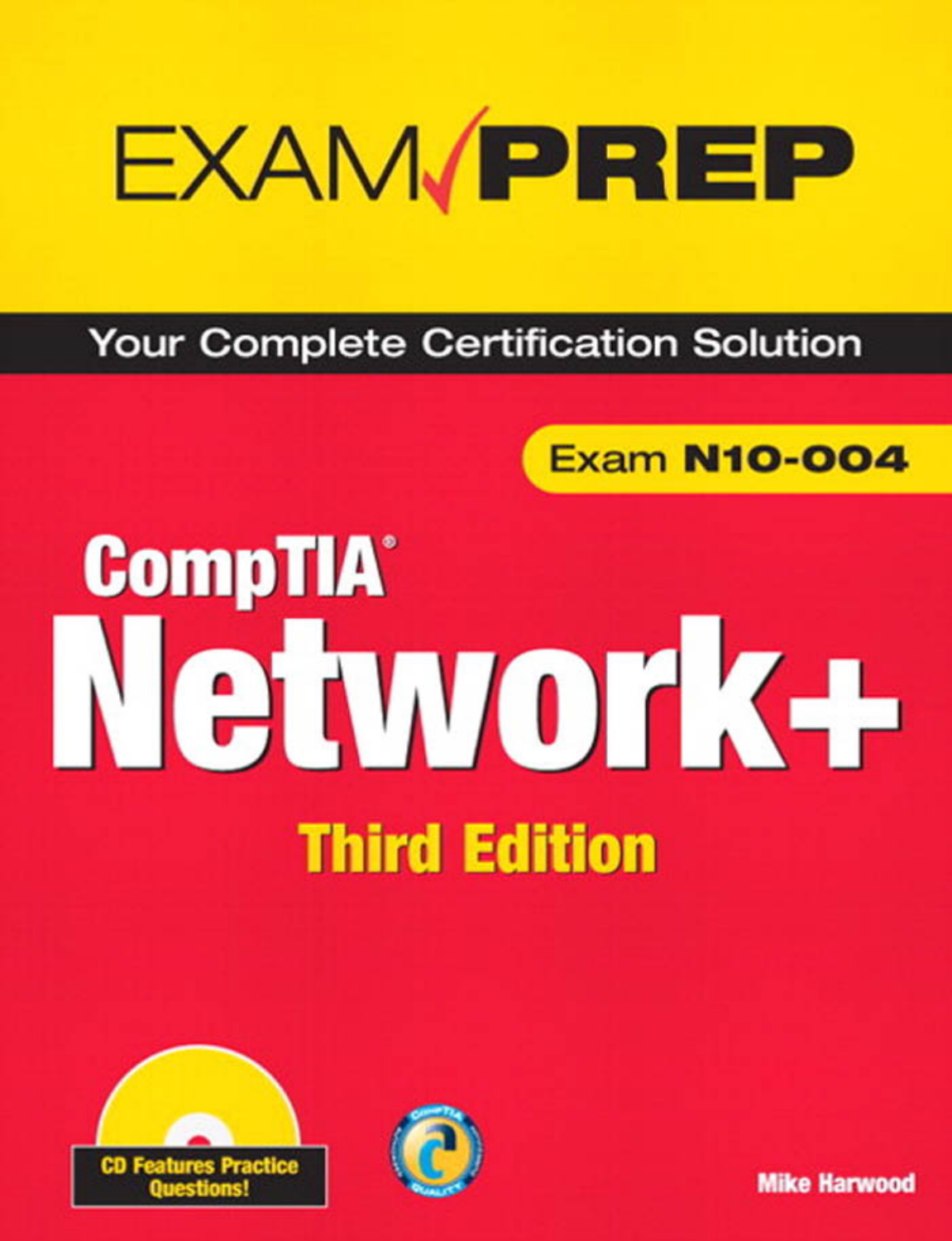#### **CompTIA Network+ N10-004 Exam Prep, Third Edition**

Copyright © 2009 by Pearson Education, Inc.

All rights reserved. No part of this book shall be reproduced, stored in a retrieval system, or transmitted by any means, electronic, mechanical, photocopying, recording, or otherwise, without written permission from the publisher. No patent liability is assumed with respect to the use of the information contained herein. Although every precaution has been taken in the preparation of this book, the publisher and author assume no responsibility for errors or omissions. Nor is any liability assumed for damages resulting from the use of the information contained herein.

ISBN-13: 978-0-7897-3795-3 ISBN-10: 0-7897-3795-7

Library of Congress Cataloging-in-Publication Data:

Harwood, Mike.

CompTIA network+ exam prep/Michael Harwood. – 3rd ed.

p. cm.

Includes bibliographical references and index.

ISBN 978-0-7897-3795-3 (pbk. w/cd: alk. paper) 1. Computer networks–Examinations–Study guides. 2. Telecommunications engineers–Certification. 3. Electronic data processing personnel–Certification. I. Title.

TK5105.5.H372 2009b

004.6–dc22

2009019662

Printed in the United States on America First Printing: June 2009

#### **Trademarks**

All terms mentioned in this book that are known to be trademarks or service marks have been appropriately capitalized. Que Publishing cannot attest to the accuracy of this information. Use of a term in this book should not be regarded as affecting the validity of any trademark or service mark. Windows is a registered trademark of Microsoft Corporation.

#### **Warning and Disclaimer**

Every effort has been made to make this book as complete and as accurate as possible, but no warranty or fitness is implied. The information provided is on an "as is" basis. The author and the publisher shall have neither liability nor responsibility to any person or entity with respect to any loss or damages arising from the information contained in this book or from the use of the CD or programs accompanying it.

#### **Bulk Sales**

Que Publishing offers excellent discounts on this book when ordered in quantity for bulk purchases or special sales. For more information, please contact

**U.S. Corporate and Government Sales**

**1-800-382-3419**

**corpsales@pearsontechgroup.com**

For sales outside of the U.S., please contact

**International Sales international@pearson.com** **Associate Publisher**

Dave Dusthimer

**Acquisitions Editor** Betsy Brown

**Development Editor** Dayna Isley

**Managing Editor** Patrick Kanouse

**Project Editor** Mandie Frank

**Copy Editor** Barbara Hacha

**Indexer** Tim Wright

**Proofreader** Kathy Ruiz

**Technical Editors** Chris Crayton,

David L. Prowse

**Publishing Coordinator** Vanessa Evans

**Multimedia Developer** Dan Scherf

**Composition**

Bronkella Publishing LLC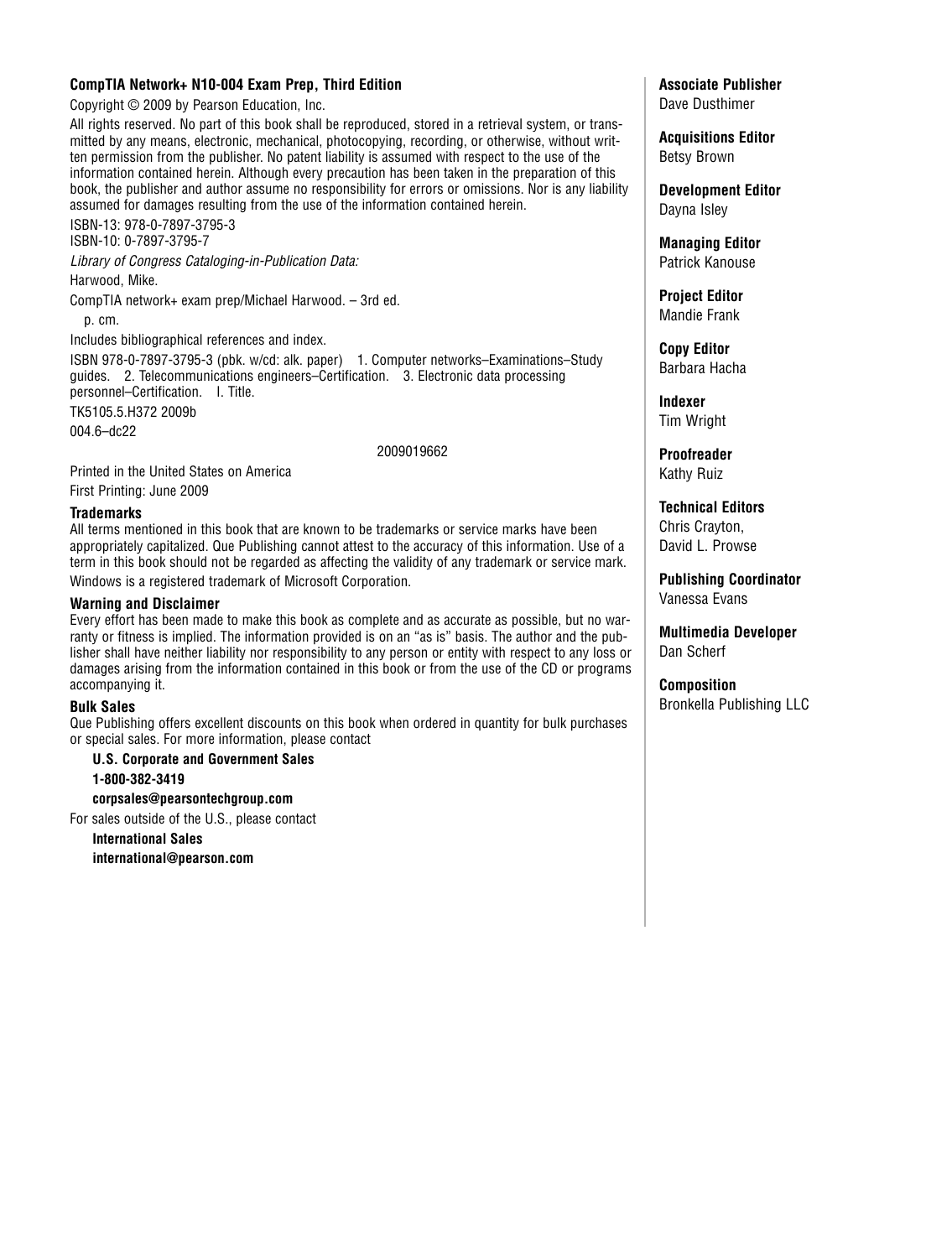# **Introduction**

The CompTIA Network+ exam has become the leading introductory-level network certification available today. Network+ is recognized by both employers and industry giants such as Microsoft and Novell as providing candidates with a solid foundation of networking concepts, terminology, and skills. The Network+ exam covers a broad range of networking concepts to prepare candidates for the technologies they are likely to be working with in today's network environments.

This book is your one-stop shop. Everything you need to know to pass the exam is in here. You do not have to take a class in addition to buying this book to pass the exam. However, depending on your personal study habits or learning style, you might benefit from buying this book *and* taking a class.

*Exam Preps* are meticulously crafted to give you the best possible learning experience for the particular characteristics of the technology covered and the actual certification exam. The instructional design implemented in the *Exam Preps* reflects the task- and experience-based nature of CompTIA certification exams. The *Exam Preps* provide the factual knowledge base you need for the exams but then take it to the next level, with exercises and exam questions that require you to engage in the analytic thinking needed to pass the Network+ exam.

CompTIA recommends that the typical candidate for this exam have a minimum of nine months of experience in network support and administration. In addition, CompTIA recommends that candidates have preexisting hardware knowledge such as CompTIA A+ certification.

# **How This Book Helps You**

This book takes you on a self-guided tour of all the areas covered by the Network+ exam and teaches you the specific skills you need to achieve your certification. The book also contains helpful hints, tips, real-world examples, and exercises, as well as references to additional study materials.

## **Organization**

This book is organized by individual exam objectives. Every objective you need to know for the Network+ exam is covered in this book. We present the objectives in an order as close as possible to that listed by CompTIA. However, we do not hesitate to reorganize them where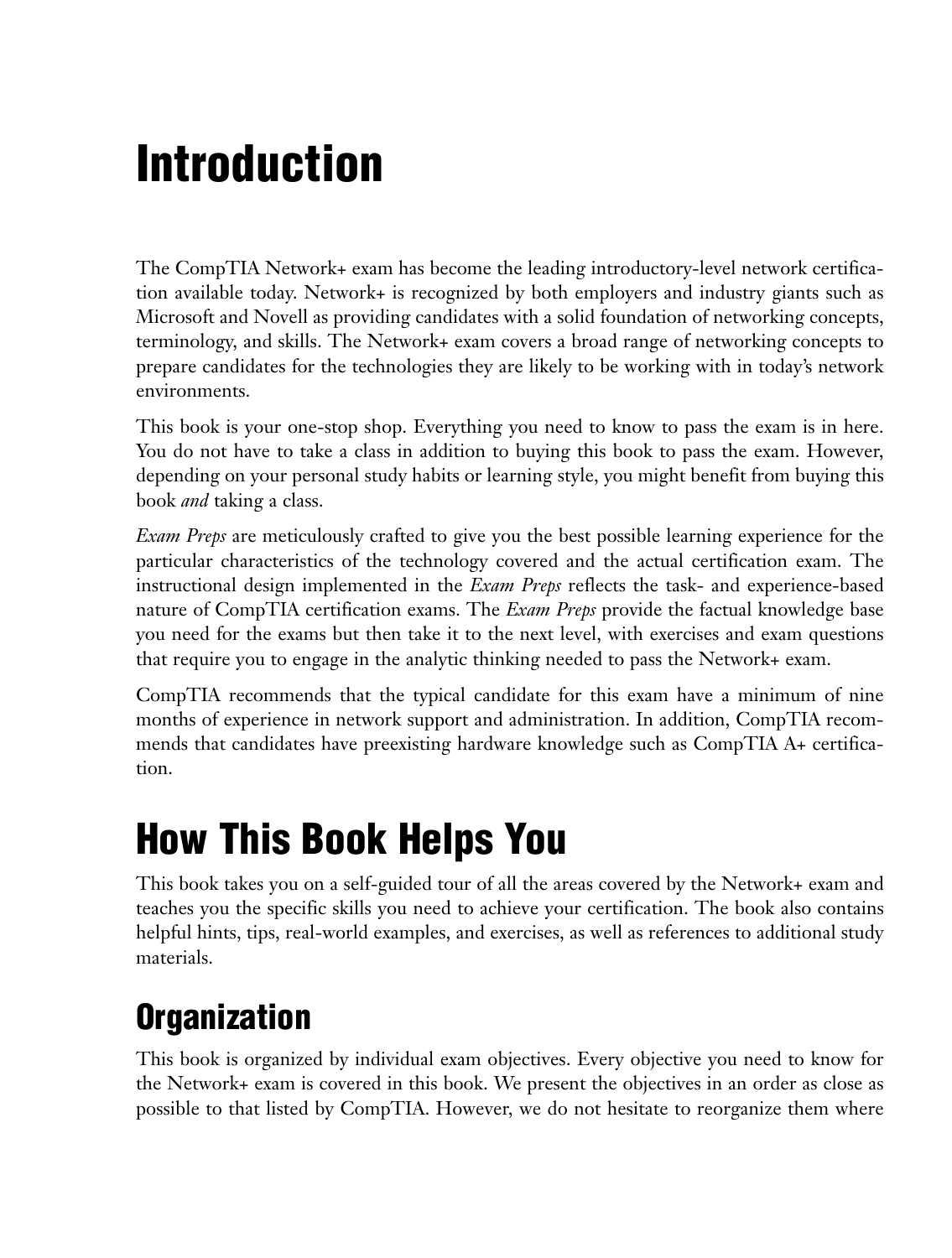#### **xxviii**

CompTIA Network+ Exam Prep, Third Edition

needed to make the material as easy as possible for you to learn. We also make the information accessible in the following ways:

- . The full list of exam objectives is included in this introduction.
- . Each chapter begins with a list of the objectives to be covered.
- $\triangleright$  Each chapter also begins with an outline that provides an overview of the material and the page numbers where particular topics can be found.
- $\blacktriangleright$  The objectives are repeated where the material most directly relevant to it is covered.

## **Instructional Features**

This book provides multiple ways to learn and reinforce the exam material. Following are some of the helpful methods:

- . Study and Exam Tips—Read this section early on to help you develop study and testtaking strategies. This section provides valuable exam-day tips and information on the exam.
- $\triangleright$  Objective explanations—As mentioned previously, each chapter begins with a list of the objectives covered in the chapter.
- . Study strategies—The beginning of each chapter also includes strategies for studying and retention of the material in the chapter, particularly as it is addressed on the exam, but also in ways that will benefit you on the job.
- . Exam Alerts—These provide specific exam-related advice. Such tips might address what material is covered (or not covered) on the exam, how it is covered, mnemonic devices, or particular quirks of that exam.
- . Review breaks and summaries—Crucial information is summarized at various points in the book in lists or tables. Each chapter ends with a summary, as well.
- . Key terms—A list of key terms appears at the end of each chapter.
- . Notes—Notes contain various kinds of useful or practical information, such as tips on technology or administrative practices, historical background on terms and technologies, or side commentary on industry issues.
- . Warnings—When using sophisticated information technology, the potential always exists for mistakes or even catastrophes to occur because of improper application of the technology. Warnings alert you to such potential problems.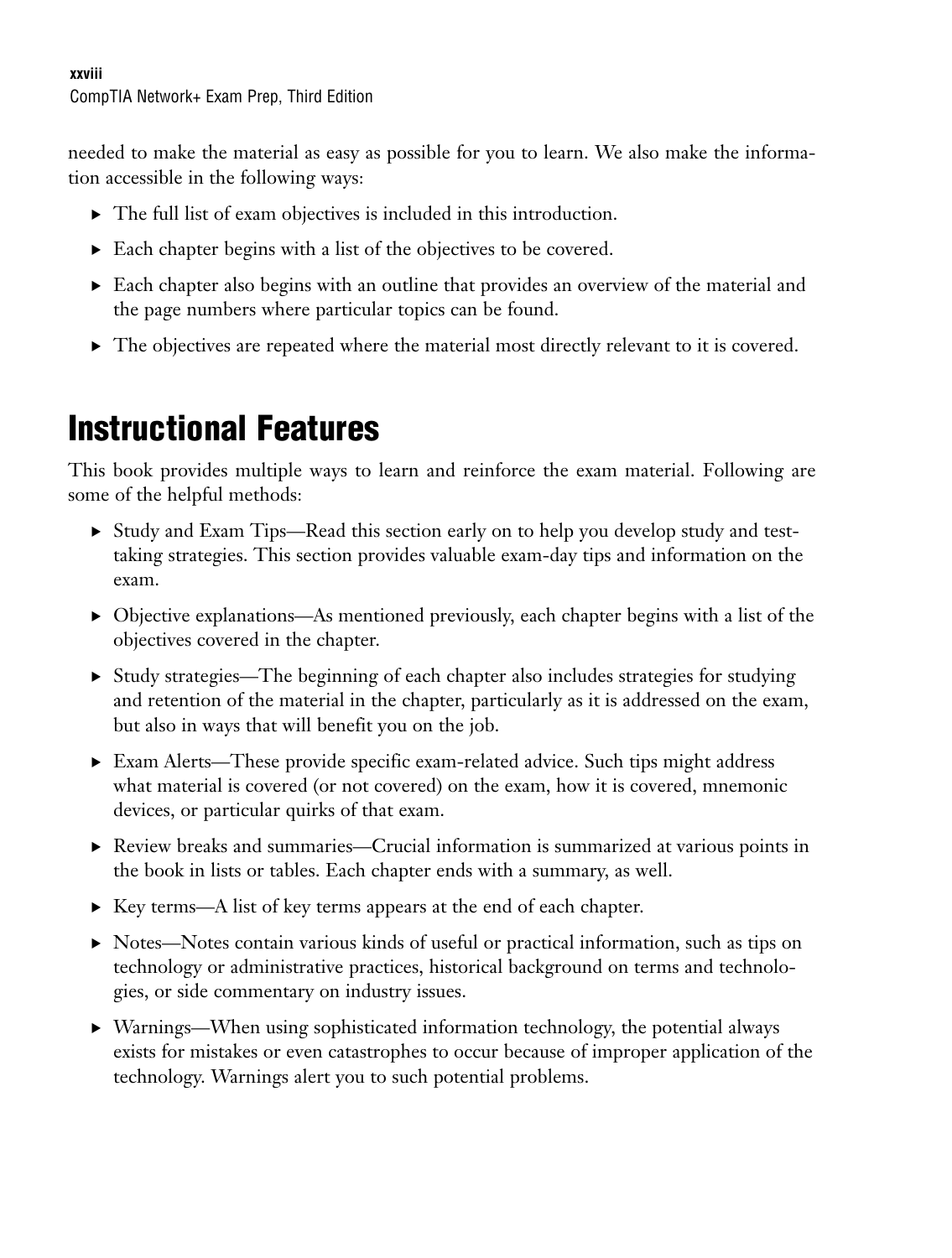- $\triangleright$  Sidebars—These relatively extensive discussions cover material that might not be directly relevant to the exam but that is useful as reference material or in everyday practice. In the Field sidebars also provide useful background or contextual information necessary for understanding the larger topic under consideration.
- . Exercises—Found at the end of the chapters in the "Apply Your Knowledge" section and in the "Challenge Exercises" found throughout chapters, exercises are performance-based opportunities for you to learn and assess your knowledge.

## **Extensive Practice Test Options and Final Review**

The book provides numerous opportunities for you to assess your knowledge and practice for the exam. The practice options include the following:

- . Exam questions—These questions appear in the "Apply Your Knowledge" section. You can use them to help determine what you know and what you need to review or study further. Answers and explanations for these questions are provided in a separate section, titled "Answers to Exam Questions."
- . Practice exam—A practice exam is included in the "Final Review" section of the book. Questions on this practice exam are written in styles similar to those used on the actual exam. Use the practice exam to assess your readiness for the real thing. Use the extensive answer explanations to improve your retention and understanding of the material.
- $\triangleright$  Fast Facts—This condensed version of the information contained in the book is useful for last-minute review.
- $\triangleright$  MeasureUp—A CD-ROM from MeasureUp is included, and it offers even more practice questions for your study.

The book includes several other features, such as a "Suggested Readings and Resources" section at the end of most chapters that directs you to additional information that can aid you in your exam preparation and your real-life work. Valuable appendixes are provided as well, including a glossary and a description of what is on the CD-ROM (Appendix A).

For more information about the exam or the certification process, refer to the CompTIA website, at [www.comptia.org/certification.](www.comptia.org/certification)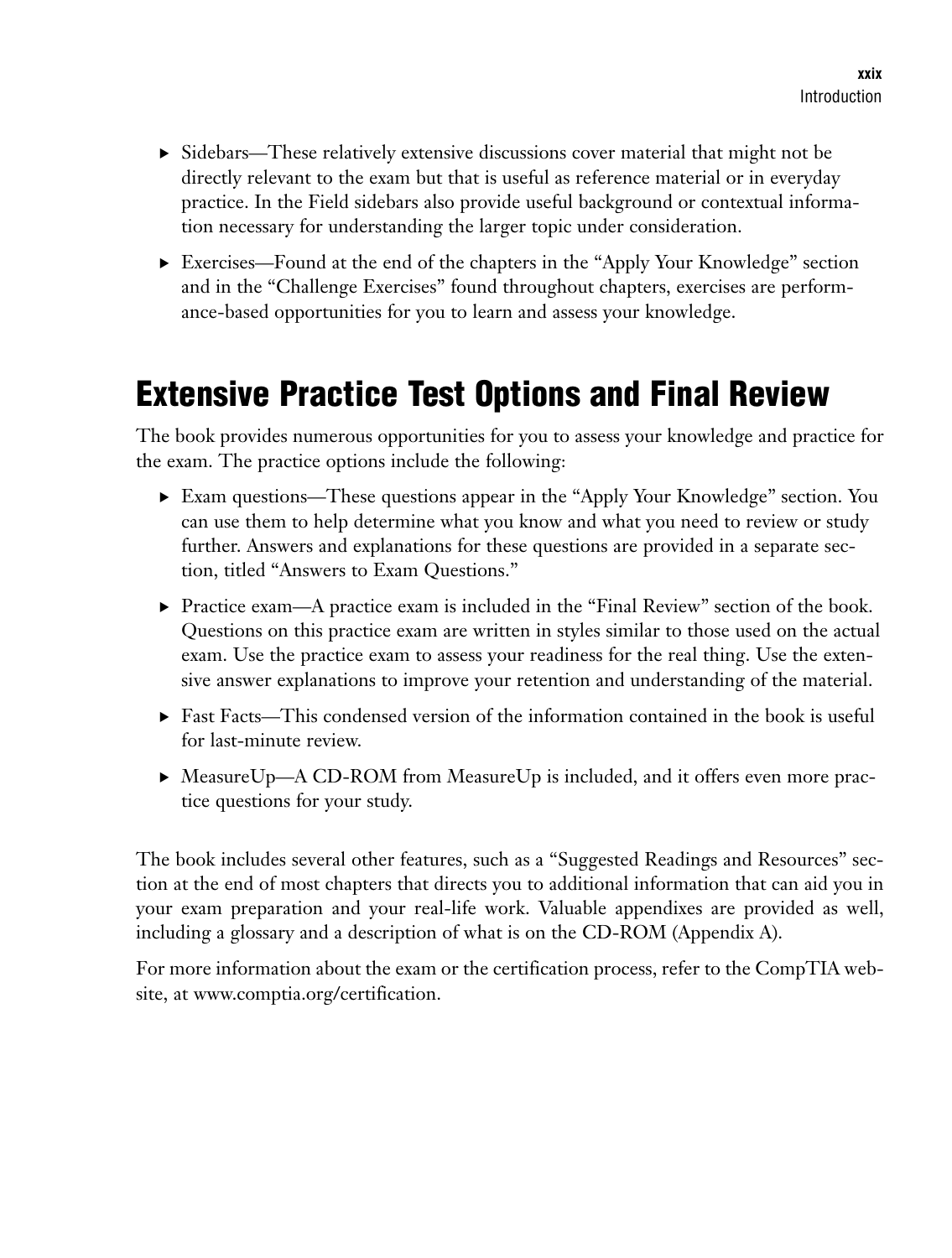# **Network Hardware and Software Requirements**

As a self-paced study guide, *Network+ Exam Prep,* Third Edition, is meant to help you understand concepts that must be refined through hands-on experience. To make the most of your studying, you need to have as much background and experience as possible with both common operating systems and network environments. The best way to do this is to combine studying with work on actual networks. These networks need not be complex; the concepts involved in configuring a network with only a few computers follow the same principles as those involved in configuring a network that has hundreds of connected systems. This section describes the recommended requirements you need to form a solid practice environment.

To fully practice some of the exam objectives, you need to create a network with two (or more) computers networked together. To do this, you need an operating system. CompTIA maintains that the exam is vendor neutral, and for the most part it appears to be. However, if there were a slight tilt in the exam questions, it would be toward Microsoft Windows. Therefore, you would do well to set up a small network using a Microsoft server platform such as Windows servers. In addition, you need clients with operating systems such as Windows Vista, Linux, and Mac. When you really get into it, you might want to install a Linux server as well because you are most certainly going to be working with it in the real world. The following is a detailed list of the hardware and software requirements needed to set up your network:

- . A network operating system such as Windows Server or Linux
- Client operating system software such as Windows XP, Mac OS X, or Linux
- . Modern PC offering up-to-date functionality including wireless support
- A minimum 1.5GB of free disk space
- A CD-ROM or DVD drive
- . A network interface card (NIC) for each computer system
- . Network cabling such as Category 5 unshielded twisted-pair
- ▶ A two-port (or more) miniport hub to create a test network
- $\blacktriangleright$  Wireless devices

It's easy to obtain access to the necessary computer hardware and software in a corporate business environment. It can be difficult, however, to allocate enough time within the busy workday to complete a self-study program. Most of your study time will occur after normal working hours, away from the everyday interruptions and pressures of your regular job.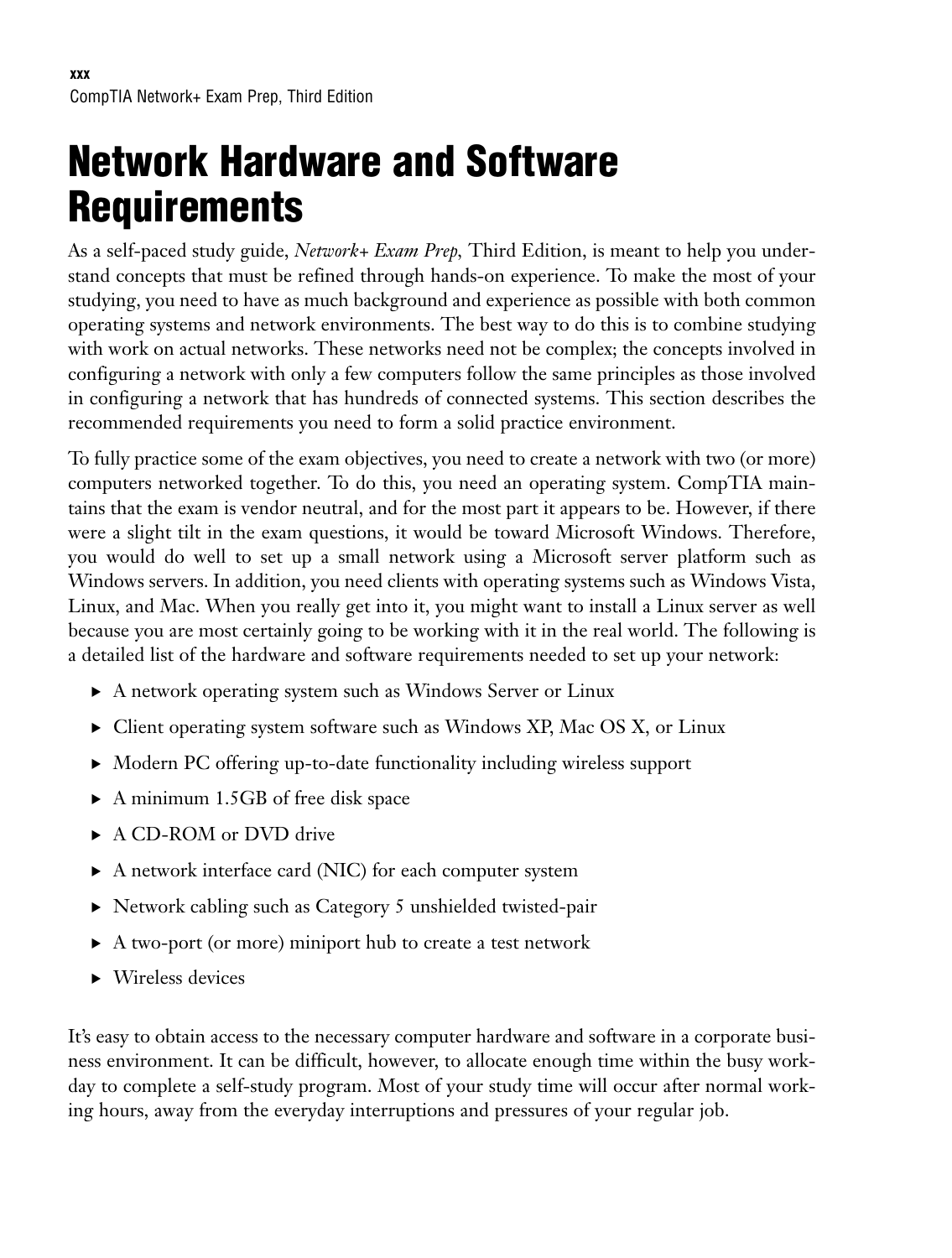# **Advice on Taking the Exam**

More extensive tips are found in the "Study and Exam Preparation Tips" section, but keep this advice in mind as you study:

- . Read all the material—CompTIA has been known to include material that is not expressly specified in the objectives. This book includes additional information that is not reflected in the objectives, in an effort to give you the best possible preparation for the examination—and for your real-world experiences to come.
- $\triangleright$  Complete the exercises in each chapter—They will help you gain experience in using the specified methodology or approach. CompTIA exams may require task- and experienced-based knowledge and require you to have an understanding of how certain network procedures are accomplished.
- $\triangleright$  Use the exam questions to assess your knowledge—Don't just read the chapter content; use the exam questions to find out what you know and what you don't know. If you are struggling, study some more, review, and then assess your knowledge again.
- . Review the objectives—Develop your own questions and examples for each objective listed. If you can develop and answer several questions for each objective, you should not find it difficult to pass the exam.

Remember that the primary objective is not to pass the exam but to understand the material. When you understand the material, passing the exam should be simple. Knowledge is a pyramid; to build upward, you need a solid foundation. This book and the Network+ certification are designed to ensure that you have that solid foundation.

Good luck!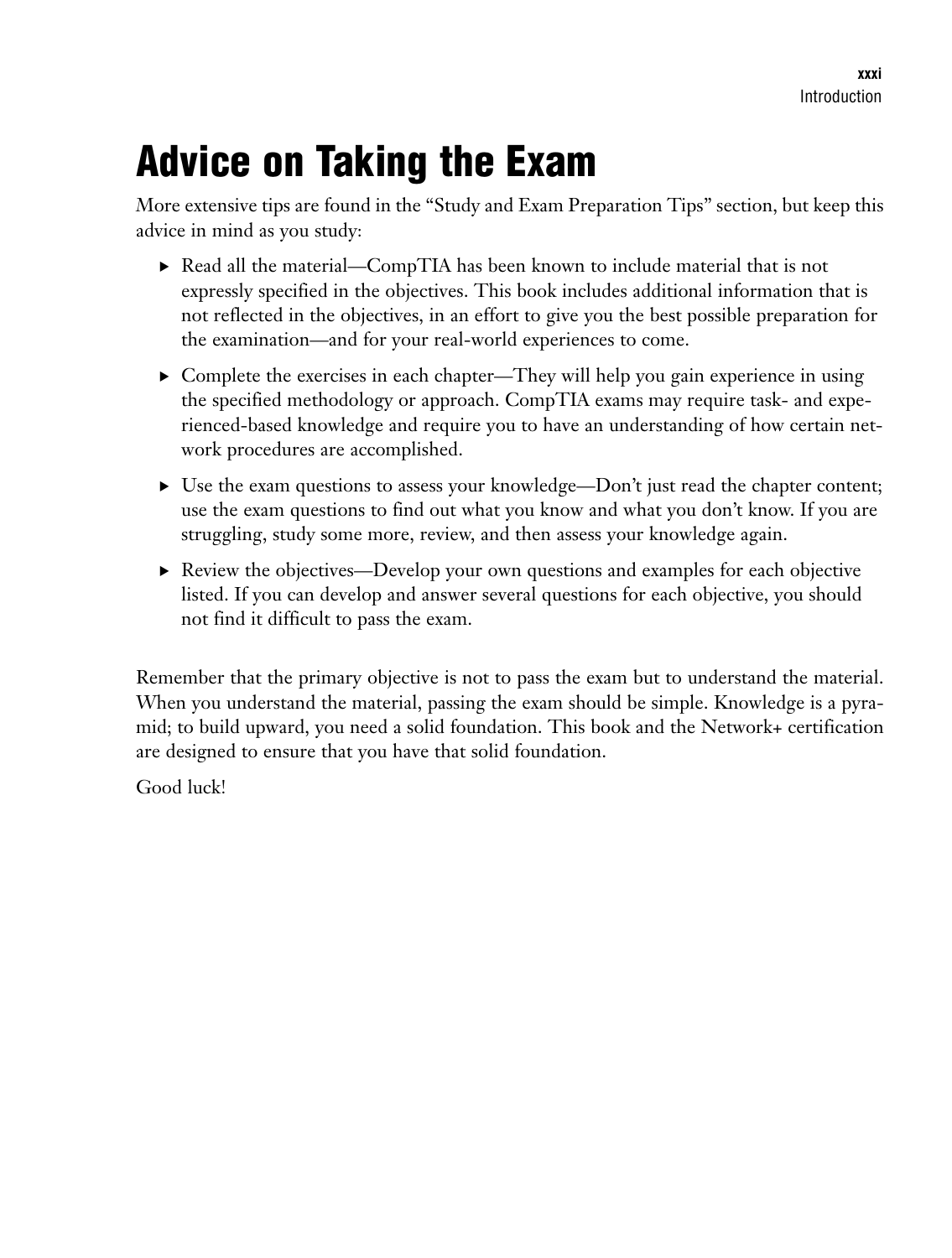

# **Ethernet Networking Standards**

## **Objectives**

This chapter covers the following CompTIA-specified objectives for the "Network Media and Topologies" section of the Network+ certification exam:

### **2.6 Categorize LAN technology types and properties**

**Types:**

- . **Ethernet**
- . **10BaseT**
- . **100BaseTX**
- . **100BaseFX**
- . **1000BaseT**
- . **1000BaseX**
- . **10GBaseSR**
- . **10GBaseLR**
- . **10GBaseER**
- . **10GBaseSW**
- . **10GBaseLW**
- . **10GBaseEW**
- . **10GBaseT**

**Properties:**

- . **CSMA/CD**
- . **Broadcast**
- . **Collision**
- . **Bonding**
- . **Speed**
- . **Distance**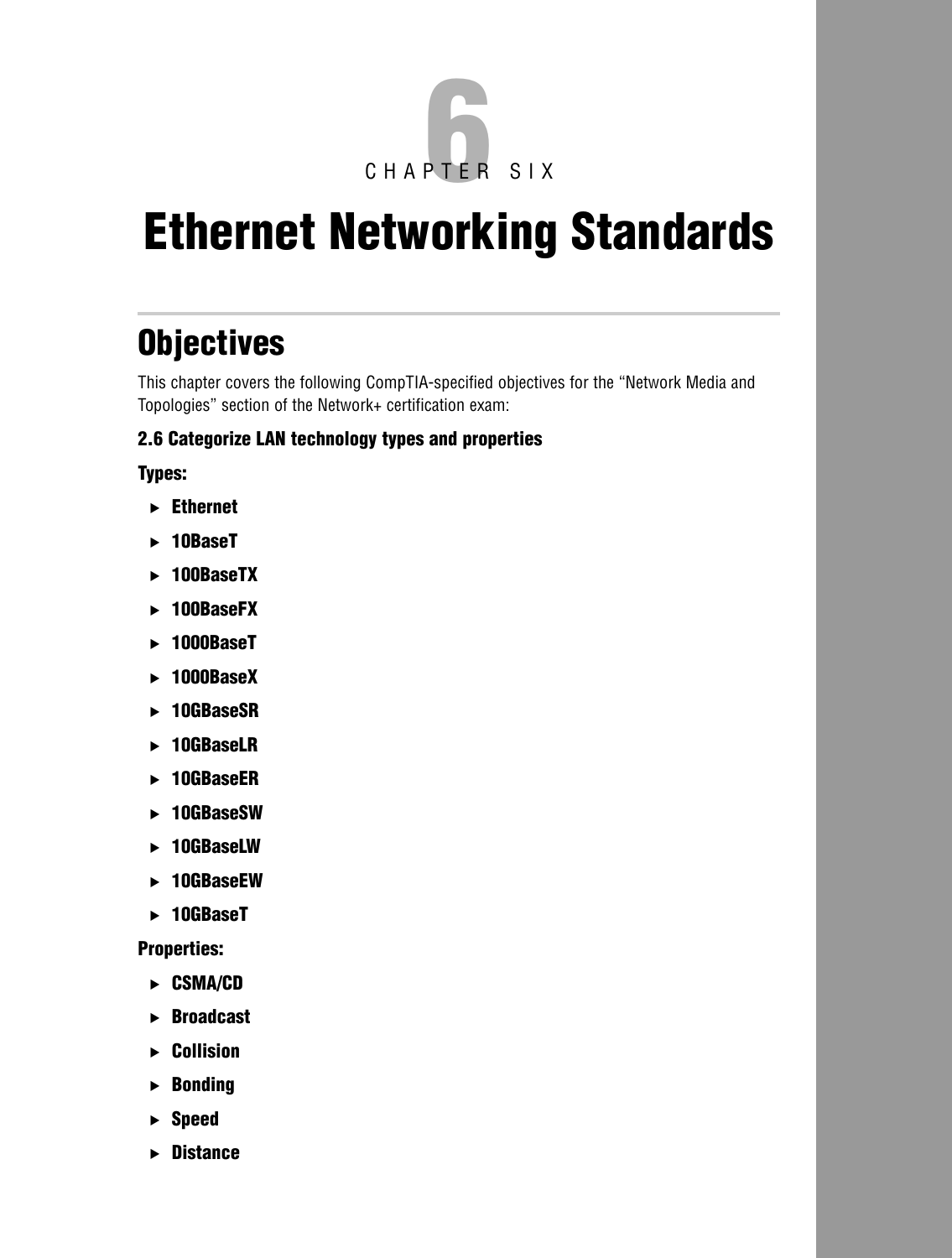## **Outline**

| <b>IIntroduction</b>                                                      |     |  |
|---------------------------------------------------------------------------|-----|--|
| <b>Characteristics Specified</b><br>in the IEEE 802 Standards             |     |  |
|                                                                           | 235 |  |
| Speed                                                                     | 235 |  |
| <b>Access Methods</b>                                                     | 236 |  |
| <b>Carrier Sense Multiple</b><br><b>Access/Collision Detection</b>        | 236 |  |
| CSMA/CA                                                                   | 237 |  |
| <b>Token Passing</b>                                                      | 238 |  |
| Topology                                                                  | 239 |  |
| Media                                                                     | 239 |  |
| <b>Differentiating Between</b><br><b>Baseband and Broadband Signaling</b> | 239 |  |
|                                                                           |     |  |
| Baseband                                                                  | 239 |  |
| <b>Broadband</b>                                                          | 240 |  |
| 802.3 Ethernet Standards                                                  | 240 |  |
| 10Base2                                                                   | 241 |  |
| 10BaseT                                                                   | 241 |  |
| 10BaseFL                                                                  | 243 |  |
| <b>Fast Fthernet</b>                                                      | 243 |  |
| 100BaseTX                                                                 | 243 |  |
| 100BaseT4                                                                 | 244 |  |
| 100BaseFX                                                                 | 244 |  |
| <b>Fast Ethernet Comparison</b>                                           | 244 |  |
| <b>Gigabit Ethernet</b>                                                   | 245 |  |
| 1000BaseX                                                                 | 245 |  |
| 1000BaseT                                                                 | 246 |  |
| 10 Gigabit Ethernet                                                       | 247 |  |
| 10GBaseSR/SW                                                              | 247 |  |
| 10GBaseLR/LW                                                              | 247 |  |
| 10GBaseER/EW                                                              | 248 |  |
| 10GBaseT                                                                  | 248 |  |

| 34 | Summary   | 250 |
|----|-----------|-----|
|    | Key Terms | 250 |

| <b>Apply Your Knowledge</b> | 251 |
|-----------------------------|-----|
| Exercise                    | 251 |
| <b>Exam Questions</b>       | 252 |
| Answers to Exam Questions   | 256 |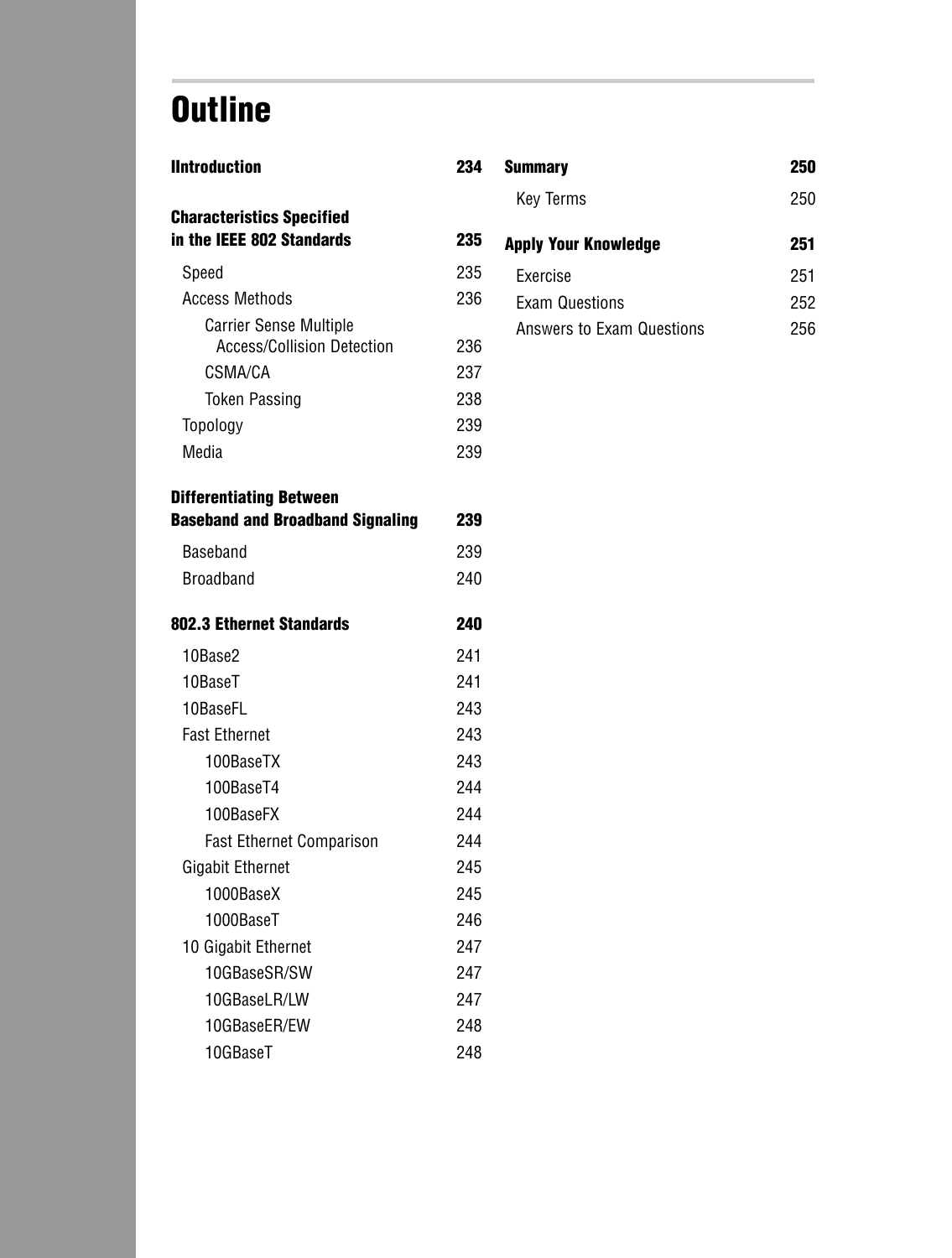## **Study Strategies**

- . Review the characteristics of the various network topologies, including their strengths and weaknesses.
- . Identify the features and functions of the IEEE 802 standards.
- . Review the characteristics of 802.11 standards provided in each table listed in the chapter.
- $\blacktriangleright$  Identify which standards define copper and fiber cabling.
- $\blacktriangleright$  Identify the function of signaling and access methods.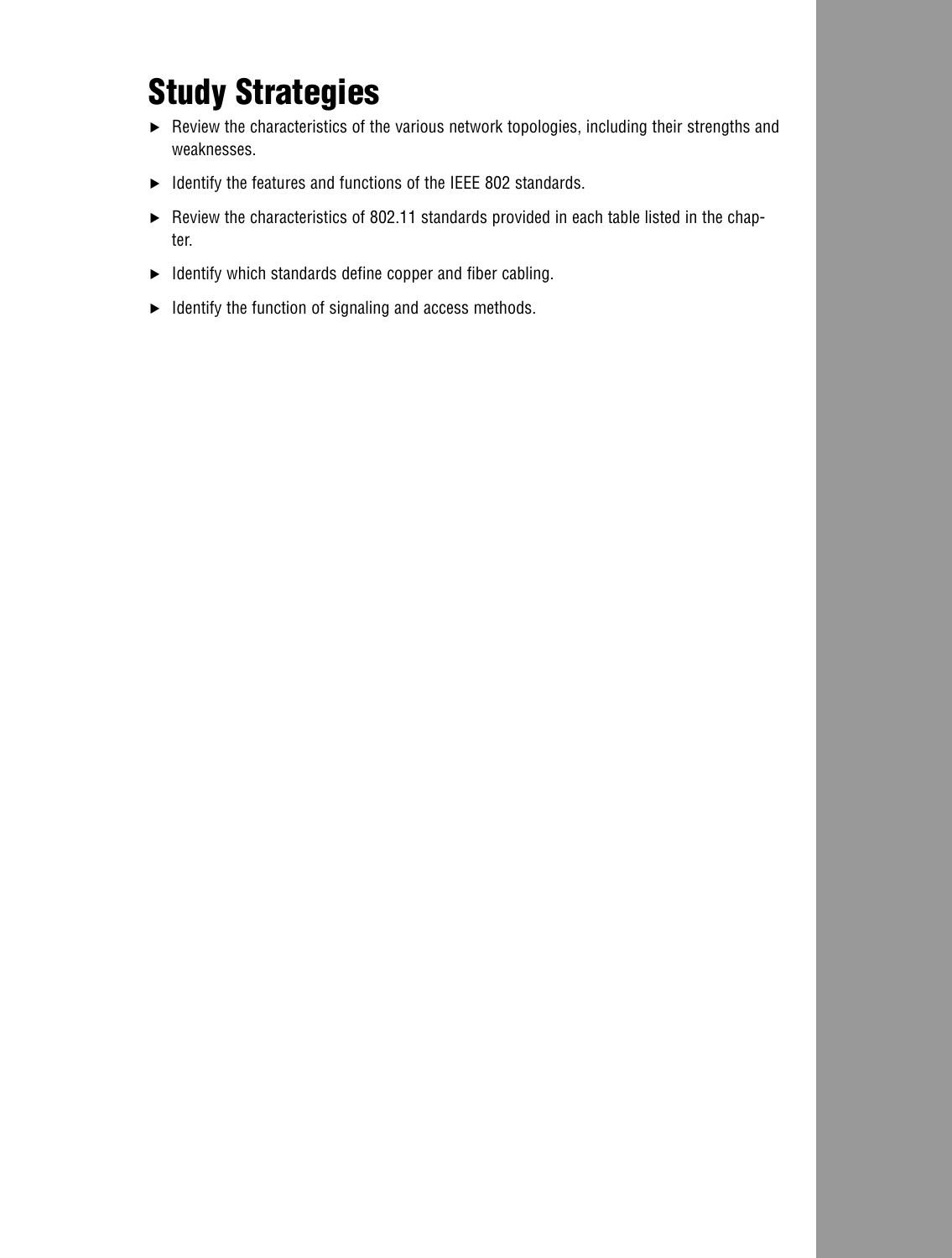# **Introduction**

As discussed in Chapter 1, "Introduction to Networking," a topology defines the structure of a network, and network standards define how it works. As early as the 1970s, it was apparent that networks were going to play a large role in future corporate environments. Many manufacturers saw the computing and network trend and became increasingly active in network component development. These companies realized that for their products to work together, standards would be necessary to ensure compatibility. The task of producing the standards fell to an international body called the Institute of Electrical and Electronics Engineers (IEEE).

The IEEE developed a set of standards called the 802 project. These standards are still used today, although there have been many changes and additions along the way. By using the standards defined by the IEEE, manufacturers can be sure that their products will work with products from other companies that adhere to the standards.

Some of the IEEE 802 standards define only certain technologies, whereas others, such as the 802.3 standard, define entire networking systems. The following are some of the most important IEEE 802 standards:

- ► 802.1, bridging and management—Defines the systems for managing networks. 802.1 specifies technologies for making sure that the network is available to users and responding to requests. It defines internetwork communications standards between devices and includes specifications for routing and bridging.
- ▶ 802.2, the LLC sublayer—Defines specifications for the Logical Link Control (LLC) sublayer in the 802 standard series.
- ▶ 802.3, CSMA/CD—Defines the carrier-sense multiple-access with collision detection (CSMA/CD) media access method used in ethernet networks. This is the most popular networking standard used today.
- ▶ 802.4, a token passing bus (rarely used)—Defines the use of a token-passing system on a linear bus topology.
- . 802.5, token ring networks—Defines token ring networking, also known as token ring access.
- . 802.6, metropolitan area network (MAN)—Defines a data transmission method called distributed queue dual bus (DQDB), which is designed to carry voice and data on a single link.
- . 802.7, Broadband Technical Advisory—Defines the standards and specifications of broadband communications methods.
- . 802.8, Fiber-Optic Technical Advisory—Provides assistance to other IEEE 802 committees on subjects related to the use of fiber optics.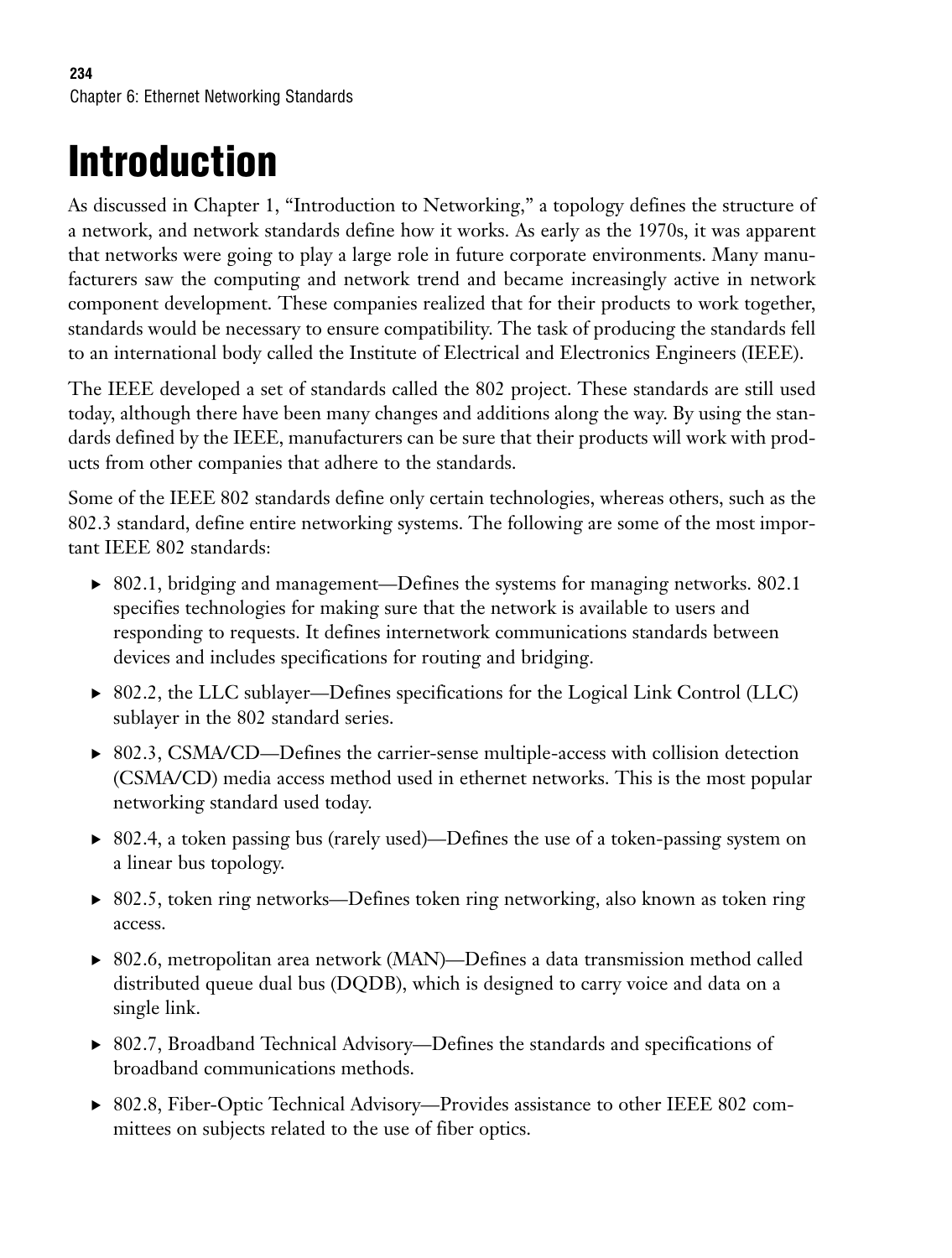- . 802.9, integrated voice and data networks—Defines the advancement of integrated voice and data networks.
- ▶ 802.10, network security—Defines security standards that make it possible to safely and securely transmit and exchange data.
- ▶ 802.11, wireless networks—Defines standards for wireless LAN communication.
- ▶ 802.12, 100BaseVG-AnyLAN—Defines standards for high-speed LAN technologies.

For the Network+ exam and day-to-day real-life networking, some of these standards are more important than others. This chapter primarily focuses on the 802.3 ethernet standards and their characteristics, such as access methods (CSMA/CD), signaling type (baseband/broadband), their speeds, and the distances they support. Chapter 7, "Wireless Networking," discusses 802.11 wireless standards.

## **Characteristics Specified in the IEEE 802 Standards**

The IEEE standards specify the characteristics of the networking systems, including speed, access methods, topologies, and media. Although you don't need detailed knowledge of all these IEEE standards in real-world applications, a general understanding of these standards will be an asset.

## **Speed**

Many factors contribute to the speed of a network. The standard defines the maximum speed of a networking system. The speed normally is measured in megabits per second (Mbps), although some faster network systems use gigabits per second (that is, Gbps, where 1Gbps is equivalent to 1000Mbps).

### **NOTE**

**Bandwidth** The term bandwidth has become a gray area in the network world. In everyday use it sometimes describes the amount of data that can travel over a network connection in a given time period. This is technically not accurate; that definition more closely defines data throughput. Bandwidth refers to the width of the range of electrical frequencies, or amount of channels that the media can support. Bandwidth correlates to the amount of data that can traverse the media at one time, but other factors determine what the maximum speed supported by a cable will be.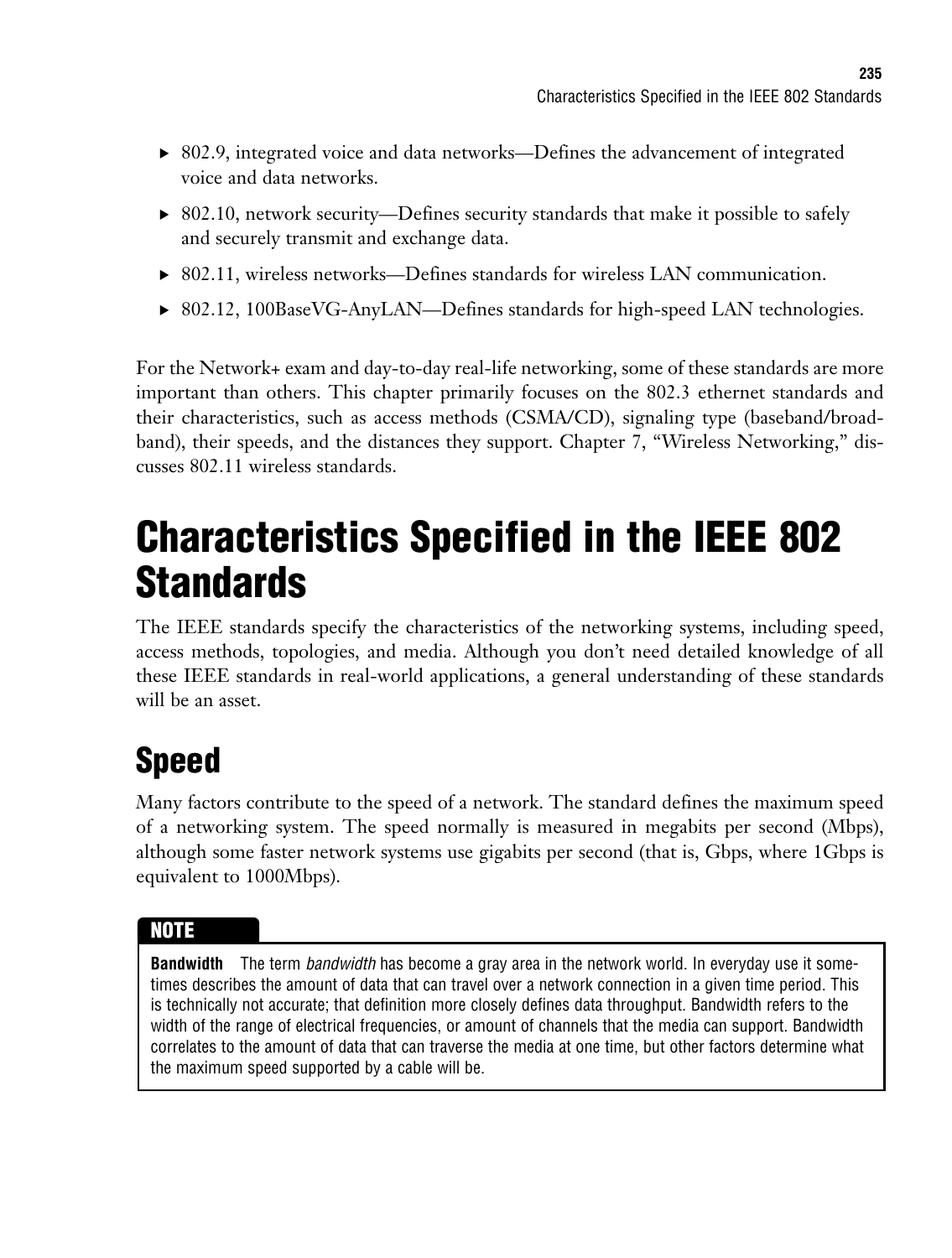Some networks are faster than others. For example, a token ring (802.5) network has a maximum speed of 16Mbps. Many ethernet networks (802.3 variants) now operate at 100Mbps and far beyond. However, the maximum speed attainable on a network can be affected by many factors. Networks that achieve 100% of their potential bandwidth are few and far between.

## **Access Methods**

Access methods govern the way in which systems access the network media and send data. Access methods are necessary to ensure that systems on the network can communicate with each other. Without an access method, it would be possible for two systems to communicate at the exclusion of every other system. Access methods ensure that everyone gets an opportunity to use the network.

Several access methods are used in networks; the most popular are CSMA/CD, CSMA/CA, and a distant third would be token passing. Other methods, such as demand priority are sometimes found as well. We'll look at each of these access methods separately.

## **Carrier Sense Multiple Access/Collision Detection**

Carrier Sense Multiple Access/Collision Detection (CSMA/CD) is defined in the IEEE 802.3 standard. CSMA/CD is the most common media access method because it is associated with 802.3 ethernet networking, which is by far the most popular networking system.

On a network that uses CSMA/CD, when a system wants to send data to another system, it first checks to see whether the network media is free. It must do this because each piece of network media used in a LAN can carry only one signal at a time. If the sending node detects that the media is free, it transmits, and the data is sent to the destination. It seems simple.

Now, if it always worked like this, you wouldn't need the CD part of CSMA/CD. Unfortunately, in networking, as in life, things do not always go as planned. The problem arises when two systems attempt to transmit at exactly the same time. It might seem like a long shot that two systems will pick the same moment to send data, but we are dealing with communications that occur many times in a single second—and most networks have more than two machines. Imagine that 200 people are in a room. The room is silent, but then two people decide to say something at exactly the same time. Before they start to speak, they check (listen) to see whether someone else is speaking; because no one else is speaking, they begin to talk. The result is two people speaking at the same time, which is similar to a network collision.

Collision detection works by detecting fragments of the transmission on the network media that result when two systems try to talk at the same time. The two systems wait for a randomly calculated amount of time before attempting to transmit again. This amount of time—a matter of milliseconds—is known as the *backoff*.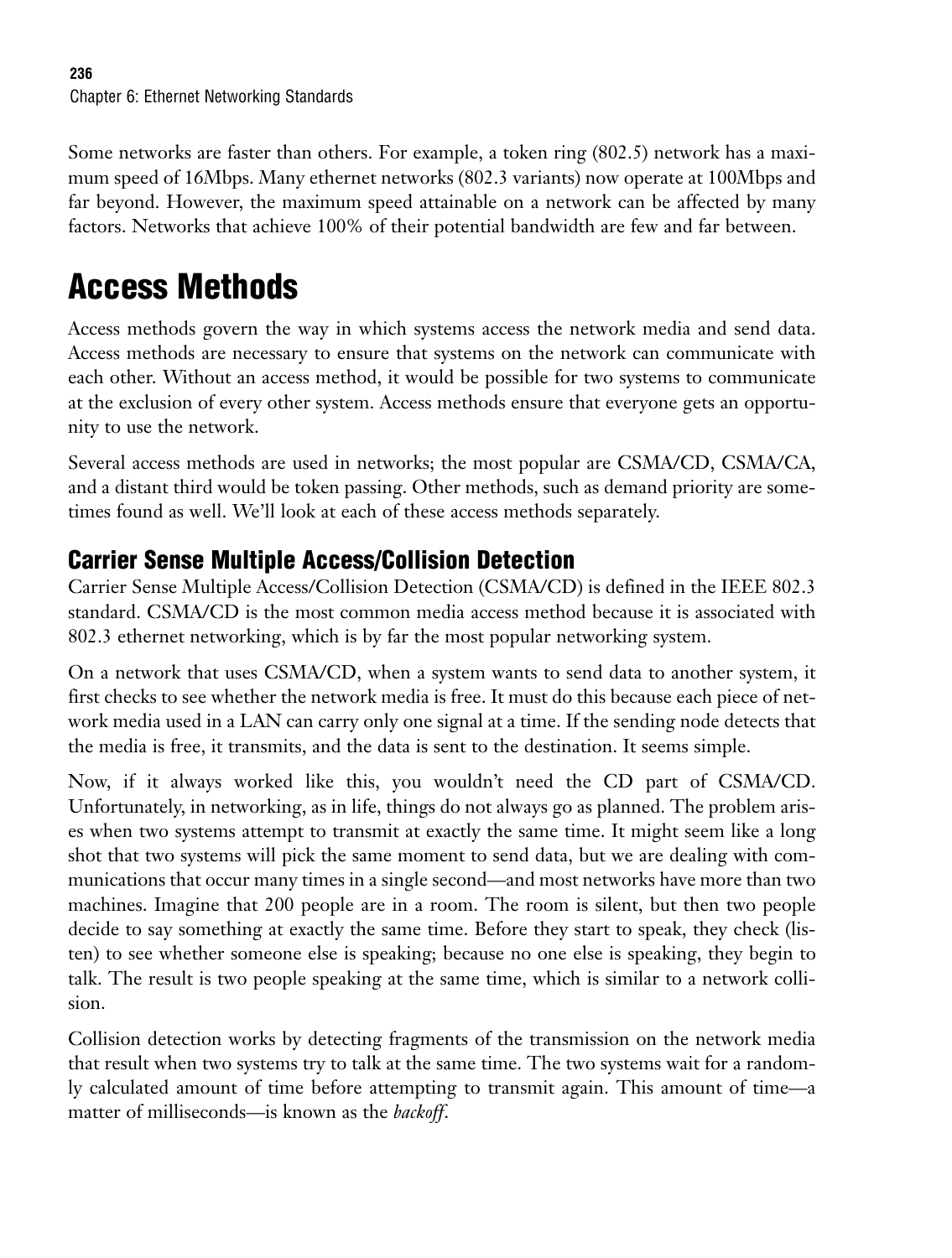When the backoff period has elapsed, the system attempts to transmit again. If the system doesn't succeed on the second attempt, it keeps retrying until it gives up and reports an error.

#### **EXAM ALERT**

**Contention CSMA/CD is known as a contention media access method because systems contend for access to the media.**

The upside of CSMA/CD is that it has relatively low overhead, meaning that not much is involved in the workings of the system. The downside is that as more systems are added to the network, more collisions occur, and the network becomes slower. The performance of a network that uses CSMA/CD degrades exponentially as more systems are added. Its low overhead means that CSMA/CD systems theoretically can achieve greater speeds than high-overhead systems, such as token passing. However, because collisions take place, the chances of all that speed translating into usable bandwidth are relatively low.

#### **NOTE**

**Equal access** On a network that uses CSMA/CD, every node has equal access to the network media.

Despite its problems, CSMA/CD is an efficient system. As a result, rather than replace it with some other technology, workarounds have been created that reduce the likelihood of collisions. One such strategy is the use of network switches that create multiple collision domains and therefore reduce the impact of collisions on performance. See Chapter 3, "Networking Components and Devices," for information about using switches.

Table 6.1 summarizes the advantages and disadvantages of the CSMA/CD access method.

| Advantages                       | <b>Disadvantages</b>                                     |
|----------------------------------|----------------------------------------------------------|
| It has low overhead.             | Collisions degrade network performance.                  |
| Utilizes all available bandwidth | Priorities cannot be assigned to certain nodes.          |
| when possible.                   | Performance degrades exponentially as devices are added. |

**TABLE 6.1 Advantages and Disadvantages of CSMA/CD**

### **CSMA/CA**

Instead of collision detection as with CSMA/CD, the Carrier-Sense Multiple Access with Collision Avoidance (CSMA/CA) access method uses signal avoidance rather than detection. In a networked environment, CSMA/CA is the access mechanism used in Apple's LocalTalk network and with the 802.11 wireless standards.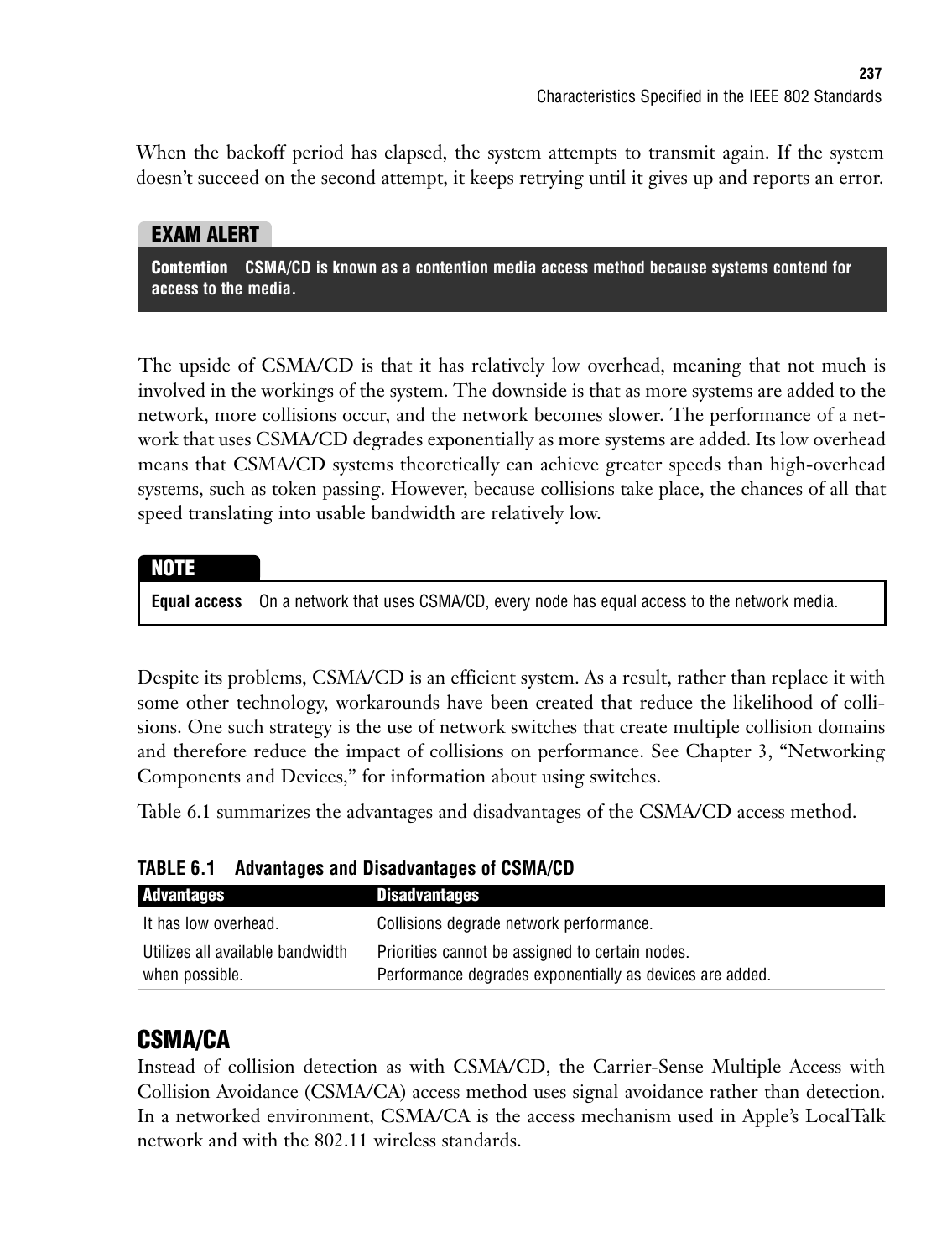On CSMA/CA networks, each computer signals its intent to transmit data signals before any data is actually sent. When a networked system detects a potential collision, it waits before sending out the transmission allowing systems to avoid transmission collisions. The CSMA/CA access method uses a random backoff time that determines how long to wait before trying to send data on the network. When the backoff time expires, the system will again "listen" to verify a clear channel on which to transmit. If the media is still busy, another backoff interval is initiated that is less than the first. The process continues until the wait time reaches zero, and the media is clear.

CSMA/CA uses a broadcast method to notify its intention to transmit data. Network broadcasts create a considerable amount of network traffic and can cause network congestion, which could slow down the entire network. Because CSMA/CD and CSMA/CA differ only in terms of detection and avoidance, they share similar advantages and disadvantages, as shown previously in Table 6.1.

#### **EXAM ALERT**

**CSMA/CA in action The CSMA/CA access method uses a "listen before talking" strategy. Any system wanting to transmit data must first verify that the channel is clear before transmitting, thereby avoiding potential collisions.**

### **Token Passing**

Although token passing, defined in the IEEE 802.5 standard, was once a popular media access method, the domination of ethernet networking has pushed it far into the background. Although it might not be popular, it is clever.

On a token-passing network, a special data frame called a *token* is passed among the systems on the network. The network has only one token, and a system can send data only when it has possession of the token.

When the data arrives, the receiving computer sends a verification message to the sending computer. The sender then creates a new token, and the process begins again. Standards dictate how long a system can have control over the token.

One of the big advantages of the token-passing access method is the lack of collisions. Because a system can transmit only when it has the token, no contention exists. Even under heavy load conditions, the speed of a token-passing system does not degrade in the same way as a contention-based method such as CSMA/CD. In a practical scenario, this fact makes token passing more suitable than other access methods for applications such as videoconferencing.

However, token passing does have drawbacks. The creation and passing of the token generate overhead on the network, which reduces the maximum speed. In addition, the software and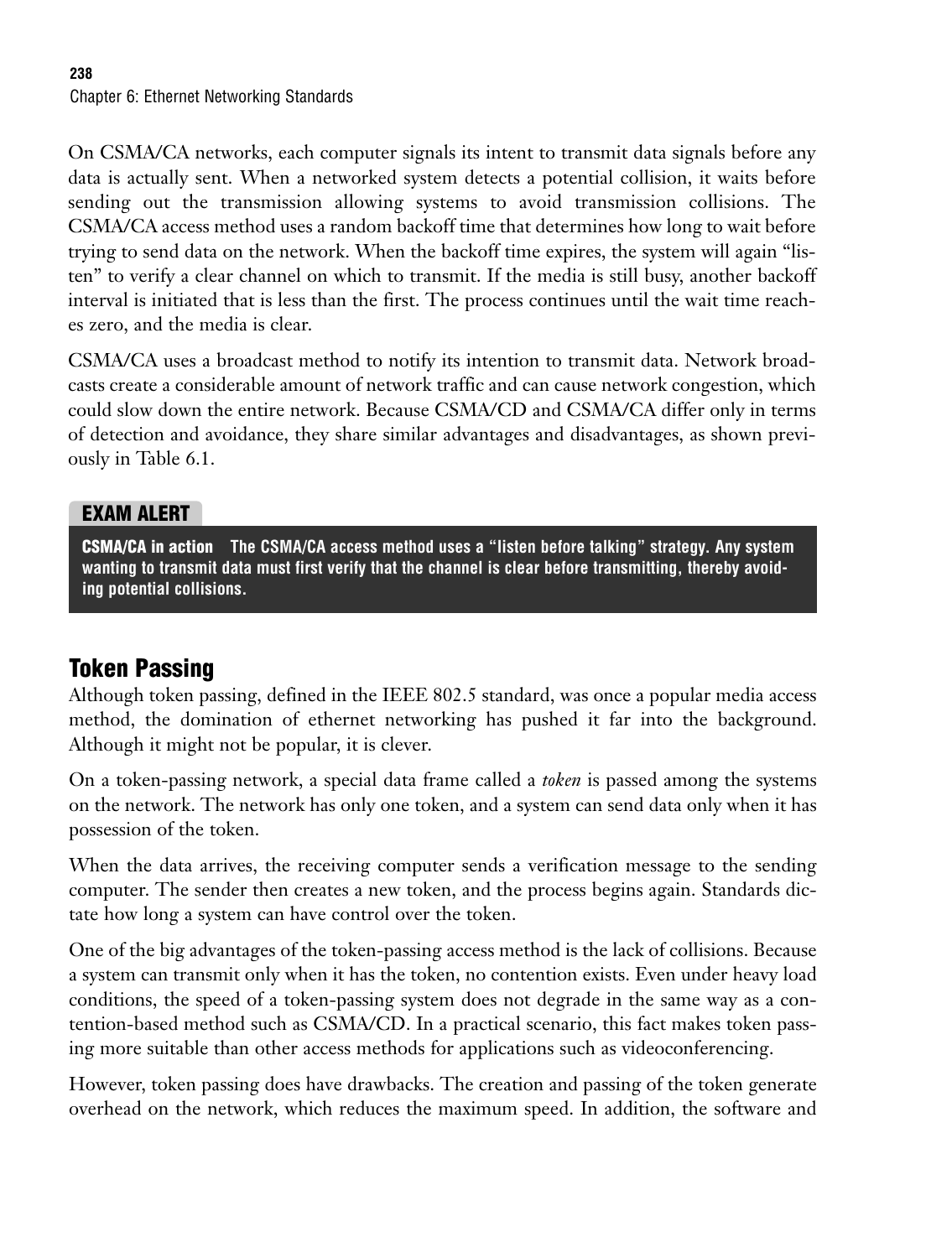hardware requirements of token-passing network technologies are more complex—and therefore more costly—than those of other media access methods.

## **Topology**

As discussed in Chapter 1, topologies dictate both the physical and logical layouts of the network. Remember that topologies include bus, star, ring, mesh, and wireless. Each of the IEEE LAN standards can be implemented by using the topology specified within the standard. Some standards, such as 802.3 (ethernet), have multiple physical topologies but always use the same logical topology.

# **Media**

Each IEEE specification defines what media are available to transport the signal around the network. The term *media*, which is the plural of *medium*, generically describes the methods by which data is transported from one point to another. Common network media types include twisted-pair cable, coaxial cable, infrared, radio frequency, and fiber-optic cable. See Chapter 2, "Media and Connectors," for a detailed discussion of media types.

# **Differentiating Between Baseband and Broadband Signaling**

Two types of signaling methods are used to transmit information over network media: baseband and broadband. Before we get any further into 802.3 standards we should clarify the difference between the two.

### **EXAM ALERT**

**Baseband and broadband Be prepared to identify the characteristics of baseband and broadband for the Network+ exam.**

## **Baseband**

Baseband transmissions typically use digital signaling over a single wire; the transmissions themselves take the form of either electrical pulses or light. The digital signal used in baseband transmission occupies the entire bandwidth of the network media to transmit a single data signal. Baseband communication is bidirectional, allowing computers to both send and receive data using a single cable. However, the sending and receiving cannot occur on the same wire at the same time.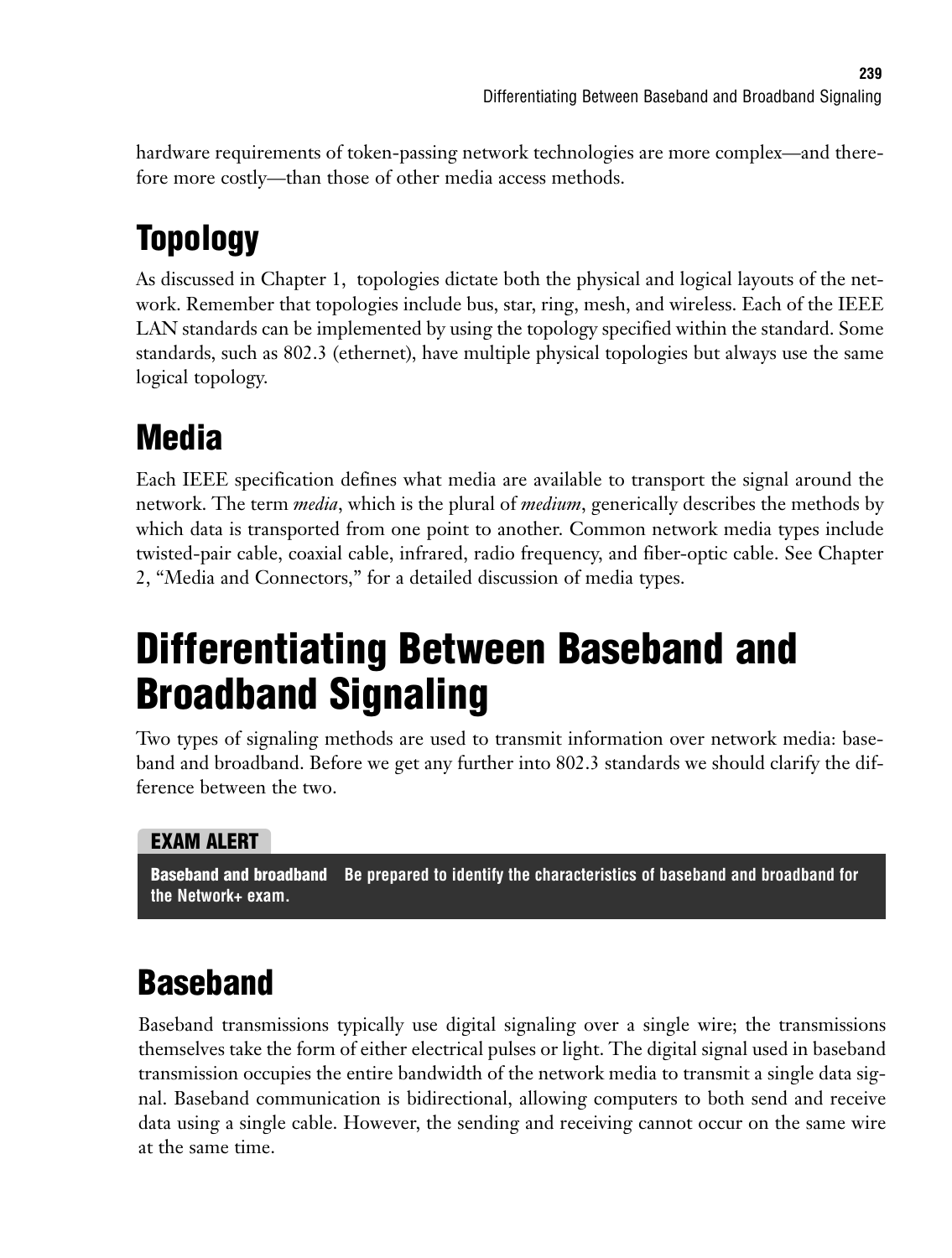### **NOTE**

**Ethernet and baseband** Ethernet networks use baseband transmissions; notice the word "base"—for example, 10BaseT or 10BaseFL.

Using baseband transmissions, it is possible to transmit multiple signals on a single cable by using a process known as *multiplexing*. Baseband uses Time-Division Multiplexing (TDM), which divides a single channel into time slots. The key thing about TDM is that it doesn't change how baseband transmission works, only the way data is placed on the cable.

## **Broadband**

Whereas baseband uses digital signaling, broadband uses analog signals in the form of optical or electromagnetic waves over multiple transmission frequencies. For signals to be both sent and received, the transmission media must be split into two channels. Alternatively, two cables can be used: one to send and one to receive transmissions.

Multiple channels are created in a broadband system by using a multiplexing technique known as *Frequency-Division Multiplexing (FDM)*. FDM allows broadband media to accommodate traffic going in different directions on a single media at the same time.

# **802.3 Ethernet Standards**

Now that you have learned about the characteristics defined by the IEEE standards, let's examine the standards themselves. Make sure that you are completely familiar with the information provided in each of the following sections before you take the Network+ exam.

### **EXAM ALERT**

**The 802.3 standards Pay special attention to the 802.3 standards. You can expect a question regarding the characteristics of the various standards on the Network+ exam.**

### **NOTE**

**10Base2 coverage** Even though it is not specifically stated in the CompTIA Network+ objectives, we have included coverage on 10Base2 because there is still a chance that you will encounter it in the real world. Also, you never know when CompTIA might choose to include 10Base2 as a wrong answer for a question related to one of the other networking standards discussed in this section. When taking an exam, knowing what something isn't can be as useful as knowing what it is!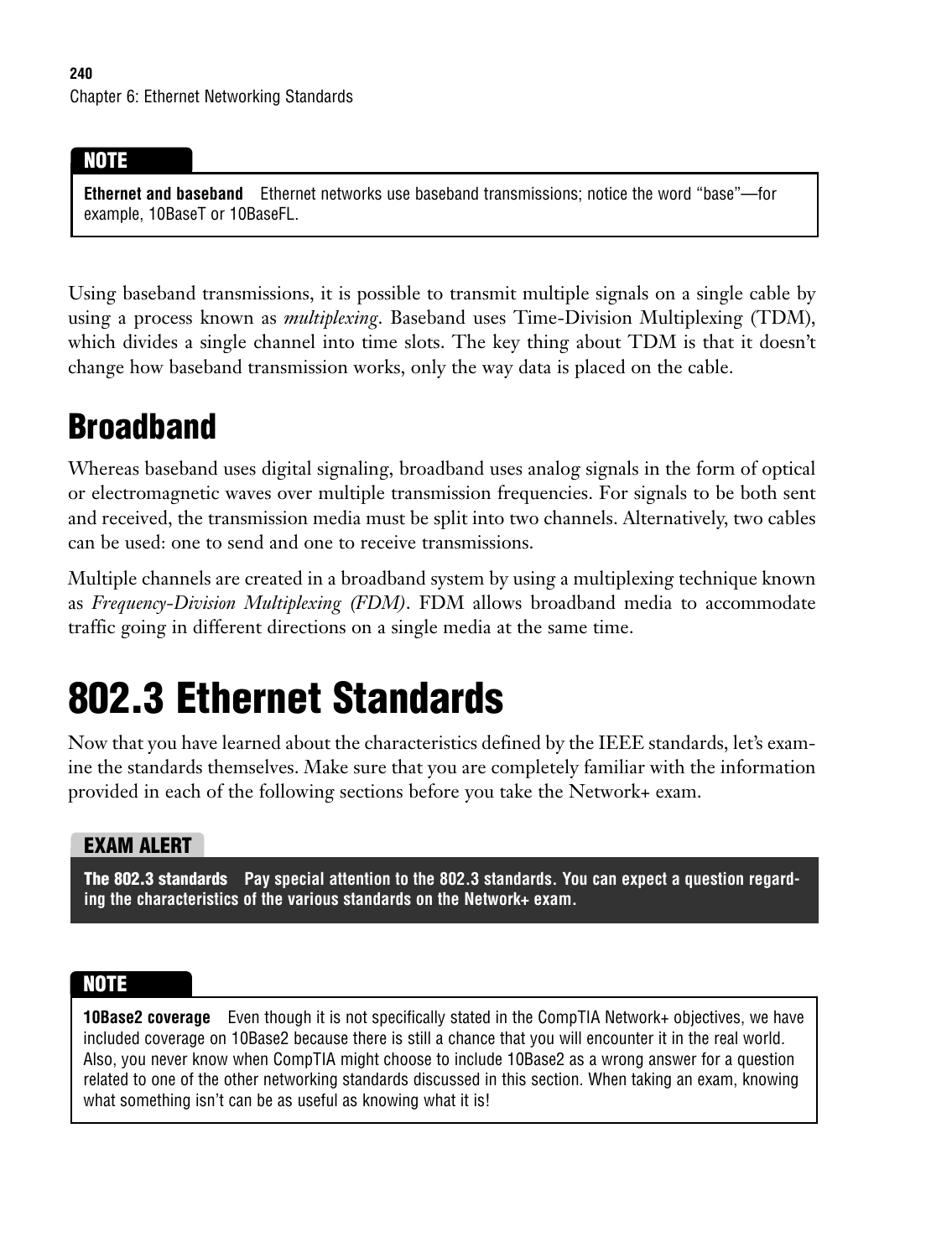## **10Base2**

10Base2, which is defined as part of the IEEE 802.3a standard, specifies data transmission speeds of 10Mbps and a total segment length of 185 meters using RG-58 coaxial cable. The 10Base2 standard specifies a physical bus topology and uses Bayonet Neill Concelman (BNC) connectors with 50-ohm terminators at each end of the cable. One of the physical ends of each segment must be grounded.

### **NOTE**

**What is base?** When discussing network standards, the word base, as in 10Base2, defines that the media can carry only one data signal per wire, or channel, at one time.

10Base2 networks allow a maximum of five segments with only three of those segments populated. Each of the three populated segments can have a maximum of 30 nodes attached. 10Base2 requires that there is a minimum of .5 meters between nodes. For the network to function properly, the segment must be complete. With this in mind, the addition or removal of systems on a 10Base2 network might make the entire network unusable.

#### **TIP**

**Cable break** The coax cable used in 10Base2 networks is prone to cable breaks. A break anywhere in the cable makes the entire network inaccessible.

### **NOTE**

**Coaxial and the 5-4-3 rule** When working with ethernet networks that use coaxial media, the 5-4-3 rule applies. The rule specifies that the network is limited to a total of five cable segments. These five segments can be connected using no more than four repeaters, and only three segments on the network can be populated.

## **10BaseT**

The 10BaseT LAN standard specifies an ethernet network that commonly uses unshielded twisted-pair cable; however, in some implementations that require a greater resistance to interference and attenuation, shielded twisted pair (STP) can be used. STP has extra shielding to combat interference.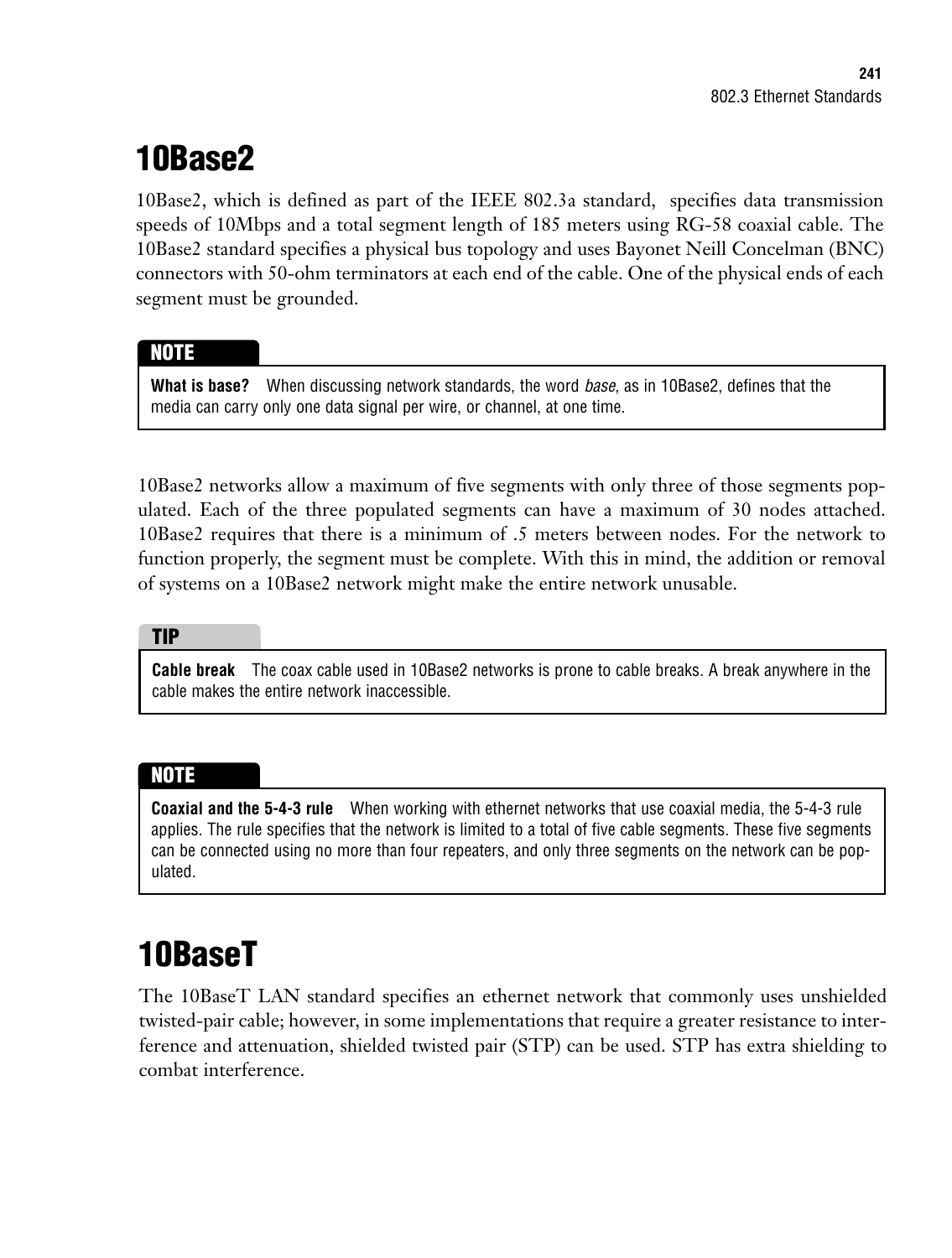#### **NOTE**

**Cable types** For more information on the STP and other forms of cabling, refer to Chapter 2, "Media and Connectors."

10BaseT uses baseband transmission and has a maximum physical segment length of 100 meters. As with the coaxial cabling standards, repeaters are sometimes used to extend the maximum segment length, although the repeating capability is now often built in to networking devices used in twisted-pair networks. 10BaseT specifies transmission speeds of 10Mbps and can use several categories of UTP cable, including Categories 3, 4, and 5 (all of which use RJ-45 connectors). 10BaseT takes advantage of the multiple wires inside twisted-pair cable to create independent transmit and receive paths, which means that a full-duplex mode can be optionally supported. The maximum number of computers supported on a 10BaseT network is 1,024.

All 10BaseT networks use a point-to-point network design, with one end of the connection attaching to the network card and the other to a hub or switch. These point-to-point connections result in a physical star topology. See Chapter 3, "Networking Components and Devices," for information on the devices used in twisted-pair networks.

#### **NOTE**

**Crossover cable** You can link two 10BaseT computer systems directly, without the use of a hub, by using a specially constructed crossover cable. Crossover cables are also sometimes used to establish other same device connections, such as when connecting two hubs or two switches to create a larger network.

Table 6.2 summarizes the characteristics of the 10BaseT standard.

| <b>Characteristic</b>  | <b>Description</b>             |
|------------------------|--------------------------------|
| Transmission method    | Baseband                       |
| Speed                  | 10Mbps                         |
| Total distance/segment | 100 meters                     |
| Cable type             | Category 3, 4, or 5 UTP or STP |
| Connector              | RJ-45                          |

**TABLE 6.2 Summary of 10BaseT Characteristics**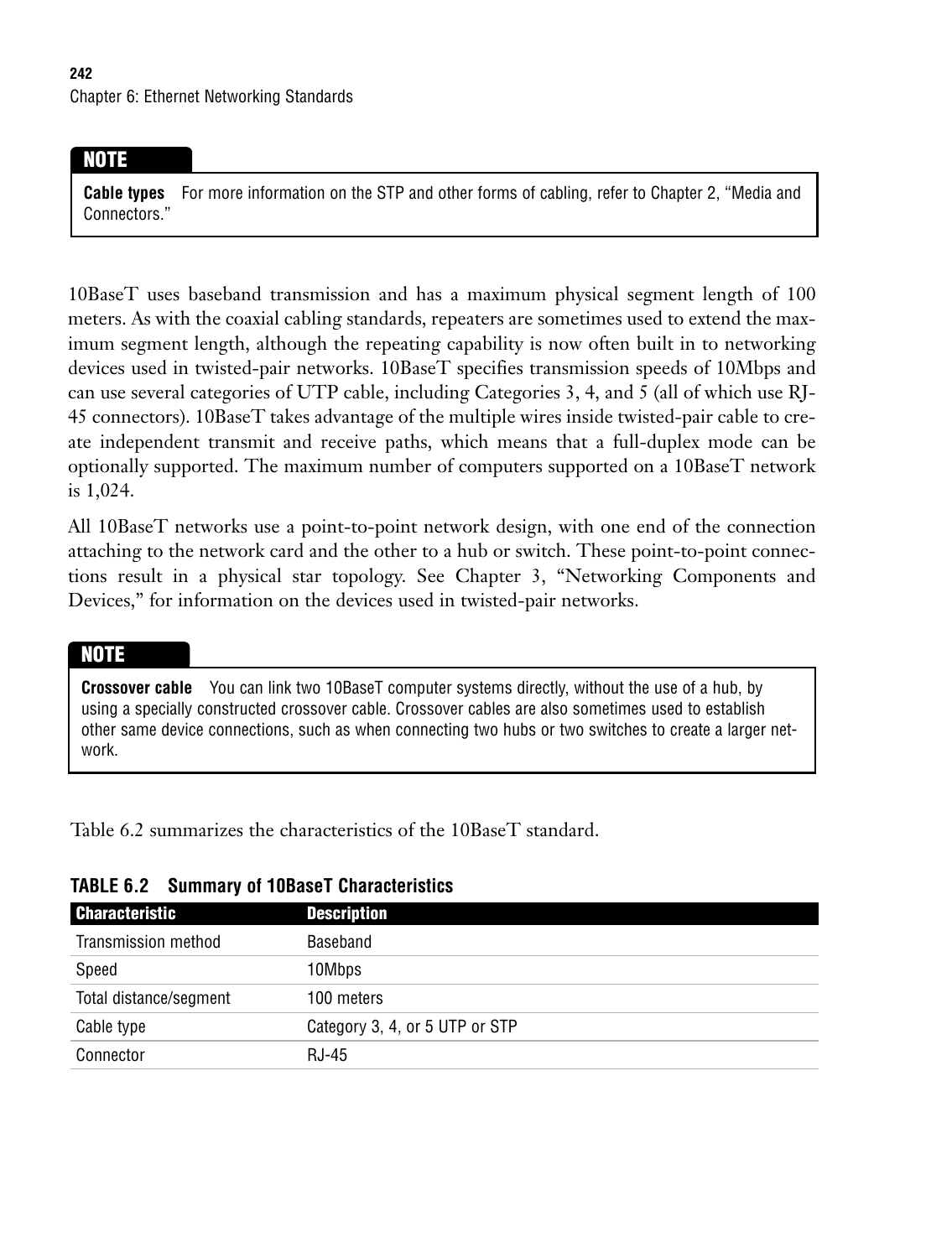### **Make or Buy?**

During your networking career, you will most certainly encounter the debate about whether to crimp your own twisted-pair network cables or buy them. The arguments for making cables always seem to hinge on cost savings. The arguments against crimping cables are often much more solid. Purchasing cables from a reputable maker ensures that the cables you install will work every time. The same cannot be said of homemade cables. In addition, when you factor in the time it takes to make a cable or troubleshoot a poorly made one, the cost savings are lessened. However, in some instances you'll have no choice but to make cables—for example, when specific cable length cables are desired.

## **10BaseFL**

10BaseFL is an implementation of 10Mbps ethernet over fiber-optic cabling. 10BaseFL's primary advantage over  $10BaseT$  is that it can be used over distances up to 2 kilometers. However, given the availability of other faster networking standards, such as 100BaseFX (discussed later), you are unlikely to encounter many 10BaseFL implementations.

## **Fast Ethernet**

There was a time when 10Mbps networks were considered fast enough, but those days are long gone. Today, companies and home users alike demand more data throughput than is available with 10Mbps network solutions. For such networks, Fast Ethernet is the most commonly used network design. Fast Ethernet standards are specified in the IEEE 802.3u standard. Three standards are defined by 802.3u: 100BaseTX, 100BaseT4, and 100BaseFX.

### **NOTE**

**Fast Ethernet lingo** Fast Ethernet is often referred to as 100BaseX, which also refers collectively to the 100BaseTX, 100BaseT4, and 100BaseFX standards.

## **100BaseTX**

100BaseTX is a Fast Ethernet networking design and is one of three 802.3u standards. As its name suggests, 100BaseTX transmits network data at speeds up to 100Mbps, the speeds at which most LANs operate today. 100BaseTX is most often implemented with UTP cable, but it can use STP; therefore, it suffers from the same 100-meter distance limitations as other UTP-based networks. 100BaseTX uses Category 5 UTP cable, and, like 10BaseT, it uses independent transmit and receive paths and can therefore support full-duplex operation. 100BaseTX is without question the most common Fast Ethernet standard.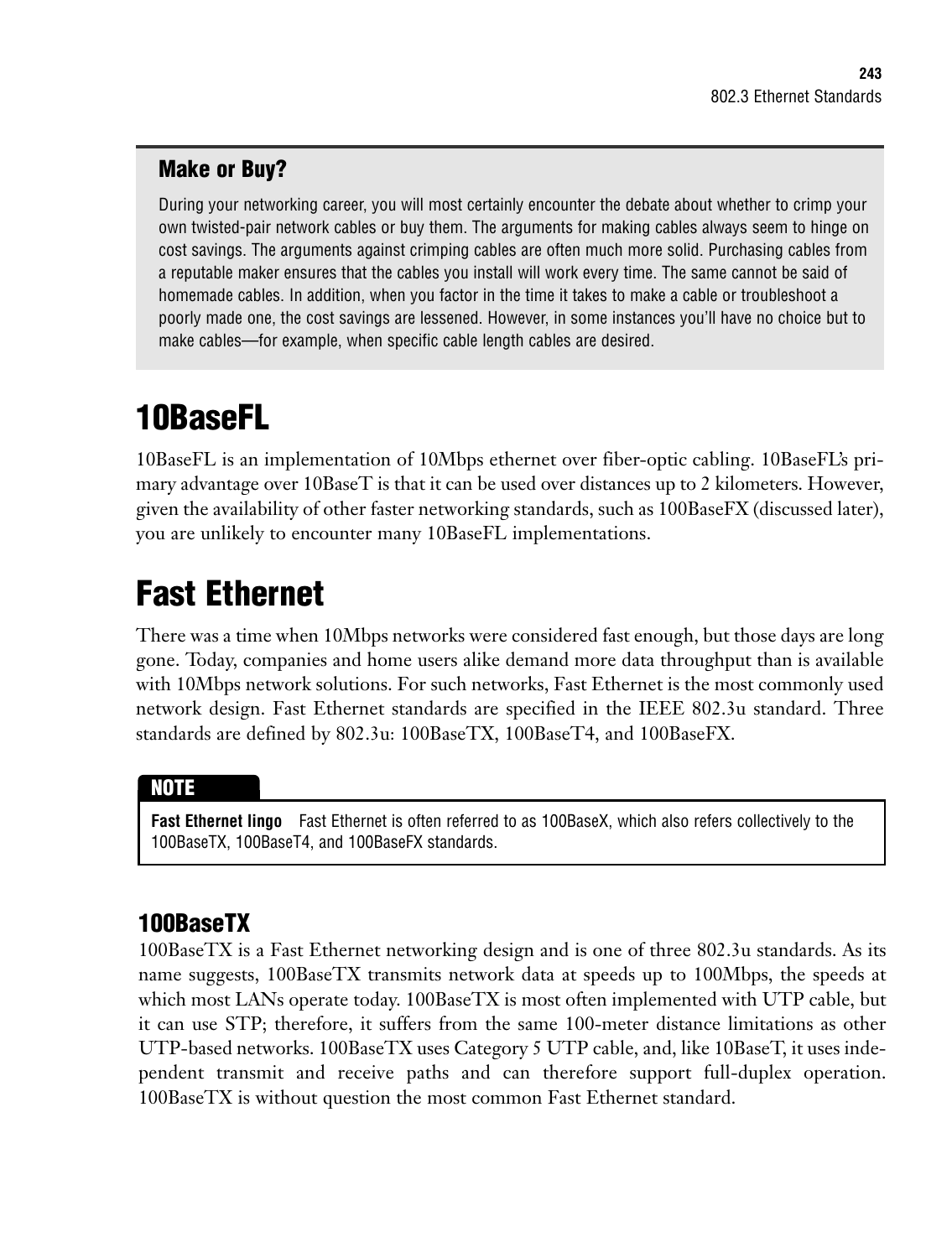Chapter 6: Ethernet Networking Standards

## **100BaseT4**

100BaseT4 is the second Fast Ethernet standard specified under 802.3u. It can use Category 3, 4, and 5 UTP cable, and it uses all four of the available pairs of wires within the cable, limiting full-duplex transfer. 100BaseT4 is similar in other respects to 100BaseTX: Its cable distance is limited to 100 meters, and its maximum transfer speed is 100Mbps. 100BaseT4 is not widely implemented, but it is sometimes used in environments where existing cable, such as Category 3 cable, exists. In such a situation, you can use 100BaseT4 instead of replacing the Category 3 cable with Category 5 UTP.

### **NOTE**

**Limited implementation** 100BaseT4 is not a common implementation of Fast Ethernet. As a result, it is not included in the CompTIA objectives for the Network+ exam.

### **NOTE**

**Repeaters** Fast Ethernet repeaters are sometimes needed when you connect segments that use 100BaseTX, 100BaseT4, or 100BaseFX.

## **100BaseFX**

100BaseFX is the IEEE standard for running Fast Ethernet over fiber-optic cable. Because of the expense of fiber implementations, 100BaseFX is largely limited to use as a network backbone. 100BaseFX can use two-strand multimode fiber or single-mode fiber media. The maximum segment length for half-duplex multimode fiber is 412 meters, but when used in fullduplex mode over multimode fiber, distances can reach 2 kilometers. Using full-duplex singlemode fiber, 100BaseFX can reach distances up to 10,000 meters. 100BaseFX often uses SC or ST fiber connectors.

## **REVIEW BREAK**

## **Fast Ethernet Comparison**

Table 6.3 summarizes the characteristics of the 802.3u Fast Ethernet specifications.

| <b>Characteristic</b> |          | 100BaseTX 100BaseT4 100BaseFX |          |
|-----------------------|----------|-------------------------------|----------|
| Transmission method   | Baseband | Baseband                      | Baseband |
| Speed                 | 100Mbps  | 100Mbps                       | 100Mbps  |

**TABLE 6.3 Summary of 802.3u Fast Ethernet Characteristics**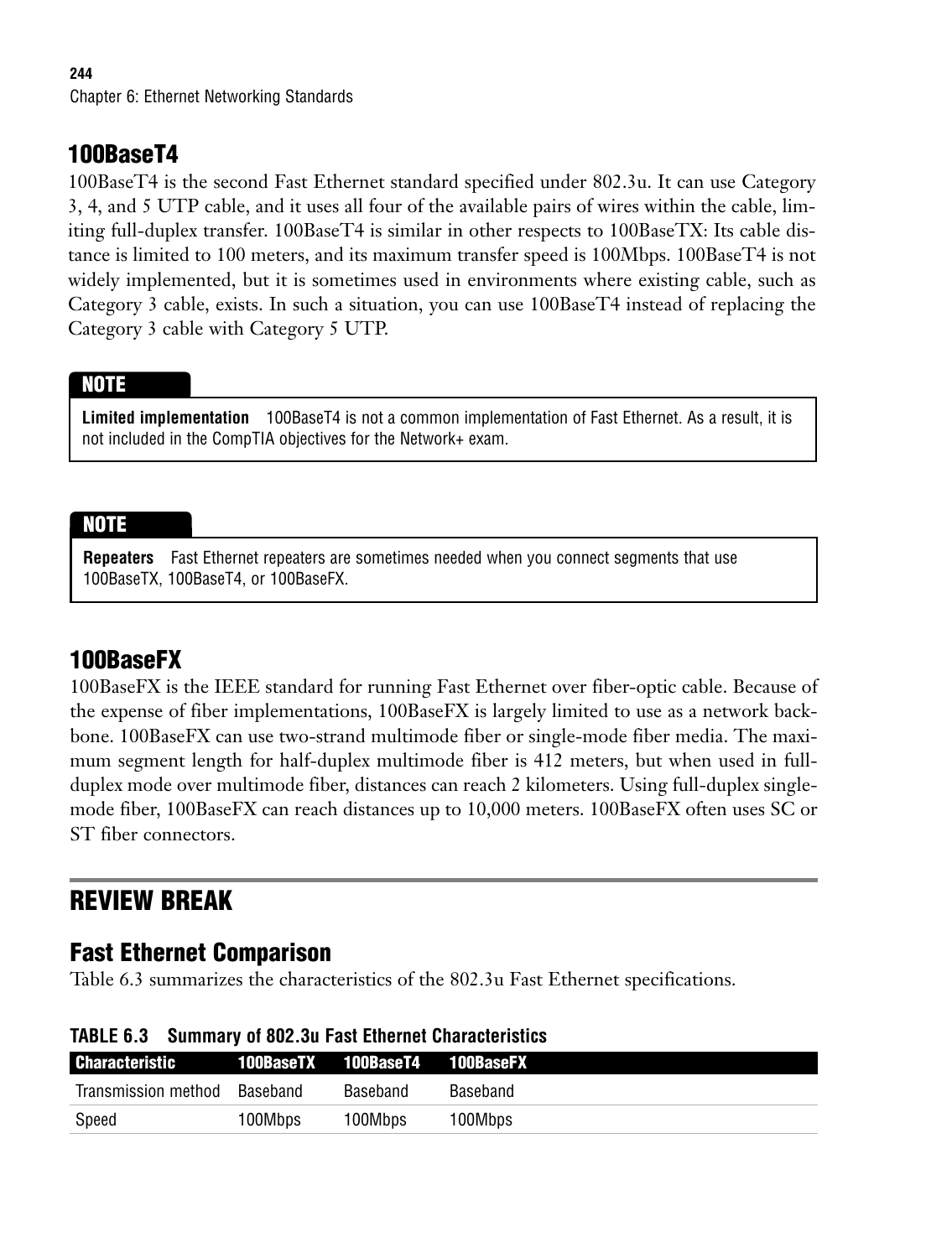| <b>Characteristic</b> | 100BaseTX            | 100BaseT4         | 100BaseFX                                                                                                                  |
|-----------------------|----------------------|-------------------|----------------------------------------------------------------------------------------------------------------------------|
| <b>Distance</b>       | 100 meters           | 100 meters        | 412 meters (multimode, half duplex); 2 kilometers<br>(multimode, full duplex); 10,000 meters (single<br>mode, full duplex) |
| Cable type            | Category<br>UTP, STP | Category<br>3.4.5 | Fiber optic 5 or<br>greater                                                                                                |
| Connector type        | RJ-45                | RJ-45             | SC, ST                                                                                                                     |

**TABLE 6.3** Continued

## **Gigabit Ethernet**

Fast Ethernet and the Fast Ethernet standards are still used today. However, in many modern network environments, real-time applications and heavier network use means something faster than Fast Ethernet and 100Mbps networking is required. This has led to the development of Gigabit Ethernet.

Gigabit Ethernet describes the ethernet implementations that provide the potential for 1000Mbps (1 Gbps) bandwidth. Gigabit Ethernet standards are available that define the use of both fiber- and copper-based media. The Gigabit standards include 1000BaseX and 1000BaseT.

### **1000BaseX**

1000BaseX refers collectively to three distinct standards: 1000BaseLX, 1000BaseSX, and 1000BaseCX.

Both 1000BaseSX and 1000BaseLX are laser standards used over fiber. *LX* refers to *long wavelength laser*, and *SX* refers to *short wavelength laser*. Both the SX and LX wave lasers can be supported over two types of multimode fiber-optic cable: fibers of 62.5 micron and 50 micron diameters. Only LX wave lasers support the use of single-mode fiber. Information on the difference between the types of fiber-optic cable is given in Chapter 2.

At the end of the day, the differences between 1000BaseLX and the 1000BaseSX have to do with cost and transmission distance. 1000BaseLX can transmit over 316 meters in half duplex for both multimode fiber and single-mode fiber, 550 meters for full-duplex multimode fiber, and 5,000 meters for full-duplex single-mode fiber. Although 1000BaseSX is less expensive than 1000BaseLX, it cannot match the distances achieved by 1000BaseLX.

1000BaseCX moves away from the fiber cable and uses shielded copper wire. Segment lengths in 1000BaseCX are severely restricted; the maximum cable distance is 25 meters. Because of the restricted cable lengths, 1000BaseCX networks are not widely implemented. Table 6.4 summarizes the characteristics of Gigabit Ethernet 802.3z standards.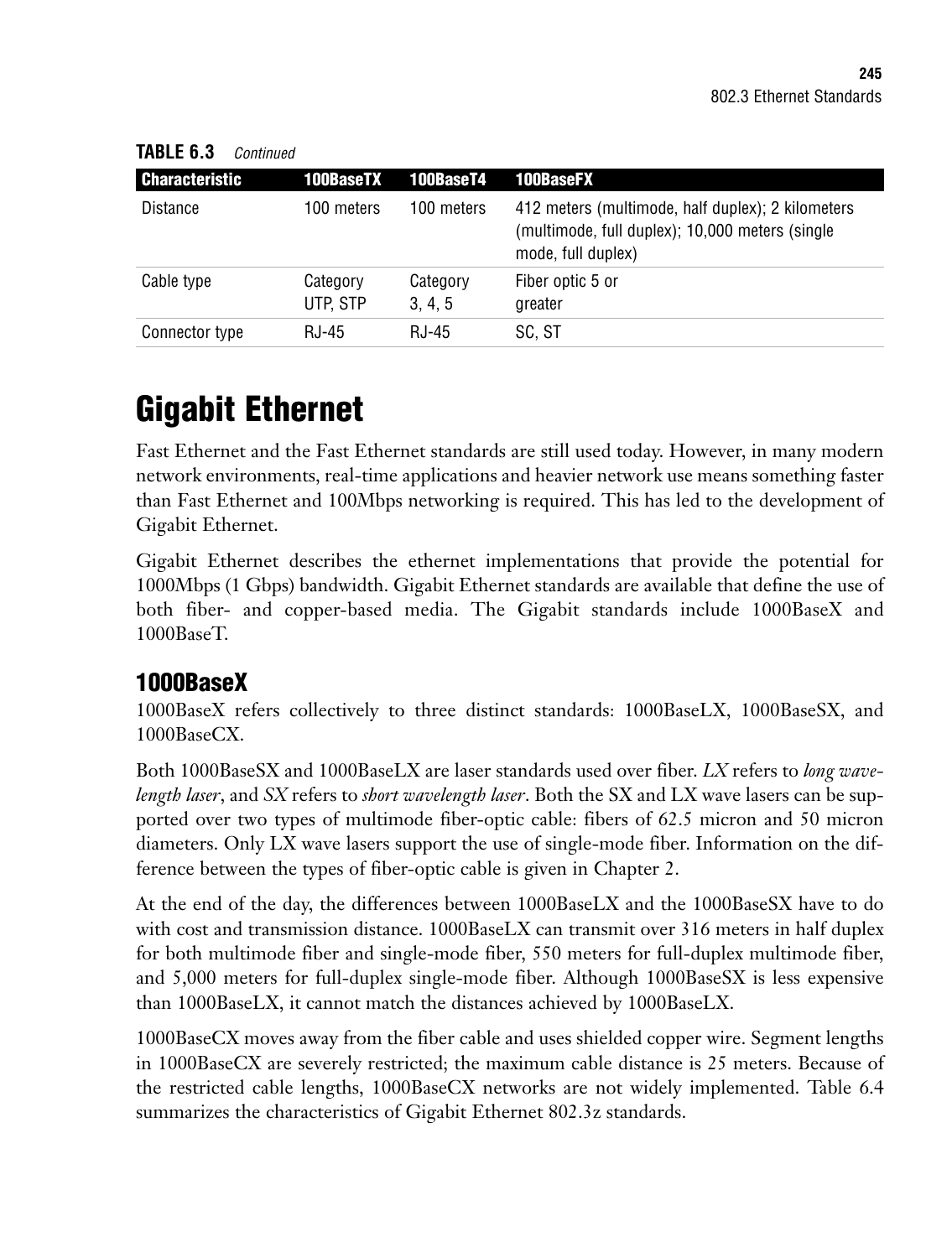| <b>Characteristic</b>        | 1000BaseSX                                                                                                                                                                                                                                 | 1000BaseLX                                                                                                                                                 | 1000BaseCX                                                       |
|------------------------------|--------------------------------------------------------------------------------------------------------------------------------------------------------------------------------------------------------------------------------------------|------------------------------------------------------------------------------------------------------------------------------------------------------------|------------------------------------------------------------------|
| Transmission method          | Baseband                                                                                                                                                                                                                                   | Baseband                                                                                                                                                   | Baseband                                                         |
| Transfer rate                | 1000Mbps                                                                                                                                                                                                                                   | 1000Mbps                                                                                                                                                   | 1000Mbps                                                         |
| Distance                     | Half-duplex 275 meters<br>(62.5 micron multimode fiber);<br>half-duplex 316 meters<br>(50 micron multimode<br>fiber); full-duplex 275<br>meters (62.5 micron<br>multimode fiber); full-duplex<br>550 meters (50 micron<br>multimode fiber) | Half-duplex 316<br>meters (multimode<br>and single-mode fiber);<br>full-duplex 550 meters<br>(mulitmode fiber);<br>full-duplex 5000<br>(single-mode fiber) | 25 meters for both full-<br>duplex and half-duplex<br>operations |
| Cable type<br>Connector type | 62.5/125 and 50/125<br>multimode fiber<br>Fiber connectors                                                                                                                                                                                 | 62.5/125 and 50/125<br>multimode fiber;<br>two 10-micron<br>single-mode optical<br>fibers<br>Fiber connectors                                              | Shielded copper cable<br>9-pin shielded connector                |
|                              |                                                                                                                                                                                                                                            |                                                                                                                                                            |                                                                  |

**TABLE 6.4 Summary of IEEE 802.3z Gigabit Ethernet Characteristics**

## **1000BaseT**

1000BaseT, sometimes referred to as 1000BaseTX, is another Gigabit Ethernet standard, and it is given the IEEE 802.3ab designation. The 802.3ab standard specifies Gigabit Ethernet over Category 5 UTP cable. The standard allows for full-duplex transmission using the four pairs of twisted cable. To reach data transfer rates of 1000Mbps over copper, a data transmission speed of 250Mbps is achieved using Cat 5e or Cat6 cabling. Table 6.5 summarizes the characteristics of 1000BaseT.

**TABLE 6.5 Summary of 1000BaseT Characteristics**

| <b>Characteristic</b>  | <b>Description</b>   |
|------------------------|----------------------|
| Transmission method    | Baseband             |
| Maximum transfer rate  | 1000Mbps             |
| Total distance/segment | 100 meters           |
| Cable type             | Category 5 or better |
| Connector type         | RJ-45                |
|                        |                      |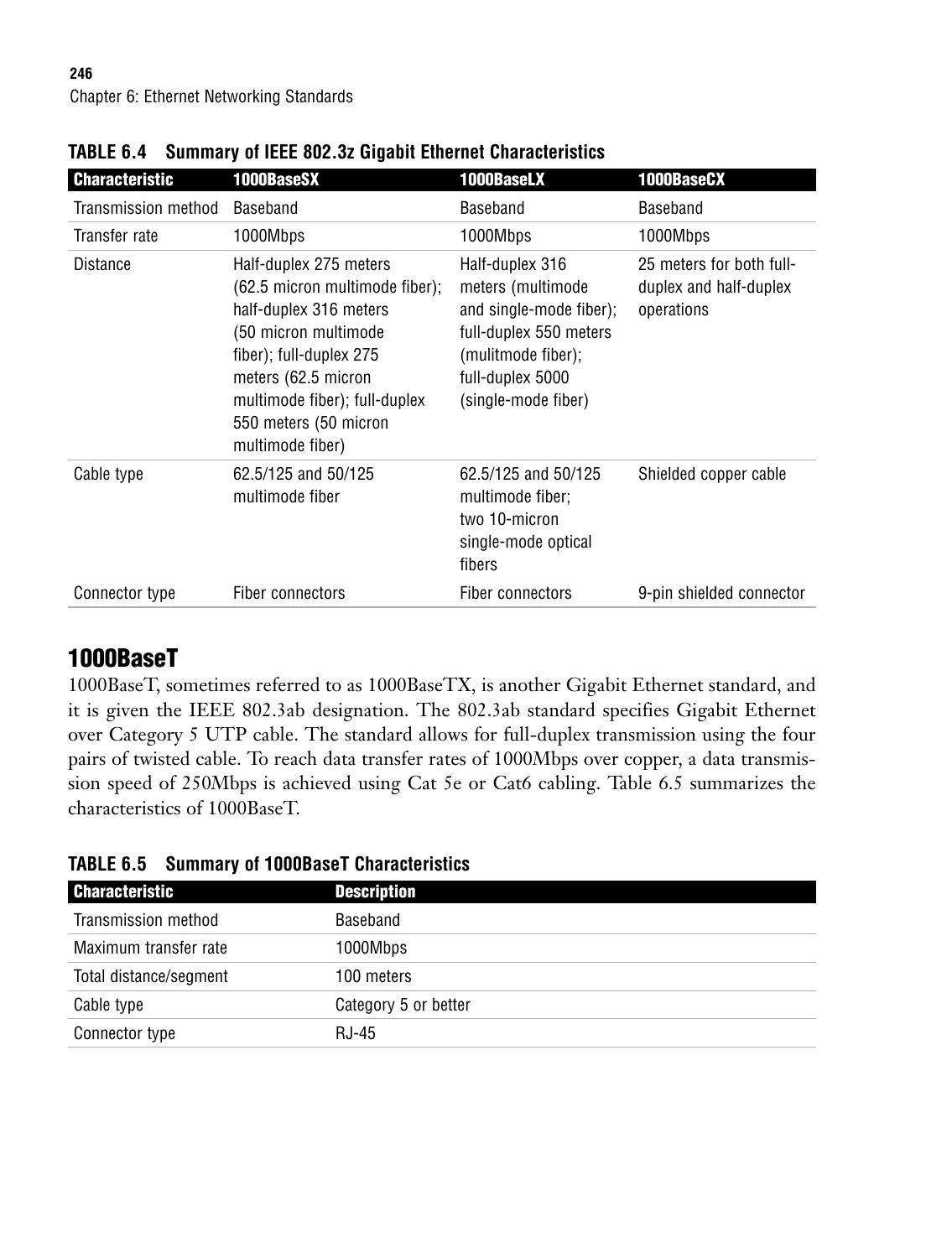## **10 Gigabit Ethernet**

In the never-ending quest for faster data transmission rates, network standards are always being pushed to the next level. In today's networking environments, that level is 10 Gigabit Ethernet, also referred to as 10GbE. As the name suggests, 10GbE has the capability to provide data transmission rates of up to 10 gigabits per second. That's 10,000Mbps, or 100 times faster than most modern LAN implementations. There are a number of 10GbE implementations; this section explores the 10GBaseSR/SW, 10GBaseLR/LW, 10GBaseER/EW, and 10GBaseT standards highlighted in the Network+ objectives.

Designed primarily as a WAN and MAN connectivity medium, 10GbE was ratified as the IEEE 802.3ae standard in June 2002. Many networking hardware manufacturers now market 10GbE equipment. Although 10GbE network implementations are very expensive, companies such as ISPs that require extremely high-speed networks have been relatively quick to implement 10GbE.

## **10GBaseSR/SW**

The IEEE 802.3ae 10 Gigabit Ethernet specification includes a serial interface referred to as 10GBaseS that is designed for transmission on multimode fiber. Two ethernet standards that fall under the S category include 10GBaseSR and 10GBaseSW. Both SR and SW are designed for deployment over short wavelength multimode fiber. The distance for both classifications ranges from as little as 2 meters to 300 meters. The difference between the two classifications is that SR is designed for use over dark fiber. In the networking world, dark fiber refers to "unlit" fiber, or fiber that is not in use and connected to any other equipment. The 10GBaseSW standard is designed for longer distance data communications and connects to Sonet equipment. Sonet stands for Synchronous Optical Network. It is a fiber-optic transmission system for high-speed digital traffic. Sonet is discussed in Chapter 8, "Wide Area Networking."

### **EXAM ALERT**

**Go the distance 10GBaseSR/SW is designed for LAN or MAN implementations, with a maximum distance of 300 meters using 50 micron multimode fiber cabling. 10BaseSR can also be implemented with 62.5 micron multimode fiber cabling but is limited to 33 meters.**

## **10GBaseLR/LW**

The 10GBaseLR/LW ethernet standards offer greater distances by using single-mode fiber rather than multimode fiber. Refer to Chapter 2 for a discussion of the differences between single-mode and multimode fiber.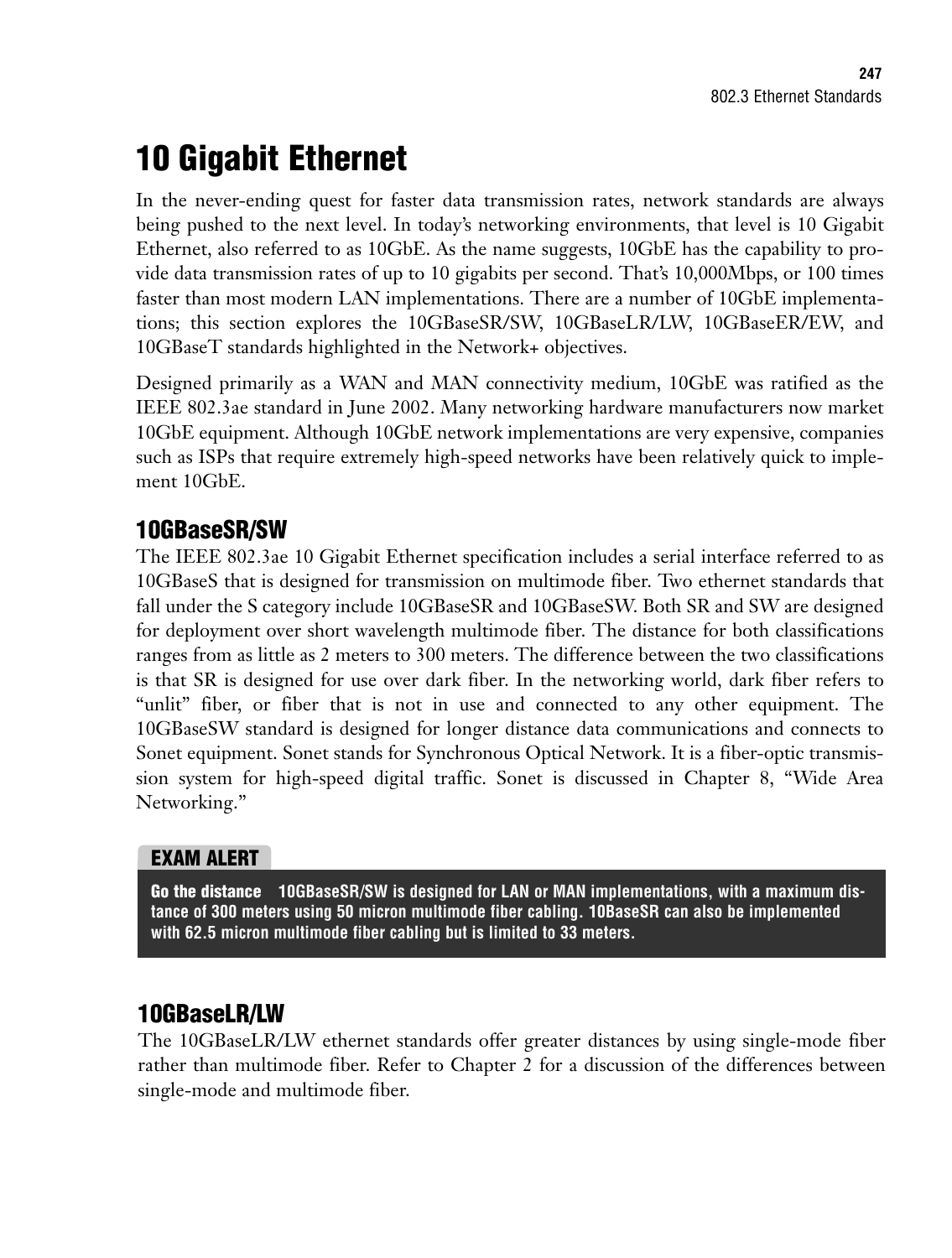Both the LR and LW standards are designed to be used over long-wavelength single-mode fiber, giving it a potential transmission range of anywhere from 2 meters to 10 kilometers. This transmission range makes the standards available for LAN, MAN, and WAN deployments. As with the previous standards, the LR standard is used with dark fiber where the LW standard is designed to connect to Sonet equipment.

### **10GBaseER/EW**

For wide area networks that require greater transmission distances, the ethernet 10GBaseER/EW standards come into play. Both the ER and EW Gigabit standards are deployed with extra long wavelength single mode fiber. This medium provides transmission distances ranging from 2 meters to 40 kilometers. As with the previous two standards, ER is deployed over dark fiber, whereas the EW standard is used primarily with Sonet equipment. Table 6.6 outlines the characteristics of the 10GbE standards.

| INDLL V.V    | <b>UNIMITY OF UULTUGE UNIMITY OF LIGHT</b> |               |               |  |
|--------------|--------------------------------------------|---------------|---------------|--|
| <b>Fiber</b> | 62.5 micron MMF                            | 50 micron MMF | SMF           |  |
| SR/SW        | up to 33 meters                            | 300 meters    | Not used      |  |
| LR/LW        | Not used                                   | Not used      | 10 kilometers |  |
| ER/EW        | Not used                                   | Not used      | 40 kilometers |  |
|              |                                            |               |               |  |

**TABLE 6.6 Summary of 802.3ae Characteristics**

### **EXAM ALERT**

**IEEE standards 10 Gigabit Ethernet is defined in the IEEE 802.3ae standard.**

#### **NOTE**

**10GBASELX4** Providing a common ground between the 802.3ae standards is one known as 10GBaselx4. It is a hybrid of the other standards in that it can be used over both single-mode and multimode fiber. In application, the lx4 standard can reach distances ranging from 2 to 300 meters using multimode fiber and anywhere from 2 to 10 kilometers using the single-mode fiber.

## **10GBaseT**

The final standard outlined in the Network+ objectives is the 802.3an ethernet standard. The 802.3an standard brings 10-gigabit speed to regular copper cabling. Although transmission distances may not be that of fiber, it allows a potential upgrade from 1000-gigabit networking to 10-gigabit networking using the current wiring infrastructure.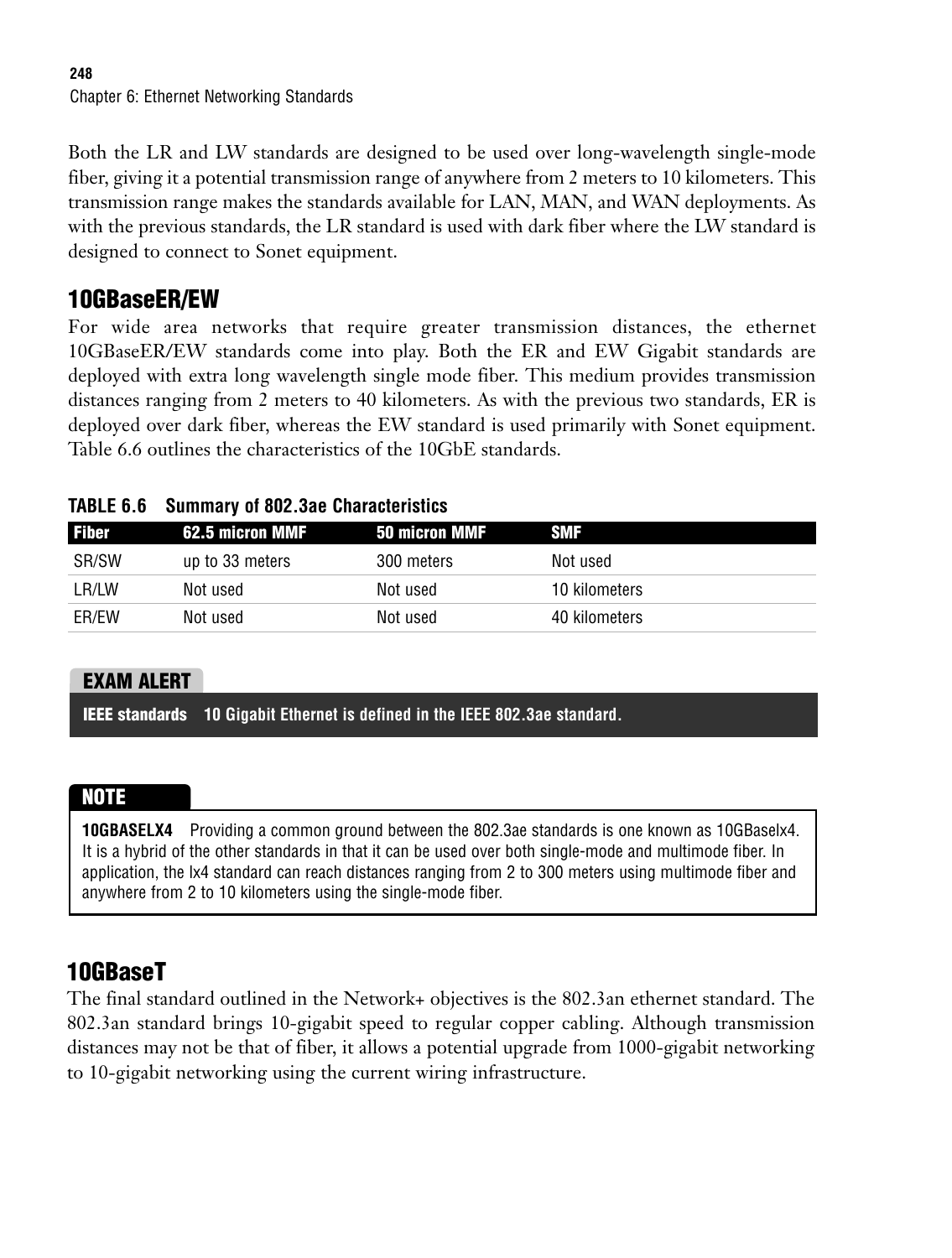The 10GBaseT standard specifies 10-gigabit transmissions over UTP or STP twisted-pair cables. The standard calls for a cable specification of Category 6 or Category 6a be used. With Category 6, the maximum transmission range is 55 meters, with the augmented Category 6a cable, transmission range increases to 100 meters. Category 6 and 6a cables are specifically designed to reduce attenuation and cross talk, making 10-gigabit speeds possible. 802.3an specifies RJ-45 networking connectors. Table 6.7 outlines the characteristics of the 802.3an standard.

| <b>Characteristic</b>  | <b>Description</b>           |
|------------------------|------------------------------|
| Transmission method    | Baseband                     |
| Speed                  | 10-gigabit                   |
| Total distance/segment | 100 meters Category 6a cable |
| Total distance/segment | 55 meters Category 6 cable   |
| Cable type             | Category 6, 6a UTP or STP    |
| Connector              | RJ-45                        |

**TABLE 6.7 Summary of 802.3an Characteristics**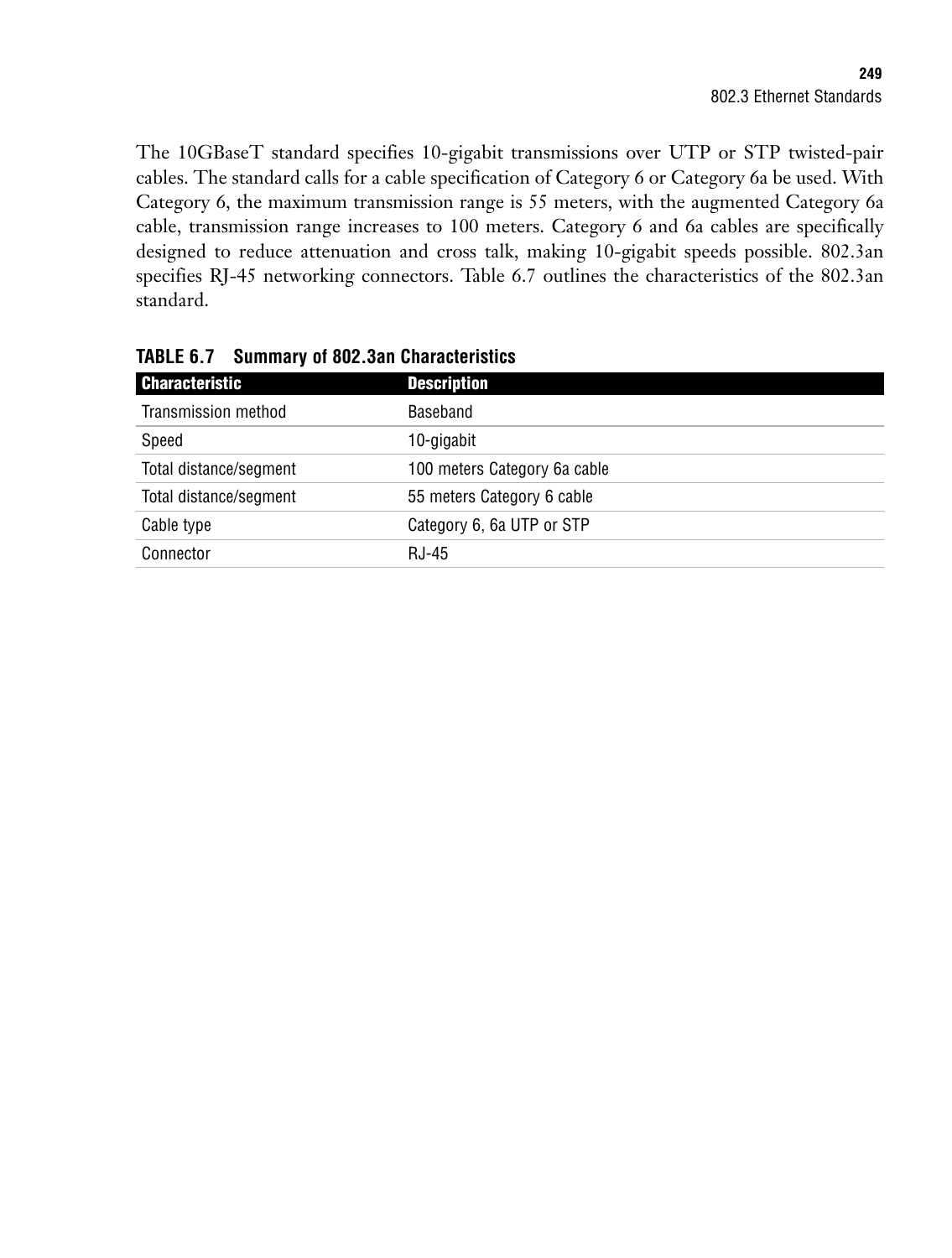#### **250** Chapter 6: Ethernet Networking Standards

# **Summary**

Access methods are the methods by which data is sent onto the network. The most common access methods are CSMA/CD, which uses a collision detection and contention method, CSMA/CA, and token passing.

The IEEE defines several LAN standards, including 802.2 (the LLC layer), 802.3 (ethernet), 802.5 (token ring), and 802.11 (wireless). Each of these standards identifies specific characteristics, including the network's media, speed, access method, and topology.

This chapter focused on the 802.3 ethernet networking standards. Several sub-standards fall under the 802.3 banner specifying different characteristics for network deployment. Each of the 802.3 standards use the CSMA/CD access method. Of the ethernet standards, the 802.3ae and 802.3an offer the greatest speeds. 802.3ae is the standard specifying 10-gigabit speeds over fiber cable, whereas 802.3an offers 10-gigabit speeds over copper cabling.

## **Key Terms**

- $\blacktriangleright$  Media
- **E**. Bandwidth
- . Baseband/broadband
- $\blacktriangleright$  Duplexing
- **Ethernet**
- $\blacktriangleright$  10BaseT
- $\blacktriangleright$  100BaseTX
- $\blacktriangleright$  100BaseFX
- $\blacktriangleright$  1000BaseT
- $\blacktriangleright$  1000BaseX
- $\blacktriangleright$  10GBaseSR
- $\blacktriangleright$  10GBaseLR
- $\blacktriangleright$  10GBaseER
- ▶ 10GBaseSW
- $\blacktriangleright$  10GBaseLW
- $\blacktriangleright$  10GBaseEW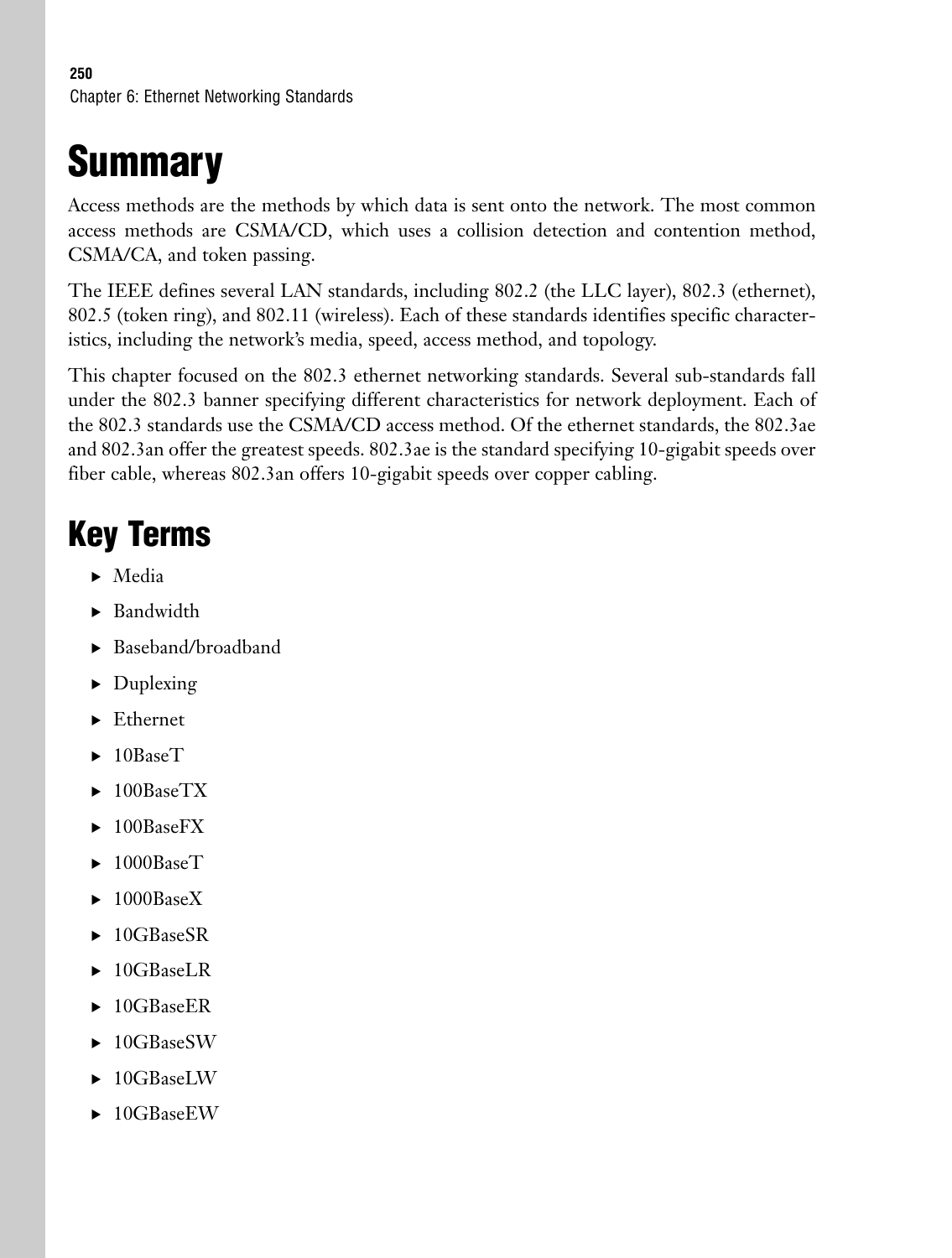- $\blacktriangleright$  10GBaseT
- $\triangle$  CSMA/CD
- **E** Broadcast
- $\blacktriangleright$  Collision
- $\blacktriangleright$  Bonding
- ▶ Speed
- **Distance**

# **Apply Your Knowledge**

## **Exercise**

### **6.1 Network recommendations**

Understanding the commonly used IEEE 802.3 networking standards is an important part of a network administrator's knowledge. It allows the administrator to understand the current network as well as plan for future needs. In this exercise you are going to do just that.

You have been called in to make recommendations for an organization called ACME enterprises. Recently ACME has seen huge growth in sales. ACME currently has a single office but needs to expand to include two more offices around town.

Both branch offices will be about 5 to 10 kilometers away. ACME currently uses Category 5e cable and wants to continue using its current infrastructure to save cost. ACME has asked for a detailed table outlining its network options.

Complete the following steps:

Step 1: Complete the following table to identify potential solutions for ACME.

Step 2: Write a simple report to ACME outlining your recommendations for their future network needs. Explain why you are making the recommendation.

In the following table, some of the common standards are listed, but various pieces of information are missing. Your task is to complete the table. You can check your answers against the information provided in the solution table.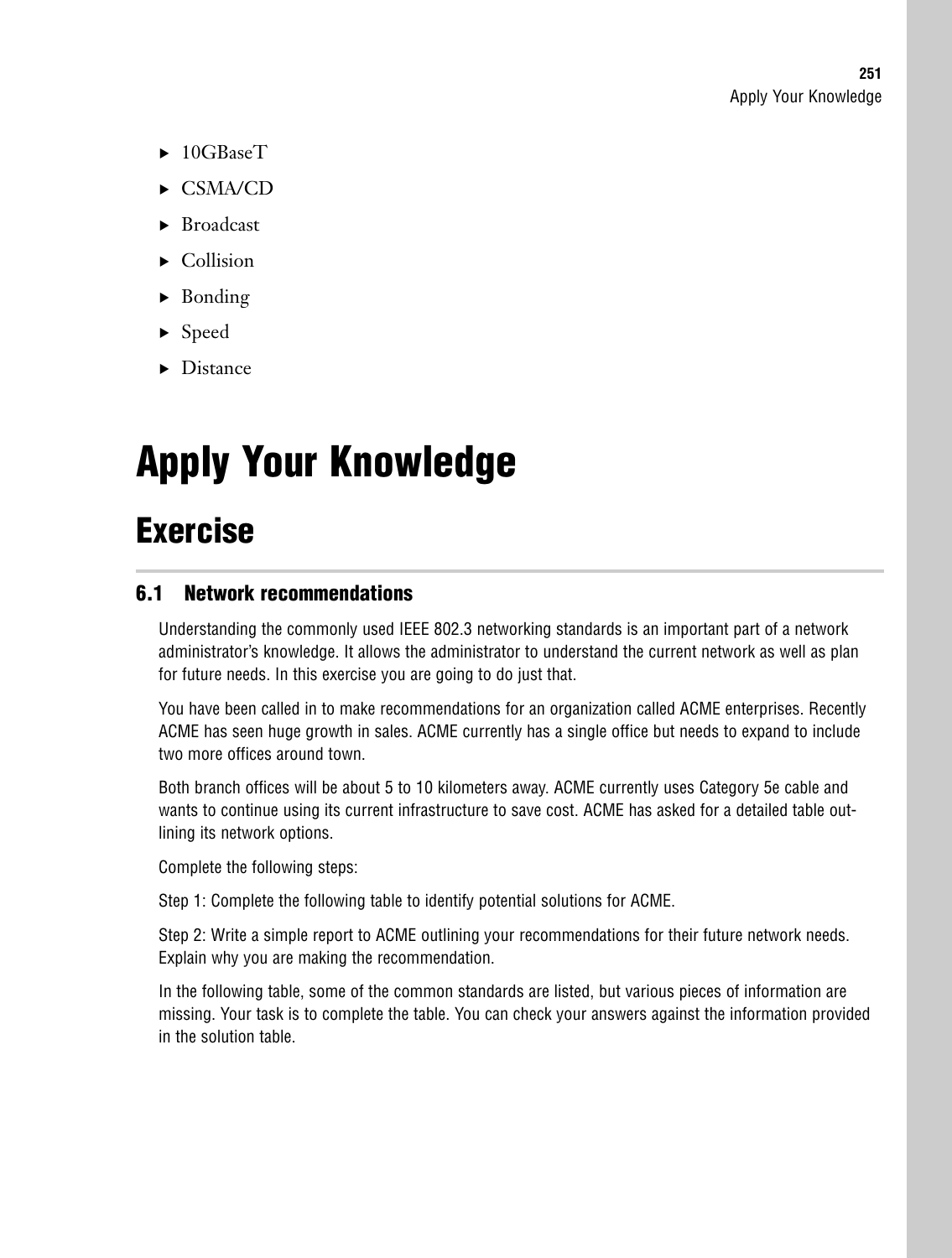Chapter 6: Ethernet Networking Standards

| <b>Standard</b> | <b>Speed</b> | <b>Baseband or</b><br><b>Broadband</b> | <b>Media</b>              | <b>Maximum</b><br><b>Distance</b> |
|-----------------|--------------|----------------------------------------|---------------------------|-----------------------------------|
|                 | 1000Mbps     |                                        | <b>UTP</b>                | 100 meters                        |
| 10Base2         |              |                                        |                           |                                   |
|                 |              |                                        | 50 micron multimode fiber | 300 meters                        |
| 1000BaseSX      |              |                                        | Single-mode fiber         |                                   |
|                 |              |                                        |                           | 40,000 meters                     |
|                 | 100Mbps      |                                        | <b>UTP</b>                | 100 meters                        |
| 1000BaseCX      |              |                                        |                           |                                   |
| 10GBaseSW       |              |                                        |                           |                                   |
| 10GBaseLW       |              |                                        |                           |                                   |
| 10GBaseEW       |              |                                        |                           |                                   |

#### **Solution Table**

| <b>Standard</b> | <b>Speed</b> | <b>Baseband or</b><br><b>Broadband</b> | Media                     | <b>Maximum</b><br><b>Distance</b> |
|-----------------|--------------|----------------------------------------|---------------------------|-----------------------------------|
| 1000BaseT       | 1000Mbps     | Base                                   | UTP                       | 100 meters                        |
| 10Base2         | 10Mbps       | Base                                   | Thin Coax                 | 185 meters                        |
| 10GbaseSR       | 10Gbps       | Base                                   | 50 micron multimode fiber | 300 meters                        |
| 1000BaseSX      | 1000Mbps     | Base                                   | Single-mode fiber         | 5.000 meters                      |
| 10GbaseER       | 10Gbps       | Base                                   | Single-mode fiber         | 40,000 meters                     |
| 100BaseTX       | 100Mbps      | Base                                   | UTP                       | 100 meters                        |

## **Exam Questions**

- **1.** Which of the following 10 Gigabit Ethernet standards has the greatest maximum transmission distance?
	- ❍ **A.** 10GBaseSR
	- ❍ **B.** 10GBaseER
	- ❍ **C.** 10GBaseLR
	- ❍ **D.** 10GBaseXR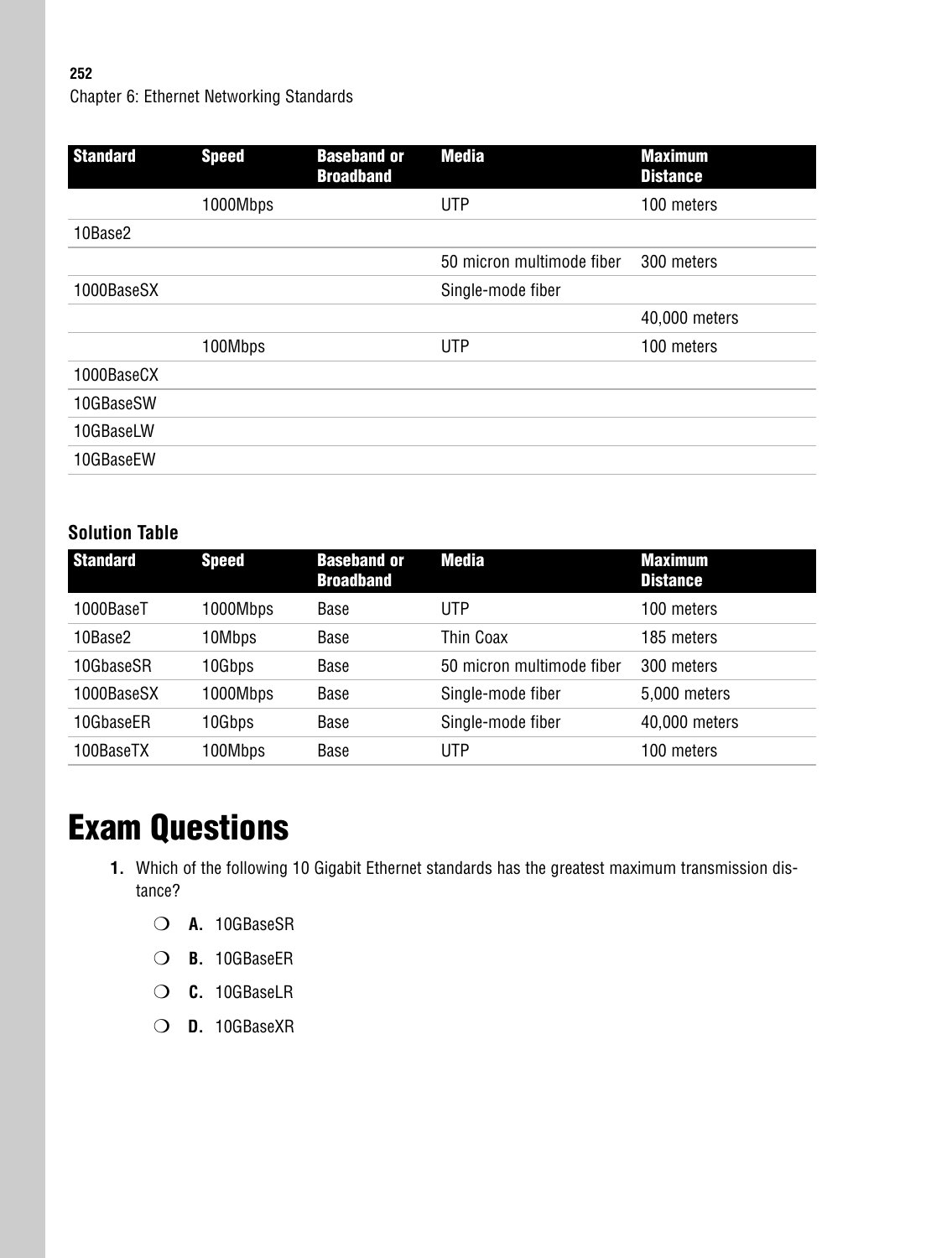- **2.** What kind of access method is CSMA/CD?
	- ❍ **A.** Contention
	- ❍ **B.** Demand priority
	- ❍ **C.** Collision avoidance
	- ❍ **D.** Token passing
- **3.** Which of the following IEEE specifications does CSMA/CD relate to?
	- ❍ **A.** 802.2
	- ❍ **B.** 802.3
	- ❍ **C.** 802.4
	- ❍ **D.** 802.5
- **4.** You need to connect two servers located 600 meters apart. You require a direct connection without the use of signal regeneration. Which of the following ethernet standards would you employ?
	- ❍ **A.** 10BaseT with Category 5e cable
	- ❍ **B.** 100BaseT with Category 6 cable
	- ❍ **C.** 100BaseT with Category 5e cable
	- ❍ **D.** 100BaseFX
- **5.** You have been called as a consultant for OsCorp. They currently have a network using Category 6 cable and need 10-gigabit network speeds. Which of the following statements are true?
	- ❍ **A.** This is not possible with this cable.
	- ❍ **B.** This is possible but with transmission distance limited to 100 meters.
	- ❍ **C.** This is possible but with transmission distance limited to 55 meters.
	- ❍ **D.** This is possible but with transmission distance limited to 155 meters.
- **6.** You have been asked to develop the specifications for a new storage wide area network. The new link will provide a direct connection between two office blocks 3,200 meters apart. The specifications call for the fastest connection possible using currently ratified standards. Which of the following 802.3 standards are you most likely to recommend?
	- ❍ **A.** 100BaseFX
	- ❍ **B.** 10GBaseER
	- ❍ **C.** 10GBaseSR
	- ❍ **D.** 10GBaseWR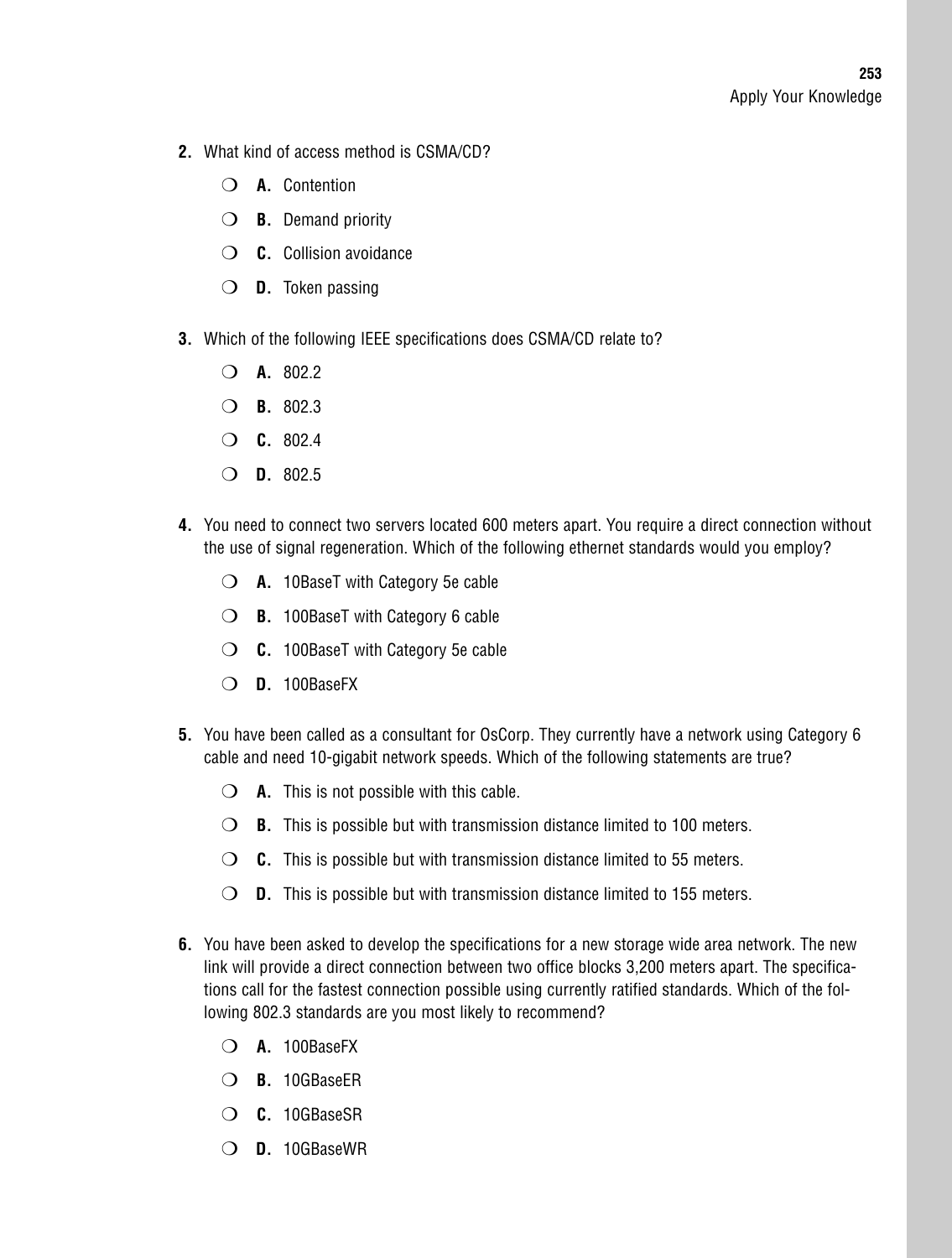Chapter 6: Ethernet Networking Standards

- **7.** Which of the following standards can be implemented over multimode fiber with a transmission range of 300 meters?
	- ❍ **A.** 10GBaseSW
	- ❍ **B.** 10GBaseEW
	- ❍ **C.** 10GBaseLW
	- ❍ **D.** 10GBaseRW
- **8.** Which of the following ethernet standards is associated with 802.3an?
	- ❍ **A.** 10BaseT
	- ❍ **B.** 1000BaseTX
	- ❍ **C.** 1000BaseT
	- ❍ **D.** 10GBaseT
- **9.** As a network administrator, you have been asked to recommend a networking standard that can support data transfers of up to 100Mbps using the existing Category 3 cable and the CSMA/CD access method. Which of the following best suits your needs?
	- ❍ **A.** 100BaseTX
	- ❍ **B.** 100BaseFX
	- ❍ **C.** 100BaseVG-AnyLAN
	- ❍ **D.** 100BaseT4
- **10.** Which of the following standards are specified by 802.3u? (Select all that apply.)
	- ❍ **A.** 100BaseFL
	- ❍ **B.** 100BaseFX
	- ❍ **C.** 100BaseTX
	- ❍ **D.** 100BaseT4
- **11.** Which of the following are associated with IEEE 802.3z? (Choose the three best answers.)
	- ❍ **A.** 1000BaseLX
	- ❍ **B.** 1000BaseCX
	- ❍ **C.** 1000BaseBX
	- ❍ **D.** 1000BaseSX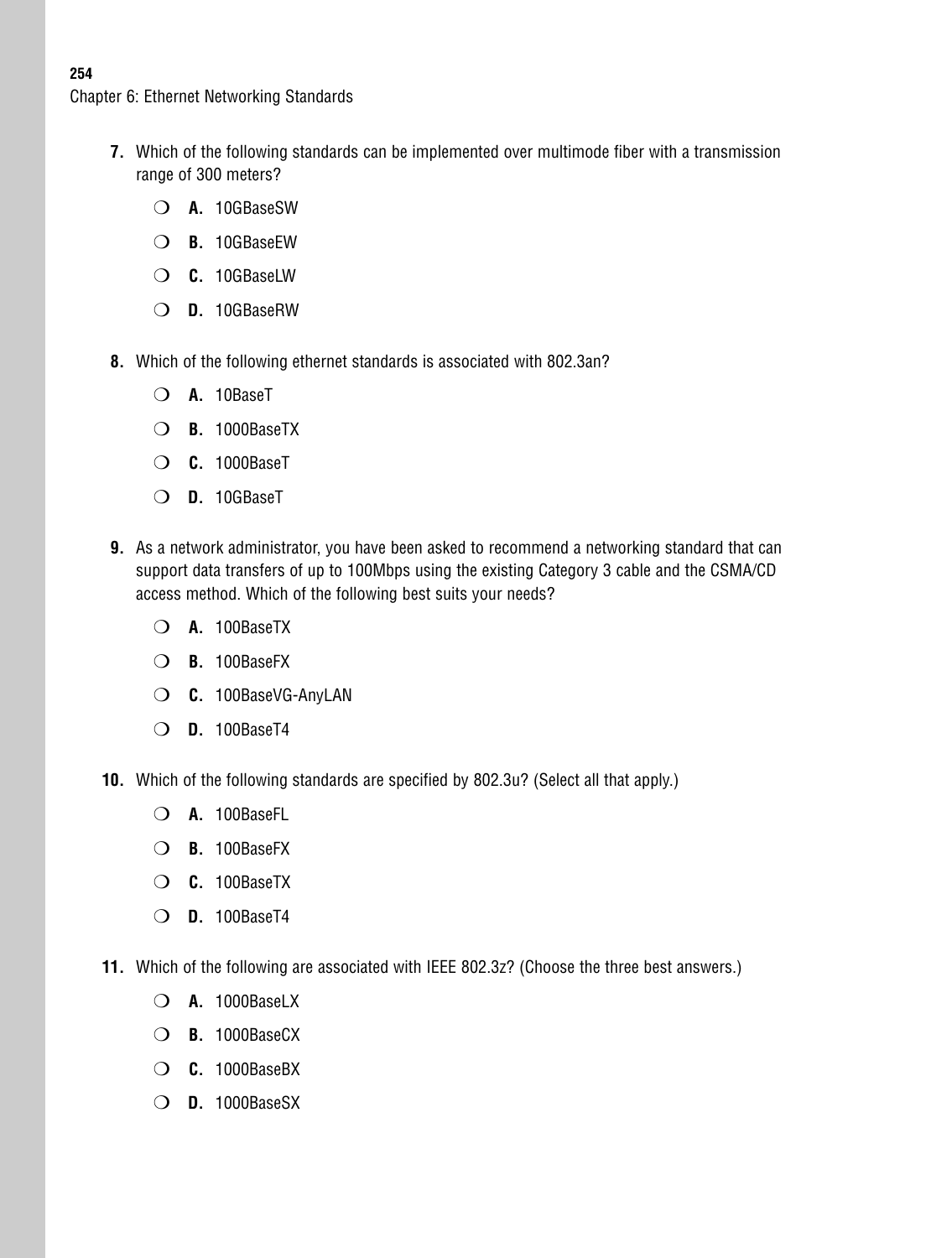- **12.** Which of the following media types offers the greatest distance?
	- ❍ **A.** 10GBaseT
	- ❍ **B.** 1000BaseCX
	- ❍ **C.** 1000BaseT
	- ❍ **D.** 10GBaseLW
- **13.** What is the maximum transfer distance defined by the 1000BaseT standard?
	- ❍ **A.** 250 meters
	- ❍ **B.** 100 meters
	- ❍ **C.** 1,000 meters
	- ❍ **D.** 550 meters
- **14.** Which of the following is an advantage of 100BaseFX over 100BaseTX?
	- ❍ **A.** 100BaseFX is faster than 100BaseTX.
	- ❍ **B.** 100BaseFX implementations are cheaper than 100BaseTX implementations.
	- ❍ **C.** 100BaseFX can be implemented over existing Category 3 or 4 UTP cabling.
	- ❍ **D.** 100BaseFX can be implemented over greater distances than 100BaseTX.
- **15.** Which of the following standards can be implemented over copper cable? (Select two.)
	- ❍ **A.** 1000BaseCX
	- ❍ **B.** 1000BaseSW
	- ❍ **C.** 10GBaseT
	- ❍ **D.** 10GBaseLW
- **16.** Which of the following is true of the 802.3ab standard?
	- ❍ **A.** Specifies 1-gigabit transfer over Category 5 cable
	- ❍ **B.** Specifies 100-megabit transfer over Category 5 cable
	- ❍ **C.** Specifies 1-gigabit transfer over Category 4 cable
	- ❍ **D.** Specifies 200-megabit transfer over Category 4 cable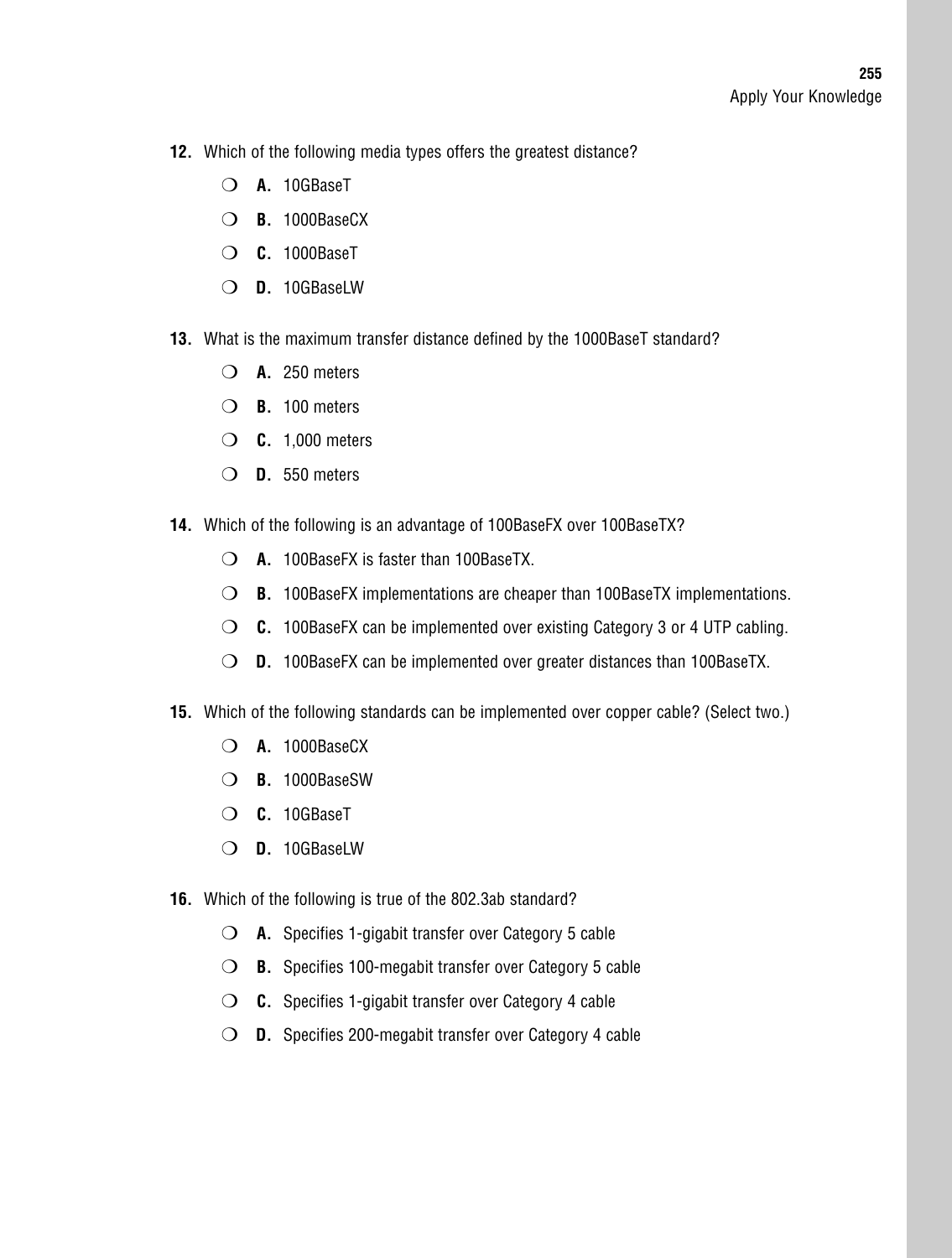Chapter 6: Ethernet Networking Standards

- **17.** You are a network administrator for a large company. Transfer speeds have been too slow, and you have been asked to recommend a 1000Mbps network solution. The network requires a transfer distance of 3,500 meters. Which of the following would you recommend?
	- ❍ **A.** 1000BaseCX
	- ❍ **B.** 1000BaseLX
	- ❍ **C.** 1000BaseBX
	- ❍ **D.** 1000BaseSX
- **18.** Which fiber-optic mode allows the fastest transfer rates?
	- ❍ **A.** SC
	- ❍ **B.** ST
	- ❍ **C.** Single mode
	- ❍ **D.** Multimode
- **19.** You have been asked to recommend a network solution to a large organization. They are requesting a network solution that must allow for 10-gigabit speeds but uses the existing Category 6 infrastructure. Which of the following might you recommend?
	- ❍ **A.** 802.3ae
	- ❍ **B.** 10GBaseCX
	- ❍ **C.** 802.3an
	- ❍ **D.** 1000BaseLX
- **20.** Baseband sends transmissions in which of the following forms?
	- ❍ **A.** Digital
	- ❍ **B.** Analog
	- ❍ **C.** Digital and analog
	- ❍ **D.** RF

## **Answers to Exam Questions**

**1. B.** The 10GBaseER standard specifies a maximum transmission distance of 40,000 meters. The 10GBaseSR standard specifies a maximum transmission distance of 300 meters, whereas 10GBaseLR specifies a maximum transmission distance of 10,000 meters. 10GBaseXR is not a recognized 10 Gigabit Ethernet standard. For more information, see the section "10 Gigabit Ethernet," in this chapter.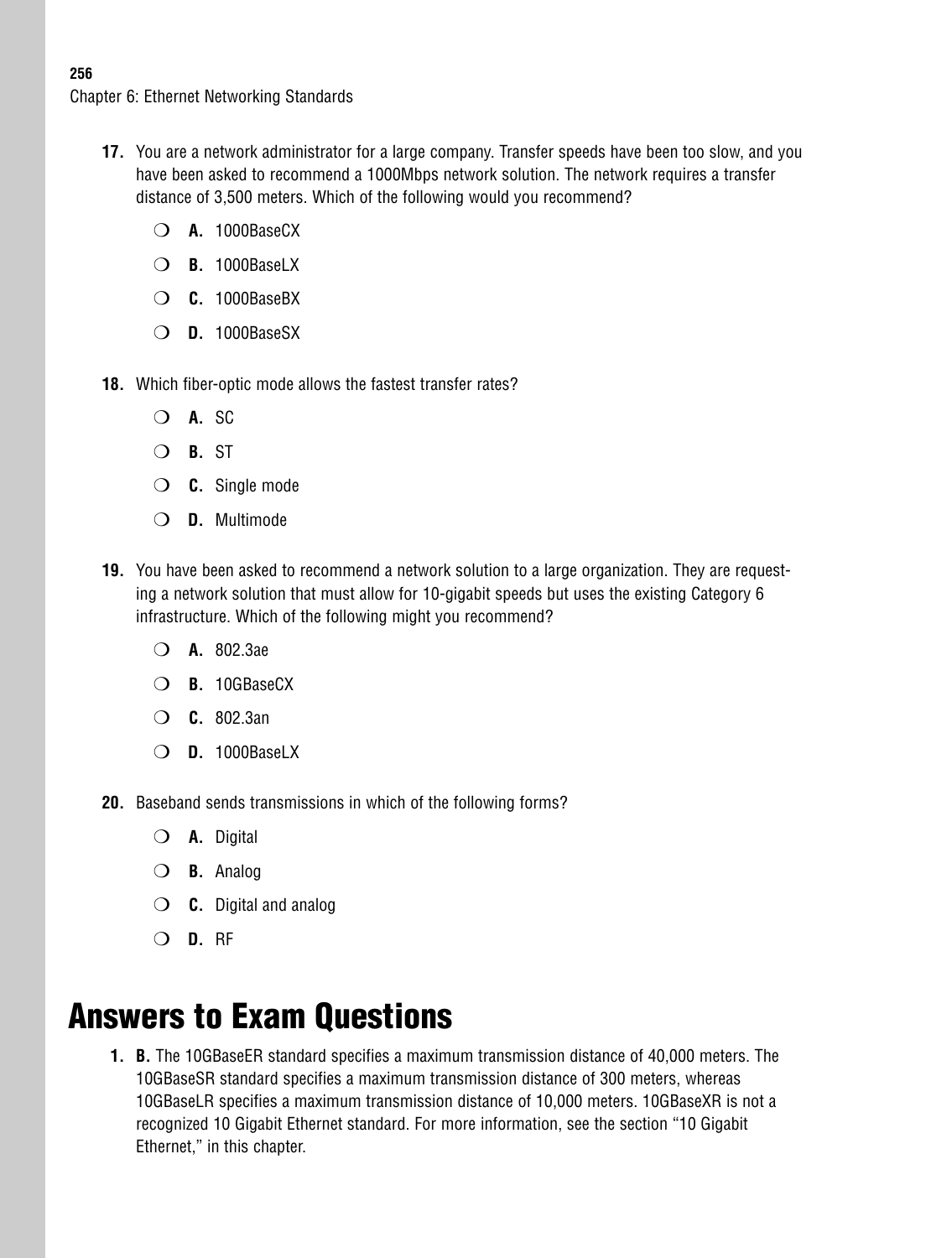- **2. A.** CSMA/CD is described as a contention-based media access method because devices contend for access. All the other answers are incorrect. For more information, see the section "Characteristics Specified in the IEEE 802 Standards" in this chapter.
- **3. B.** The IEEE 802.3 standard defines the ethernet networking system, which uses CSMA/CD as its media access method. 802.2 defines specifications for the LLC sublayer of the 802 standard series. 802.4 defines the use of a token-passing system on a linear bus topology. 802.5 defines token ring networking. For more information, see the section "Introduction" in this chapter.
- **4. D.** 100BaseFX has the potential to transmit distances that exceed 600 meters. However, to reach distances of 600 meters, you'd need to use single-mode fiber. Of the other standards, 100BaseT can reach only 550 meters when using Category 5e or Category 6 cabling. For more information, see the section "Fast Ethernet" in this chapter.
- **5. C.** The 10GBaseT standard specifies 10-gigabit speeds over twisted-pair cable. It is possible for networks using Category 6 cable to upgrade to these speeds; however, the transmission range is limited to 55 meters with Category 6 cable. Transmission range is limited to 100 meters with Category 6a cable. For more information, see the section "10GBaseT" in this chapter.
- **6. B.** The 10GBaseER standard provides 10GBps transmission speeds over distances up to 10,000 meters. It is a currently ratified IEEE 802.3 standard. 100BaseFX runs at only 100Mbps, which makes it the slowest of the technologies listed in the answer. 10GBaseSR can be used only over distances up to 330 meters. 10GBaseWR is not a recognized 10Gbps standard. For more information, see the section "10GBaseER/EW" in this chapter.
- **7.** A. 10GBaseSR/SW is designed for LAN or MAN implementations, with a maximum distance of 300 meters using 50 micron multimode fiber cabling. 10BaseSR can also be implemented with 62.5 micron multimode fiber cabling but is limited to 33 meters. For more information, see the section "10GBaseSR/SW" in this chapter.
- **8. D.** Many sub-standards fall under the 802.3 ethernet banner. One is the 802.3an standard for 10GBaseT networking. The 10GBaseT standard calls for 10-gigabit networking over Category 6 or 6a twisted-pair cable. For more information, see the section "10GBaseT" in this chapter.
- **9. D.** 100BaseT4 is a Fast Ethernet standard that can use existing Category 3 cable and have transmission speeds of up to 100Mbps. 100BaseVG-AnyLAN can also use Category 3 cable, but it uses a demand priority access method. 100BaseTX requires Category 5 cable, and 100BaseFX uses fiber-optic cable. For more information, see the section "100BaseT4" in this chapter.
- **10. B, C, D.** Fast Ethernet standards are specified in the IEEE 802.3u standard. Three standards are defined by 802.3u: 100BaseTX, 100BaseT4, and 100BaseFX. Of the three, the FX standard uses fiber-optic cable. For more information on the 802.3u standards, see the section "Fast Ethernet" in this chapter.
- **11. A, B, D.** Three standards are associated with 802.3z: 1000BaseLX, 1000BaseSX, and 1000BaseCX. 1000BaseBX is not a valid standard. For more information, see the section "1000BaseX" in this chapter.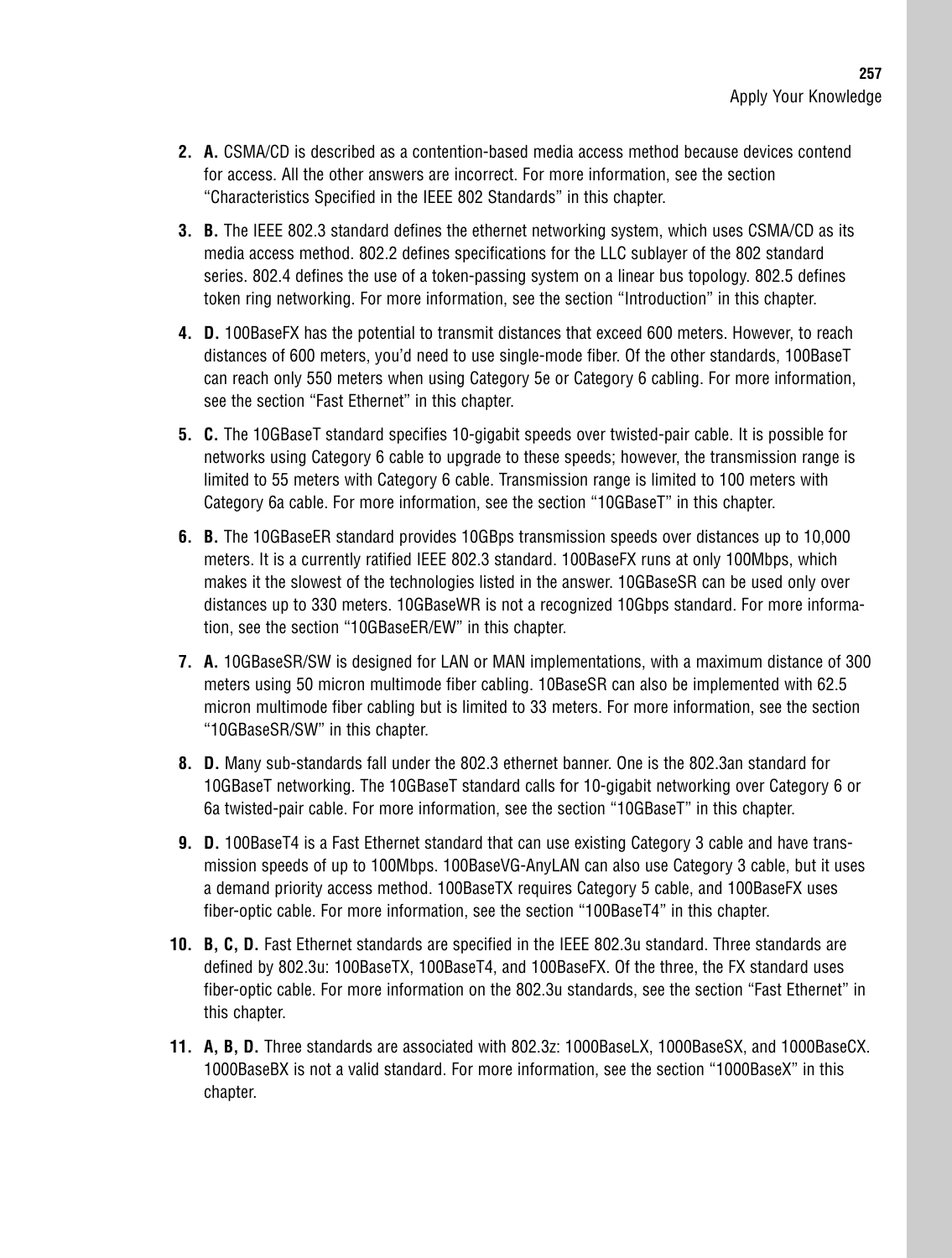- **12. D.** The 10GBaseLW standard is designed to be used over long-wavelength single-mode fiber, giving it a potential transmission range of anywhere from 2 meters to 10 kilometers. This transmission range makes the standard available for LAN, MAN, and WAN deployments. For more information, see the section "10GBaseLR/LW" in this chapter.
- **13. B.** The 1000BaseT standard uses copper cable and specifies a segment maximum of 100 meters. For more information, see the section "1000BaseT" in this chapter.
- **14. D.** 100BaseFX is a Fast Ethernet standard implemented on fiber-optic cabling. It is more expensive and more difficult to install than 100BaseTX, which uses twisted-pair cabling. Both standards have a maximum speed of 100Mbps; however, 100BaseFX can be used over greater distance than 100BaseTX. For more information, see the section "Fast Ethernet" in this chapter.
- **15. A, C.** High-speed standards specify twisted-pair cable for transfer. The drawback is shorter transmission range. The 1000BaseCX standard calls for STP copper and is limited to 25 meters. The 10GBaseT standard calls for Category 6/6a cable and is limited to 55 and 100 meters, respectively. For more information, see the sections "1000BaseX" and "10GBaseT" in this chapter.
- **16. A.** The 802.3ab standard specifies Gigabit Ethernet over Category 5 UTP cable. The standard allows for full-duplex transmission using the four pairs of twisted cable. To reach speeds of 1000Mbps over copper, a data transmission speed of 250Mbps is achieved over each pair of twisted-pair cable. For more information, see the section "1000BaseT" in this chapter.
- **17. B.** 1000BaseLX can transmit up to 5,000 meters, using single-mode fiber. The other standards listed operate over much shorter distances. For more information, see the section "1000BaseX" in this chapter.
- **18. C.** Single-mode fiber allows faster transfer rate than multimode fiber and supports longer data transmissions. SC and ST are types of fiber connectors, not types of cable. For more information, see Table 6.6 in this chapter.
- **19. C.** The 802.3an standard specifies 10-gigabit transfer speeds over copper cable. 10GBaseT offers these speeds over both Category 6 and 6a cable. For more information, see the section "10GBaseT" in this chapter.
- **20. A.** Baseband transmissions use digital signaling. Analog signaling is associated with broadband. For more information, see the section "Baseband" in this chapter.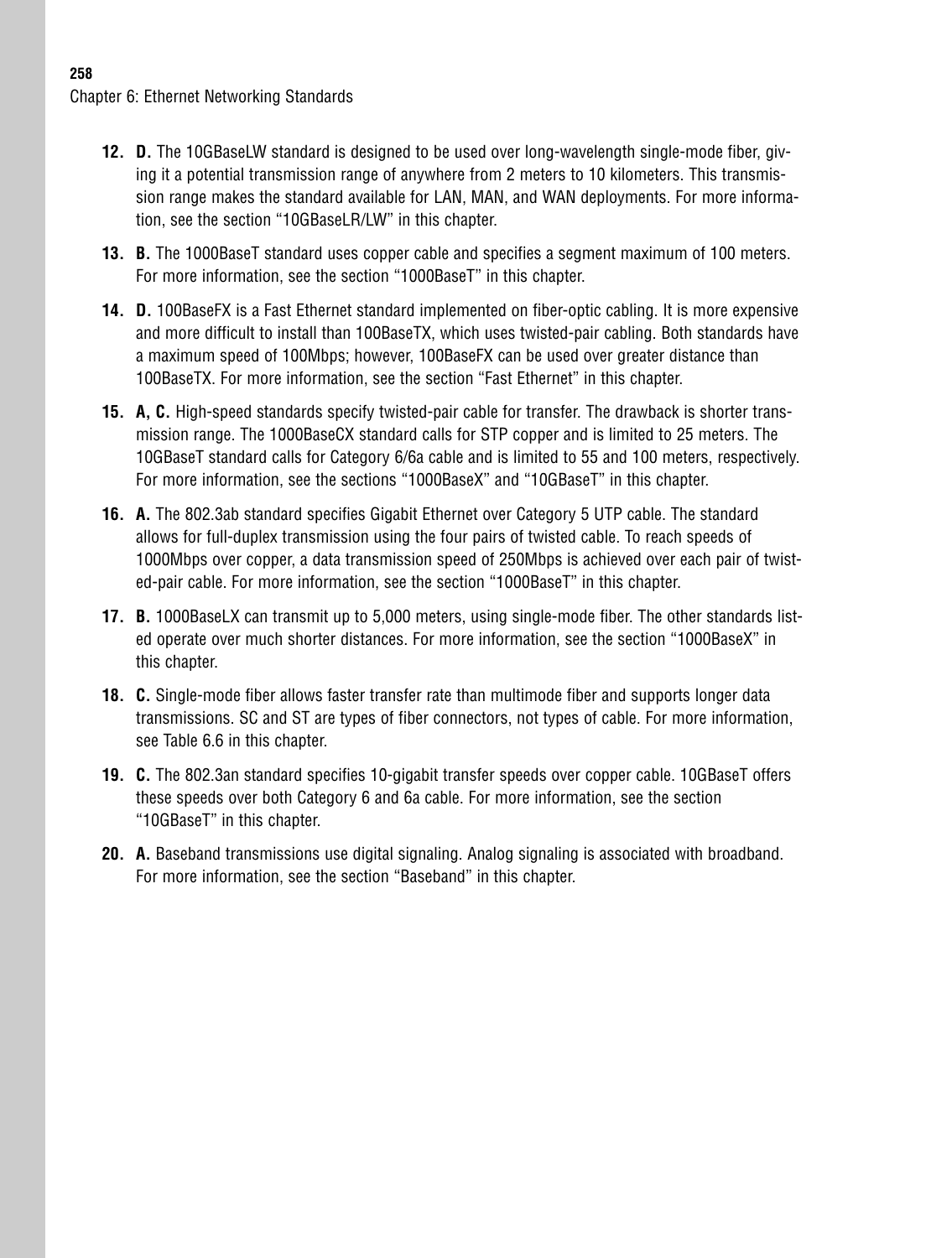# **Index**

## **Symbols & Numerics**

**/? switch, 500 /all switch, 500 /release switch, 500 /renew switch, 500 2B+D. See BRI 3DES, 608 10 Gigabit Ethernet, 247, 251** 10GBaseER/EW, 248 10GBaseLR/LW, 247 10GBaseSR/SW, 247 10GBaseT, 248-249 **10Base-2 standards, 241 10BaseFL standard, 243 10BaseT, 241, 243 10BaseT Ethernet standard, 27 10BaseT standard, 243 10GBaseER/EW, 248 10GBaseLR/LW, 247 10GBaseSR/SW, 247 10GBaseT, 248-249 66 punchdown blocks, 76 100BaseFX standard, 244 100BaseT4 standard, 244 100BaseTX standard, 243 100BaseX standards, 243-245 110 punchdown blocks, 76 802.1q standard, 20 802.3 IEEE standards, 240** 10 Gigabit Ethernet, 247, 251 100BaseFX, 244 100BaseT4, 244 100BaseTX, 243 1000BaseX, 245-246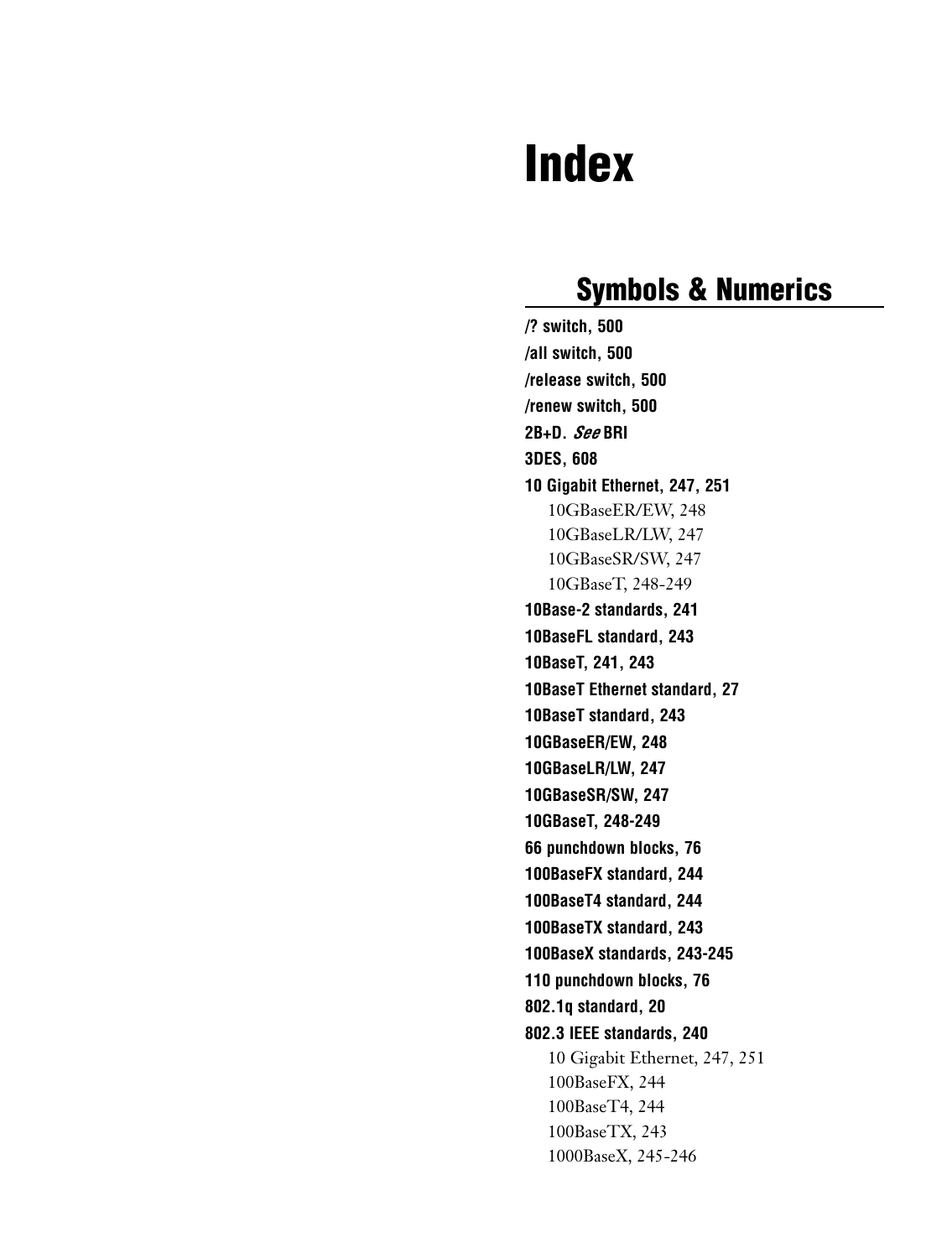**816** 802.11 IEEE standards

**802.11 IEEE standards, 268, 270, 274-275 1000BaseT Gigabit Ethernet standard, 246 1000BaseTX Gigabit Ethernet standard, 246 1000BaseX standards, 245-246**

### **A**

**-a switch, 477, 489, 492, 497 access control** 802.1X, 289 DAC, 644 MAC, 643 RADIUS, 289 RBAC, 644-645 **access masks, 644 access methods, IEEE standards, 236** CSMA/CA, 237-238 CSMA/CD, 236-237 token passing, 238 topologies, 239 **accountability, 632 ACLs, 598-599 ad-hoc wireless topologies, 32 add switch, 510 addresses, IP** assigning, 170-172, 198-200 broadcast addresses, 201 CIDR, 201 classes, 196 IPv4, 195 network addresses, 194 node addresses, 194 private address ranges, 206 subnet mask assignments, 196-197 **addressing, network layer (OSI model), 357-358 administration, client/server networks, 16 ADSL (asymmetric DSL), 329 advantages of VPNs, 19 agents, SNMP, 169 aging (passwords), 627 AH (Authentication Header), 608**

**all switch, 505 answers to practice exam, 760-768 antennas, wireless networks, 265** coverage, 266-267 ratings, 266 **anycast addresses, 210 APIPA (Automatic Private IP), 199-200 APNIC (Asia Pacific Network Information Centre), 206 AppleTalk, 149 application gateway firewalls, 595 application layer (OSI model), 361 application logs, 552 application protocols, 148 application sharing, 7 application-level firewalls, 596 applications, new, 439 applying service packs, 659-660 APs (access points), 31** beacon frames, 278 configuration screen, 279-280 coverage issues, troubleshooting, 282-284 rogue APs, 655 troubleshooting, 451 **archive bits, clearing, 402 ARIN (American Registry for Internet Numbers), 206 ARP (Address Resolution Protocol), 159-160** cache, 488-489 switches, 489 **arp ping command, 490-491 arrays, 394** RAID 0, 386 RAID 1, 388 RAID 5, 390-391 **ascii command, 154 assigning IP addresses** APIPA, 199-200 BOOTP, 199 dynamic addresses, 170-172, 199 static addresses, 198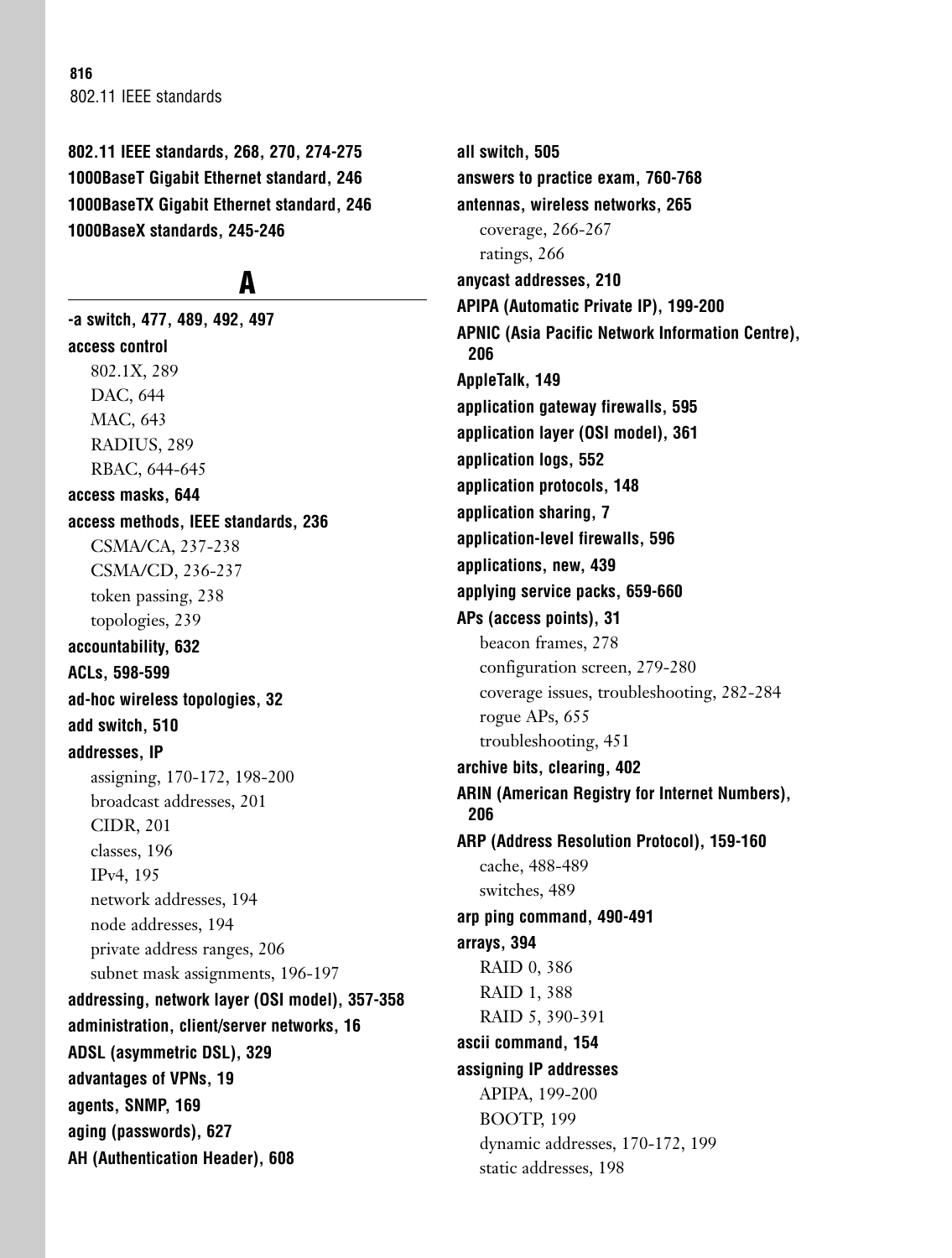**association, 276 asymmetric DSL, 329 asymmetric key encryption, 636 AT commands, 115, 328 ATM (Asynchronous Transfer Mode), 319-320 attacks** DDoS, 652-653 DoS, 652-653 **attenuation (media), 54-55, 107, 448 auditing, 632 authentication, 276. See also remote authentication** biometrics, 630 Kerberos, 637-638 multifactor, 629-631 open, 277 passwords, policies, 627 strength of, 628 shared key, 277 shared secrets, 629 tokens, 629 two-factor, 629-631 on WLANs, 286 **authentication protocols** RADIUS, 633-634 TACACS+, 635 **authorization, 286, 631-632**

## **B**

**backbone cabling, 74 backbone media, 315 backbones, 25 backoff, 236 backups, 399** best practices, 404-405 cartridges, 405 client/server networks, 15 comparison of methods, 402 data, 8

differential, 401-402 full, 400, 418-419 incremental, 401 logs, 405 peer-to-peer networks, 13 rotating offsite, 405 rotation schedules, 403 testing, 404 **bandwidth, 53, 546 bandwidth shapers, 129, 133 baseband signaling, 239-240 baselines, 537-538, 451 Basic Rate Interface. See BRI baud rate, 117 beacon management frames, 278 BGP (Border Gateway Protocol), 215 binary command, 154 biometrics, 587-588, 630 blackouts, 396 blocked state, 110 blocking port numbers, 599-601 BNC connectors, 62 BOOTP, 199 bound media, 57 BPDUs, 109 BRI (Basic Rate Interface), 321-322 bridges, 107, 111, 132** 80/20 rule, 108 data-link layer (OSI model), 363 STP, 109-110 troubleshooting, 451 **broadband Internet access, 330, 335 broadband signaling, 239-240 broadcast addresses, 198, 201 broadcast storms, 457 broadcasting, 99 broadcasts, DHCPDISCOVER, 172 brouters, 113 brownouts, 396**

*How can we make this index more useful? Email us at indexes@quepublishing.com*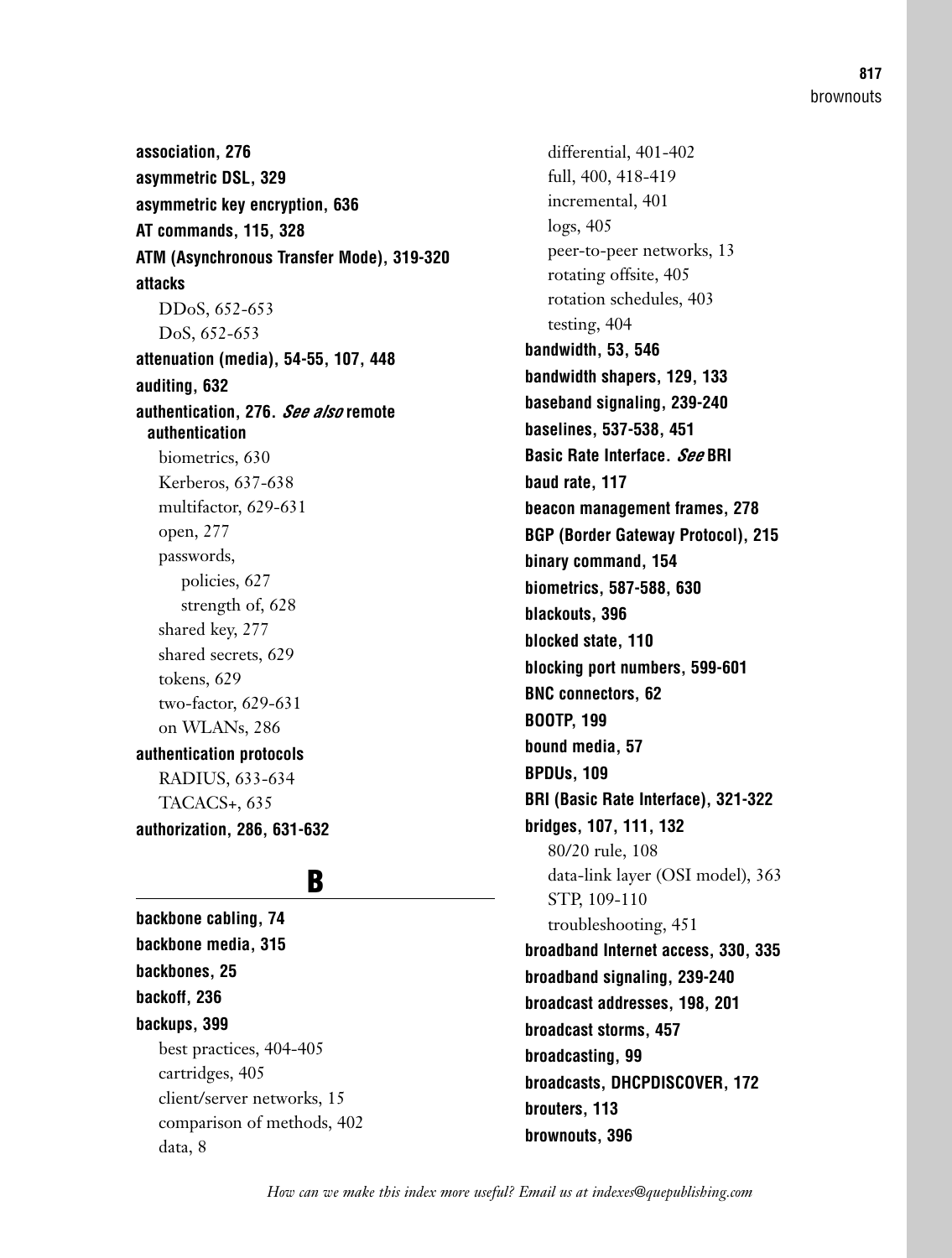**BSS (basic service set), 32 bus topologies, LANs, 25-26 buffering (flow control), 359 built-in NICs, 122 butt sets, 564 bytes, netstat –e, 494**

### **C**

**-c switch, 497 cable certifiers, 557-558 cable Internet access, 332-334 cable modems, 332 cables, 57** backbones, 25 basic characteristics, 69 coaxial, 61-62 costs, 84 crossover, 242 distances, 446 EMI-resistant, 53 fiber-optic, 55, 62-63 horizontal, 73 installation, verifying, 80-81 labeling, 560 plenum, 55 risers, 447 segments, 57 standards, 62 RS-232 standard, 66 selecting, 60 testing, 447 trunks, 25 twisted-pair, 57 STP (shielded), 57-58 UTP (unshielded), 57-58, 243 types, 446 vertical, 74 **caching, 130, 414-415** ARP, 488-489

**call waiting, troubleshooting, 326 CANs (campus area networks), 10 CAs (certificate authorities), 642 categories of twisted-pair cable, 58-59 Category 1 cable, 58 Category 2 cable, 58 Category 3 cable, 59 Category 5 cable, 59 Category 5e cable, 59 Category 6 cable, 59 Category 6a cable, 59 Category cable, 59 cd command, 154 centralized computing, 16 certificates, 640** CAs, 642 private, 642 public, 642 certificate stores, 641 trusts, 641-642 **certifiers, 557 change switch, 510 changes, troubleshooting, 438** networks, 438 servers, 438-439 workstation, 439-440 **channels, wireless, 271-272, 277 CHAP (Challenge Handshake Authentication Protocol), 646 chromatic dispersion, 55 CIDR (Classless Interdomain Routing), 201 ciphertext messages, 636 circuit switching, 311, 357** ISDN, 320 BRI, 321 PRI, 322 T-carrier lines, 316 T-1 lines, 316 T3 lines, 317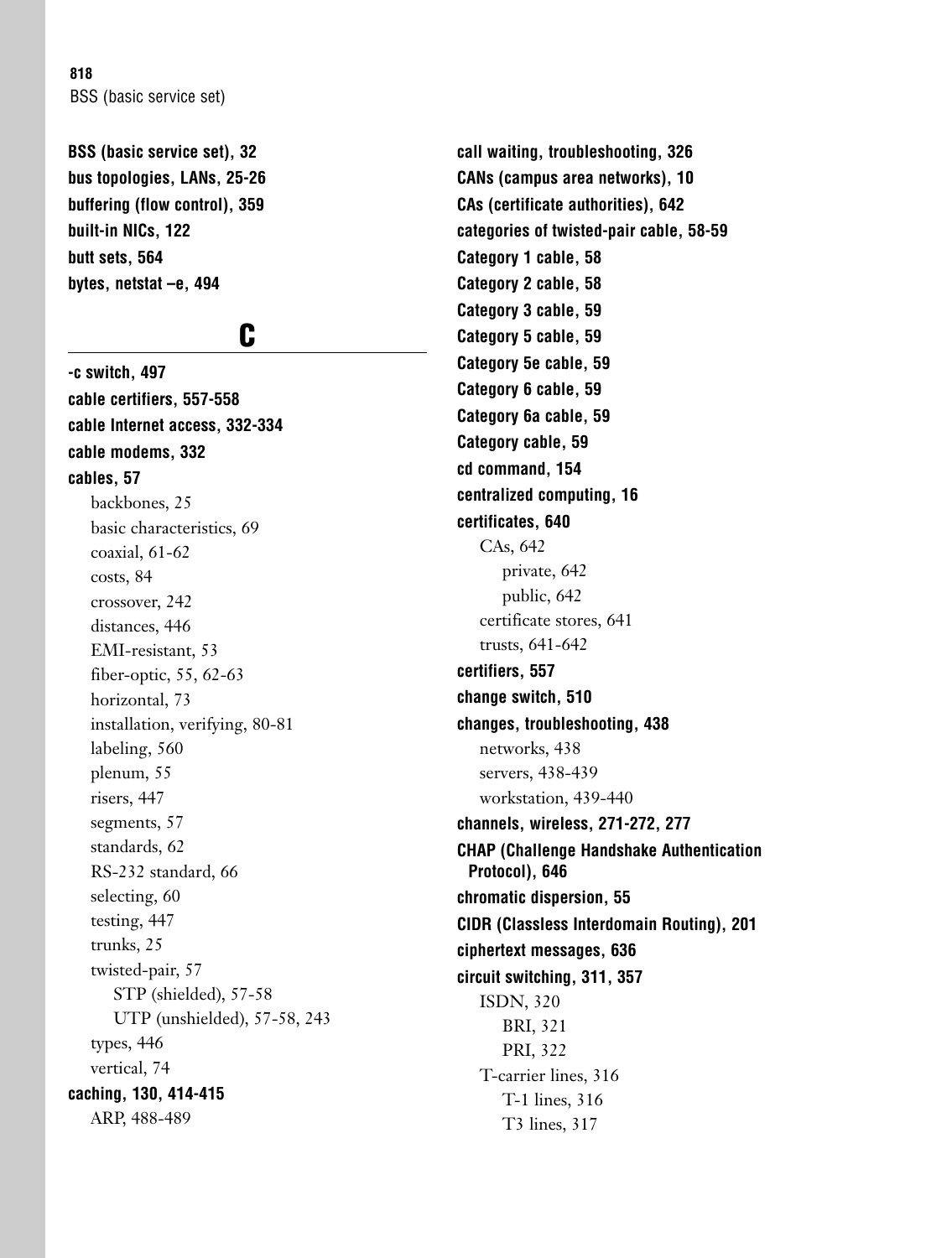**circuit-level firewalls, 595 class=X switch, 505 classes of IP addresses, 196 Classless Interdomain Routing. See CIDR client/server networks, 11-13** advantages, 15 clients, 15 disadvantages, 15-16 servers, 14-15 **clients** client/server networks, 15 VPNs, 18, 604 **clusters (server), 398 CNAME (Canonical Name) resource record, 506 coaxial cable, 61-62 cold sites, 407-408 cold spares, 405 cold swapping, 406-407 collisions, managing, 449-450 combination networks, 16 combo cards, 118 commands** arp ping, 490-491 dig, 507-508 FTP, 154-155 host, 509 HOSTS file, 163 ipconfig, 500-502 mtr, 487 netstat, 491-497 ping. *See* ping utility tracert, 482-487 **communities, SNMP, 170 comparing** BRI and PRI, 322 malware, types of, 652 switching methods, 312 **complexity of passwords, 627**

**computers** error messages, troubleshooting, 434-435 policies, 435 **concentrators, 605 configuration documentation, 540 connection speeds, troubleshooting, 101, 326-327 connection-oriented protocols, 359 connectionless protocols, 359 connections, VPNs, 19, 604 connectors, 64** F-Type, 65-66 fiber, 67 IDCs, 76 IEEE1394, 68 RJ, 64, 243 USB, 68 **content switches, 125-126, 133 contention media, 237 controlled ports (802.1X), 289 convergence, 214 copper cable, 57 costs** cables, 84 client/server networks, 15 peer-to-peer networks, 12 **coverage issues, troubleshooting APs, 282-284 crackers, compared to hackers, 582 cross connect, 73 crossover cable, 70, 242 crosstalk, 53, 448 cryptography, 635-636 CSMA/CA (Carrier Sense Multiple Access with Collision Avoidance), IEEE standards, 237-238 CSMA/CD (Carrier Sense Multiple Access with Collision Detection), IEEE standards, 100, 236-237 CSU/DSU, 131-133 cut-through switching, 101**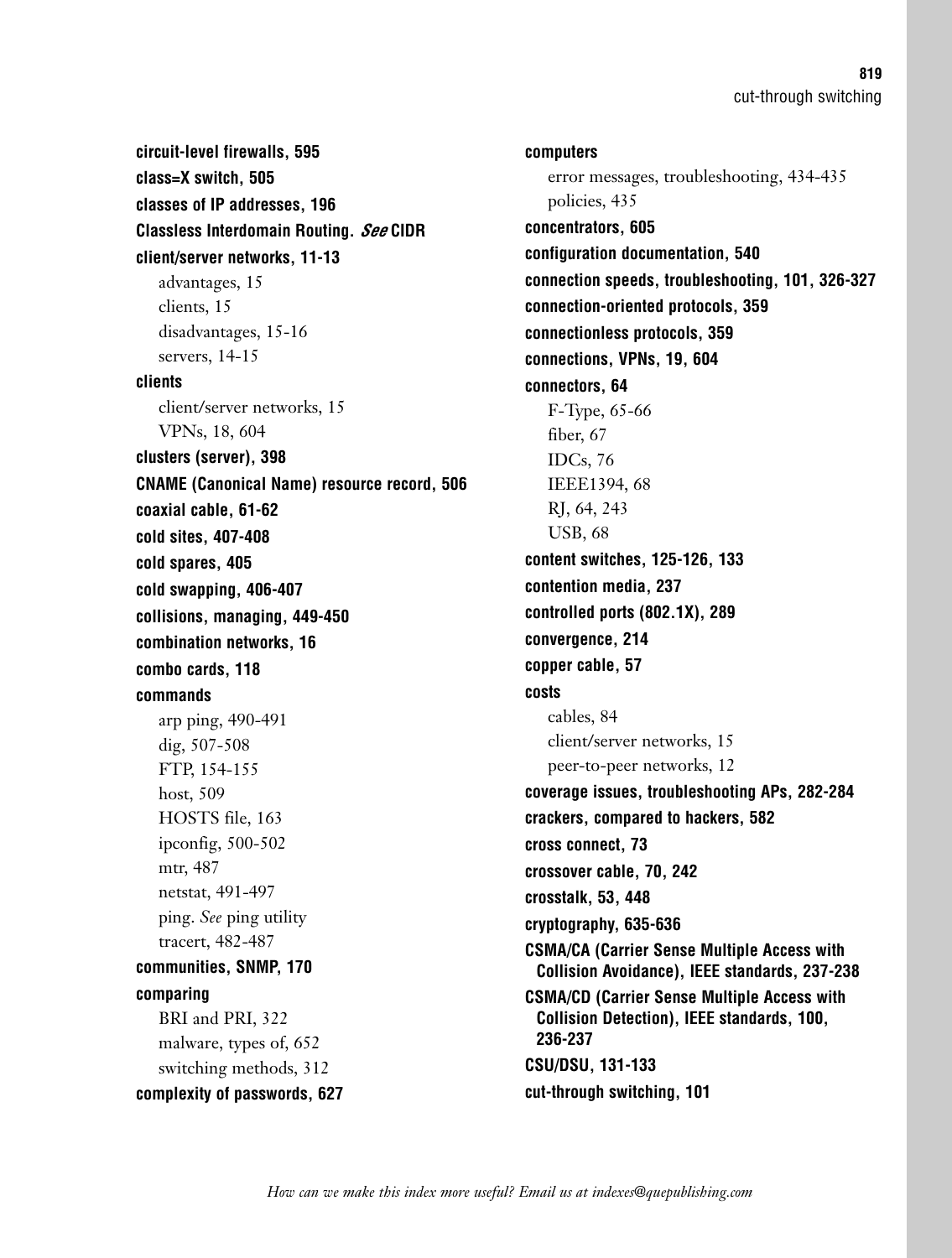### **D**

**-d inet addr switch, 489 DAC (Discretionary Access Control), 644 data availability. See disaster recovery data backups, 8** client/server networks, 15 peer-to-peer networks, 13 **data files, 360 data rate versus throughput, 268-270, 274 data sharing, 7 data-link layer (OSI model), 355-356, 362** bridges, 363 NICs, 364 switches, 363 WAPs, 364 **datagram packet switching, 310 DCE (data circuit-terminating equipment), 316 DDNS (Dynamic DNS), 164 DDoS attacks, 652-653 decapsulation, 353-354 decentralized networking, 11 decryption, 361 dedicated DSL links, 330 dedicated hardware routers, 113 dedicated local bandwidth, 335 default gateways, 201-202 defaults, wireless devices, 277 delete switch, 510 demarcation point, 79-80 DES (Data Encryption Standard), 608 Destination Host Unreachable message, 479 detecting zombie agents, 653 devices** APs, troubleshooting, 451 bridges data-link layer (OSI model), 363 troubleshooting, 451 collisions, managing, 449-450

hubs physical layer (OSI model), 362-363 troubleshooting, 450 NICs, data-link layer (OSI model), 364 nodes, equal access, 237 routers network layer (OSI model), 363 troubleshooting, 451 switches data-link layer (OSI model), 363 troubleshooting, 450 WAPs, 364 **DHCP (Dynamic Host Configuration Protocol), 170-171** platforms, 172 process, 172-173 servers, 124, 133, 172-173 **DHCPACK packet, 172 DHCPDISCOVER broadcasts, 172 DHCPOFFER packet, 172 DHCPREQUEST packet, 172 diagnostic utilities, 511** arp ping command, 490-491 ipconfig command, 501-502 mtr command, 487 netstat command, 495-497 ping command, 482. *See also* ping utility traceroute command, 487 tracert command, 484-487 **diagrams** logical network diagrams, 535-536 physical network diagrams, 534-535 wiring schematics, 530-534 **dial-up technologies** ISDN, 320-321 BRI, 321 PRI, 322 POTS, 324-328 **dialog boxes, IP Properties, 453 differential backups, 401-402**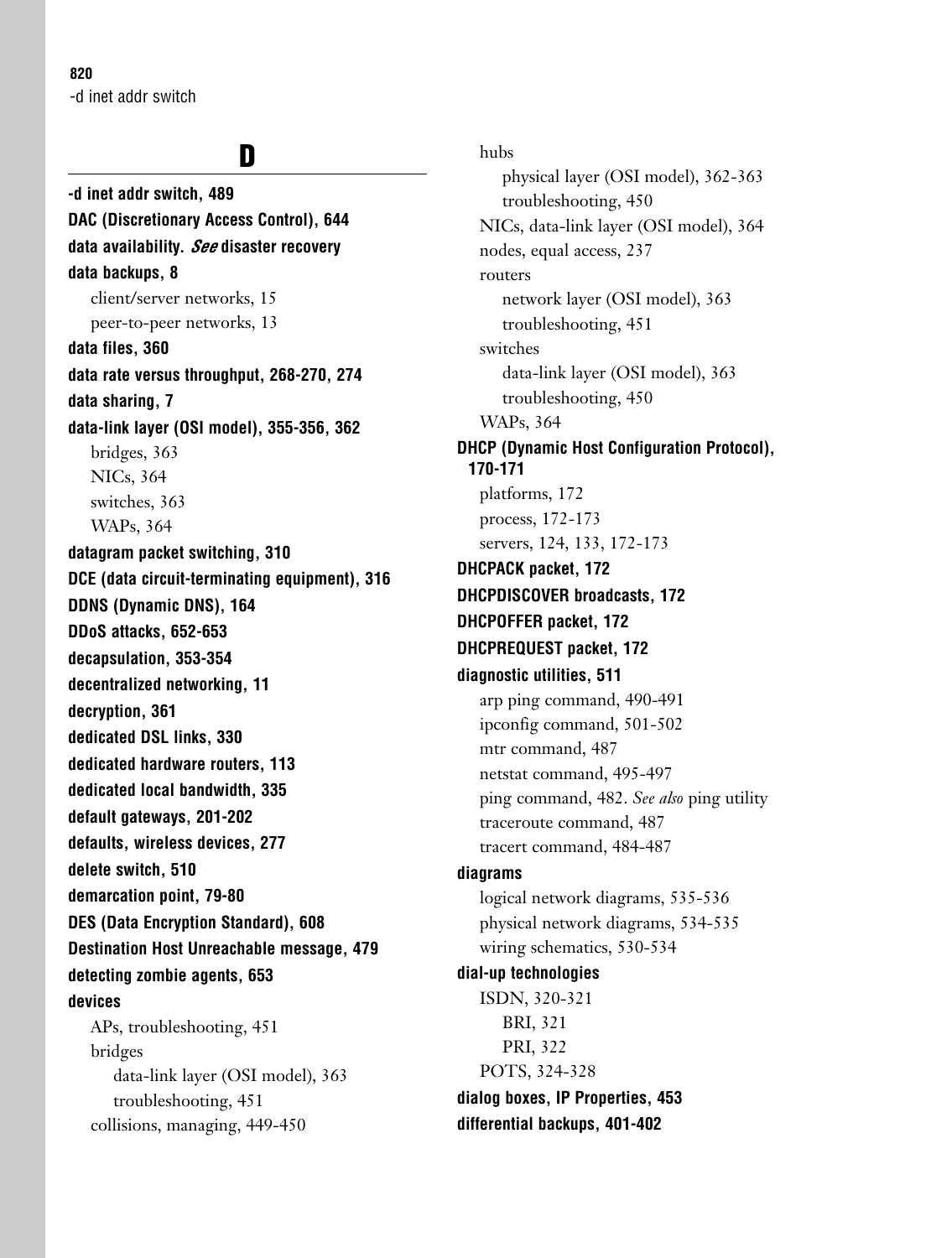**dig command, 507-508 dip switches, 121 directional antenna signal, 267 disabled state, 110 disadvantages of VPNs, 19 disaster recovery, 380, 399** backup methods, 399-400 best practices, 404-405 cartridges, 405 comparison of, 402 differential backups, 401-402 full backups, 400, 418-419 incremental backups, 401 logs, 405 offsite storage, 403-404 rotating offsite, 405 rotation schedules, 403 testing, 404 cold spares, 405 hot spares, 405 recovery sites, 407-408 **discards, netstat –e, 494 disk duplexing, 387 disk mirroring, 386** advantages, 387 disadvantages, 388 recovering from failed arrays, 388 **disk striping, RAID 0, 385 distance-vector routing protocols, 213-216 distributed computing, 16 distribution methods for malware, 648-649 DLCI (data link connection identifier), 316 DMZs (demilitarized zones), 596-597 DNS (Domain Name System), 162-163** entries, 165-166 implementations, 166-167 namespace, 164-165 ping, 479 resource records, 506 reverse lookups, 165

**DNS servers, 127-128, 133 documentation, 528-529** baselines, 537-538 configuration documentation, 540 logical network diagrams, 535-536 network procedure documentation, 539-540 physical network diagrams, 534-535 policies, 538-539 regulations, 541 troubleshooting, 444-445 wiring schematics, 530-534 **domain=NAME switch, 505 domains, DNS namespace, 165 DoS attacks, 652-653 double-colon, 209 DSL (Digital Subscriber Line), 306, 328** asymmetric, 329 HDSL, 329 ISDN, 329 speeds, 330 symmetric, 329 troubleshooting, 331 VHDSL, 329 **DSSS (Direct-Sequence Spread Spectrum), wireless networks, 275 DTE (data terminal equipment), 315 duplexing, 56-57 dynamic IP addresses, 170-172, 199 dynamic routing, 213**

### **E**

**-e switch, 492 E1 lines, 316-317 EAP (Extensible Authentication Protocol), 646 easy-to-guess passwords, 627 eavesdropping, 655 echo, 449 EGPs (Exterior Gateway Protocols), 217 EIA/TIA, 58-59**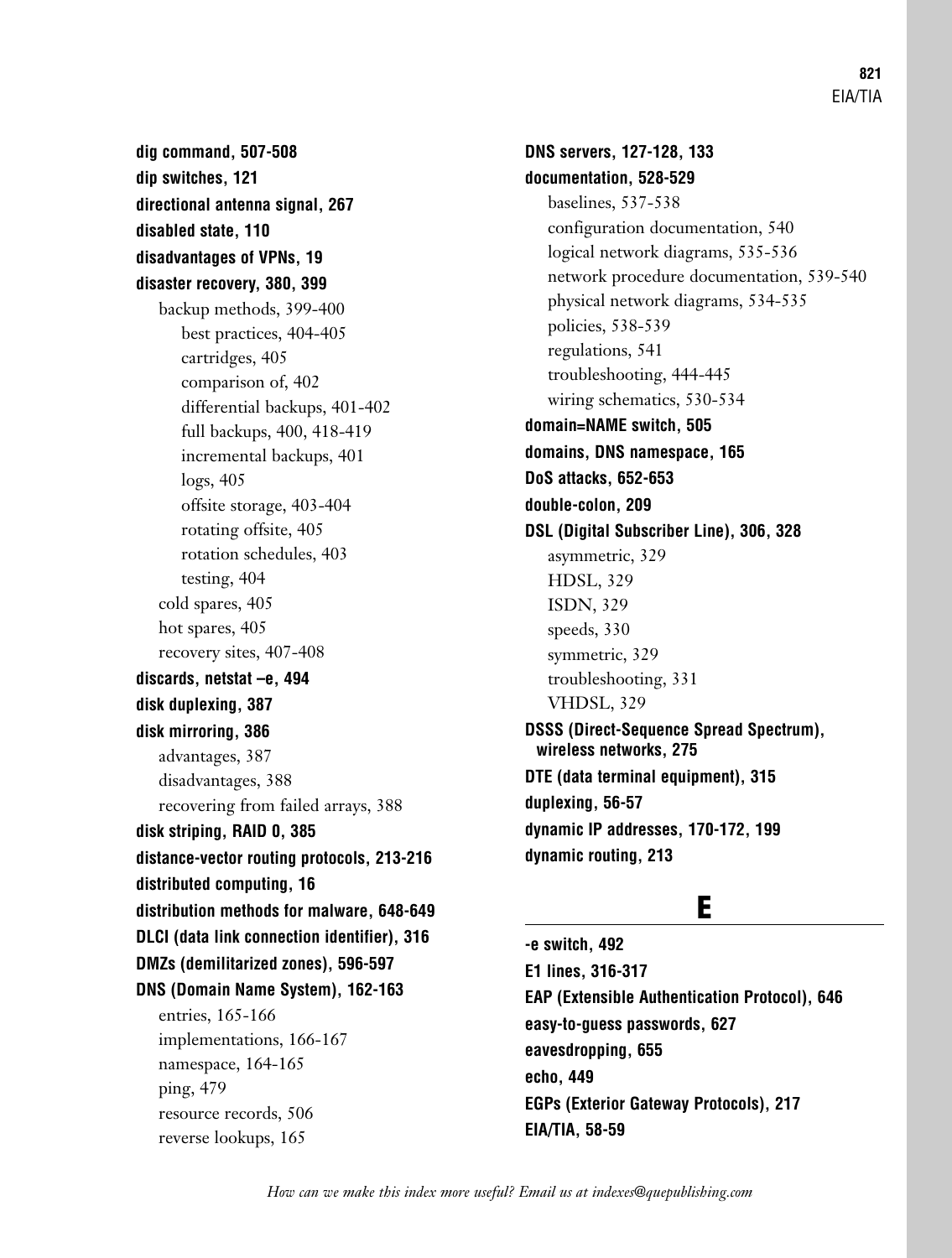**EIGRP (Enhanced Interior Gateway Routing Protocol), 216 electrical shorts, 449 email** SMTP, 156 usage policies, 539 vetting, 656 Web-based mail, 158 **EMI (electromagnetic interference), 53, 448 encapsulation, 353-354 encryption, 361** keys, 286 TKIP, 288 WEP, 287-288 WPA, 288 **enforcing password history, 627 entries, DNS, 165-166 equal access (nodes), 237 equipment, securing, 585 errors** frequency, 435 messages, 435 netstat command, 494 **escalating network troubleshooting, 440-441 escalation, identifying need for, 456-457 ESP (Encapsuling Security Payload), 608 ESS (extended service set), 32 Ethernet** 100BaseFX, 244 100BaseT4, 244 100BaseTX, 243-244 802.3 IEEE standards, 240 10 Gigabit Ethernet, 247, 251 100BaseFX, 244 100BaseT4, 244 1000BaseX, 245-246 802.11 IEEE standards, 268-275 1000BaseT, 246-247, 251 Gigabit Ethernet, 1000BaseX standards, 245-246

**exit switch, 505 expiration (passwords), 627 Expired TTL message, 482**

### **F**

**-f switch, 477, 510 F-Type connectors, 65-66 failures, client/server networks, 16 Fast Ethernet standards** 100BaseX, 243-245 100BaseFX, 244 100BaseT4, 244 100BaseTX, 243 repeaters, 244 **fault detection, 543 fault tolerance, 380-381** faulty power supplies, 397 memory, 399 mesh topologies, 30 NICs, 394-395 power threats, 396-397 processor failures, 399 RAID, 383-384 choosing levels, 392-393 hardware, 393-394 software, 393-394 RAID 0, 384 advantages, 385 disadvantages, 385 disk striping, 385 recovering from failed arrays, 386 RAID 1, 386-387 advantages, 387 disadvantages, 388 recovering from failed arrays, 388 RAID 5, 388-389 advantages, 389 disadvantages, 389-390 recovering from array failures, 390-391 RAID 10, 391-392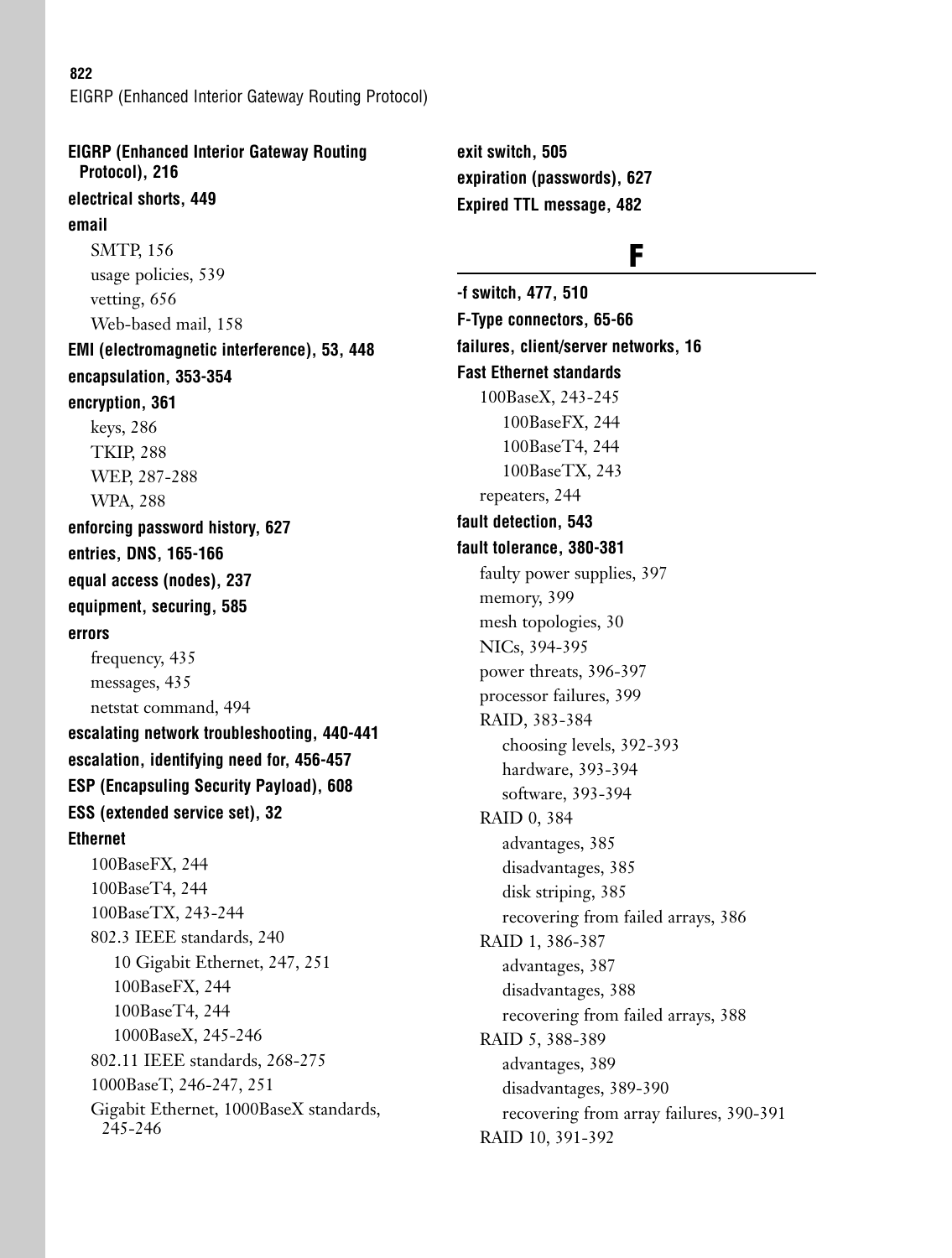hops **823**

server clusters, 398 servers, 397 standby servers, 397-398 UPSs, 395-396 **FEXT (far-end cross talk), 448 FHSS (Frequency-Hopping Spread Spectrum), wireless networks, 274-275 fiber connectors, 67 fiber-optic cable, 57, 62** chromatic dispersion, 55 optic core, 63 **fiber-optic WAN technologies, SONET, 318 file sharing, enabling on Windows ME, 291 files** data, 360 graphic, 360 HOSTS, 163 sound, 360 text, 360 video, 360 **firewalls, 123, 133, 591** application gateway, 595 application-level firewalls, 596 circuit-level firewalls, 595 DMZs, 596-597 functions, 593-594 packet-filtering firewalls, 595 stateful, 594 stateless, 594 **FireWire connectors, 68 flooding, SYN packets, 152 flow control, transport layer (OSI model), 359-360 foreign addresses, netstat –a command, 495 forwarding state, 110 fox and hound, 560 fractional subnetting, 203 fractional T, 318 FRAD (Frame Relay Access Device), 314**

**Fraggle attacks, 653**

**fragment-free switching, 101**

**Frame Relay, 314-316, 319-320 frames, beacon management, 278 FTP (File Transfer Protocol), 153, 647** commands, 154-155 OSI model, 154 **full backups, 400, 418-419 full-duplex transmission, 56, 100-101**

### **G**

**get command, 154 GFS (Grandfather-Father-Son), 403 Gigabit Ethernet standards** 10GbE, 251 10GBaseER/EW, 248 10GBaseLR/LW, 247 10GBaseSR/SW, 247 10GBaseT, 248-249 1000BaseX, 245-246 **global unicast addresses, 210 graphic files, 360**

## **H**

**hackers compared to crackers, 582 half-duplex transmission, 56, 100 hardware** change management, 439 sharing, 7 **hardware RAID, 393-394 hardware room, security best practices, 588-589 Hayes AT command set, 115 HDSL (High bit-rate Digital Subscriber Line), 329 Hertz, 58 hierarchical star topologies, 27 history (passwords), 627 history logs, 553-554 hold-down timers, 214 home networks, peer-to-peer networks, 11 hops, 213**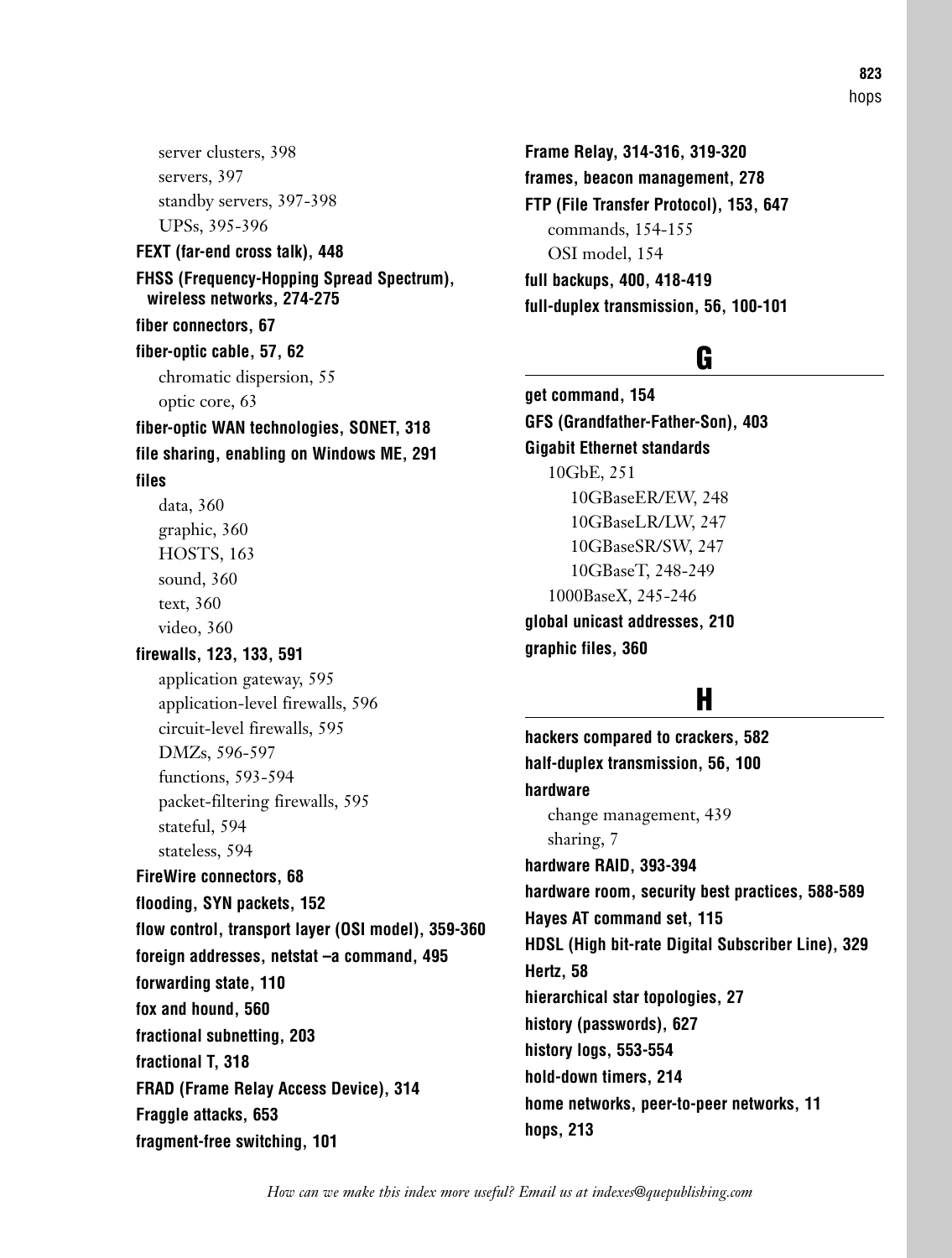**horizontal cross connect, 73 host command, 509 HOSTS file, 163 hot sites, 407-408 hot spares, 405-406 hot swapping, 406 hotfixes, 661 hotspots, 338 HTTP (Hypertext Transfer Protocol), 157, 647 HTTPS (Hypertext Transfer Protocol Secure), 157, 647 hubs, 96, 99, 132** indicator lights, 105 physical layer (OSI model), 362-363 ports, 104-105

troubleshooting, 450 **hybrid switches, 105 hybrid topologies, star-bus, 36**

## **I**

**-i TTL switch, 477 IBM-type cable, 58 ICMP (Internet Control Message Protocol), 159, 475, 490 IDCs (insulation displacement connectors), 76 identifying IPv6 addresses, 208-210 IDF (Intermediate Distribution Frame), 78 IDSL (ISDN DSL), 329 IDSs (Intrusion Detection Systems), 126, 597 IEEE 802.3 standards, 240** 10 Gigabit Ethernet, 247, 251 100BaseFX, 244 100BaseT4, 244 1000BaseX, 245-246 **IEEE 802.11 standards, 268-275 ifconfig utility, 499, 502 IGMP (Internet Group Management Protocol), 162 IGPs (Interior Gateway Protocols), 217 incremental backups, 401**

**independent routing, 308 indicator lights, 105, 120 inet addr switch, 489 infrastructure wireless topologies, 31, 278 infrastructures, troubleshooting, 450-451 installations** peer-to-peer networks, 13 TCP/IP, testing, 479 **installing** media, 55 NICs, 121-122 **interference,** cable resistant to, 53 crosstalk, 53 troubleshooting in wireless networks, 281-282 wireless networks, 282 **internal modems, 115 Internet as networks, 7 Internet access** broadband, 330, 335 cable, 332-334 POTS, 324 call waiting, troubleshooting, 326 troubleshooting, 325-328 satellite access, 335-337 wireless, 337, 339 xDSL, 328, 331 **Internet usage policies, 538 internetworks, 8 interval switch, 492 IP (Internet Protocol), 151, 356 IP addressing, 194** assigning addresses, 198 APIPA, 199-200 BOOTP, 199 dynamic addresses, 170-172, 199 static addresses, 198 broadcast addresses, 201 CIDR, 201 classes, 196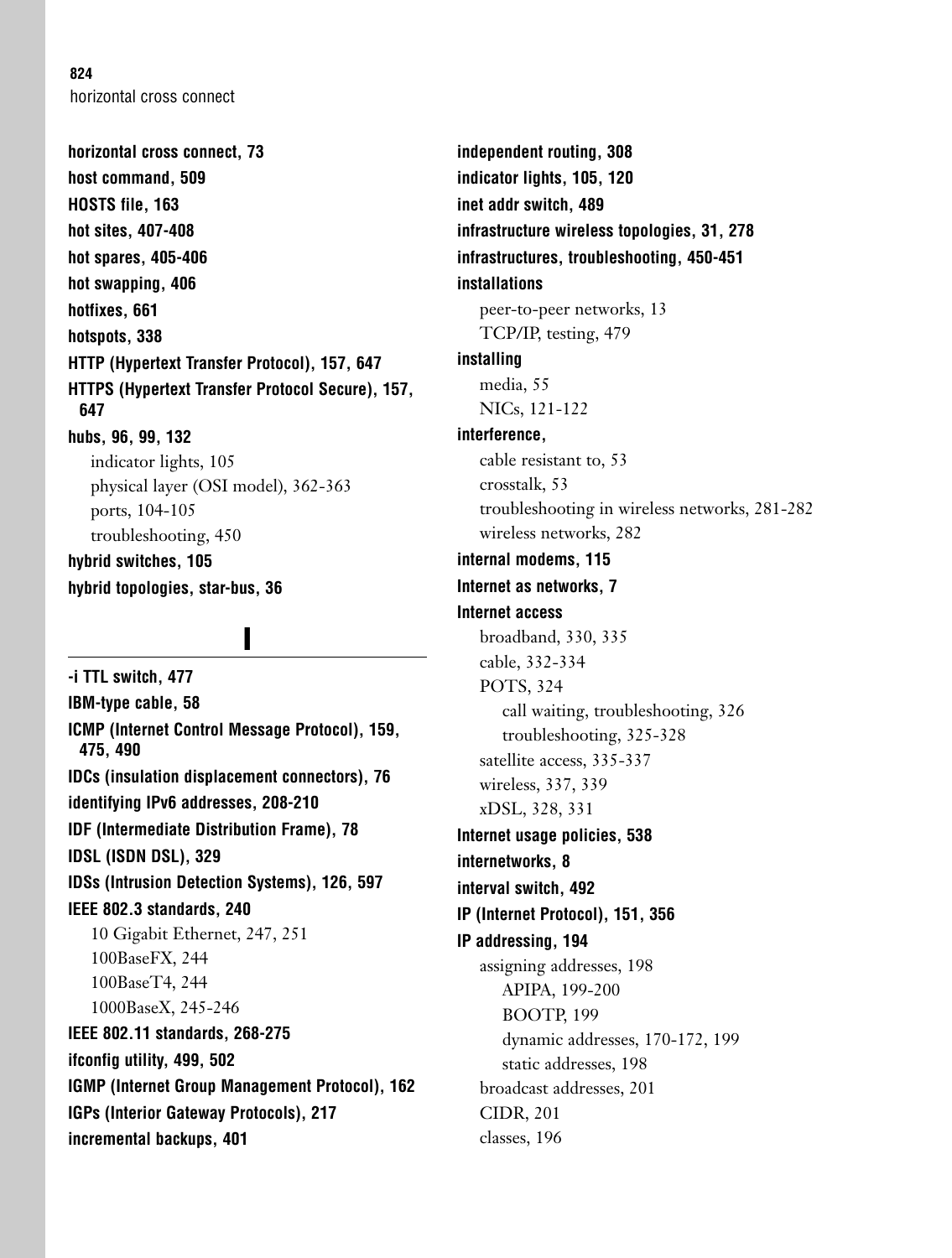layers (OSI model) **825**

IPv4, 195 network addresses, 194 node addresses, 194 packet-filtering firewalls, 595 private address ranges, 206 subnet mask assignments, 196-197 **IP Properties dialog box, 453 IP subnetting, 203-205 ipconfig command, 499-502, 513 IPsec, 607** AH, 608 ESP, 608 transmission modes, 609 **IPSs (Intrusion Prevention Systems), 597 IPv4, 195 IPv6, 208** address types, 210 addresses, identifying, 208-210 reserved addresses, 211 **IPX (Internetwork Packet Exchange), 356 IPX/SPX (Internetwork Packet Exchange/Sequence Packet Exchange), 149 IrDA (Infrared Data Association), 10 IS-IS (Intermediate System-to-Intermediate System), 216 ISDN, 320** BRI, 321-322 DSL, 329 leased lines, 322 PRI, 322 RADSL, 329 **ISO (International Organization for Standardization), 352 ISPs (Internet Service Providers), 126, 324** demarcation point, 79-80 POTS, troubleshooting, 325 connection speeds, 326-327 modems, 327-328 **issue escalation, identifying need for, 456-457**

### **J-K-L**

**J-1 lines, 316 jumpers, 121 Kerberos, 637-638 keys, 286, 288 -l size switch, 477 L2TP (Layer Two Tunneling Protocol), 606-607 labeling cables, 560 LAN-to-LAN internetworking, 18 LANs (local area networks), 8-9** topologies, 24 bus, 25-26 logical, 24 mesh, 30-31 physical, 24 ring, 28-29 star, 26-28 wireless, 31-32 **latency-insensitive applications** video applications, 411 VoIP, 410-411 **latency, 102 layers (OSI model), 352-353, 370** application, 361 data-link, 355-356, 362 bridges, 363 NICs, 364 switches, 363 WAPs, 364 decapsulation, 353-354 encapsulation, 353-354 logical groups of bits, 354 mnemonics, 353 network, 356 addressing, 357-358 routers, 363 switching methods, 356-357 physical, 355, 363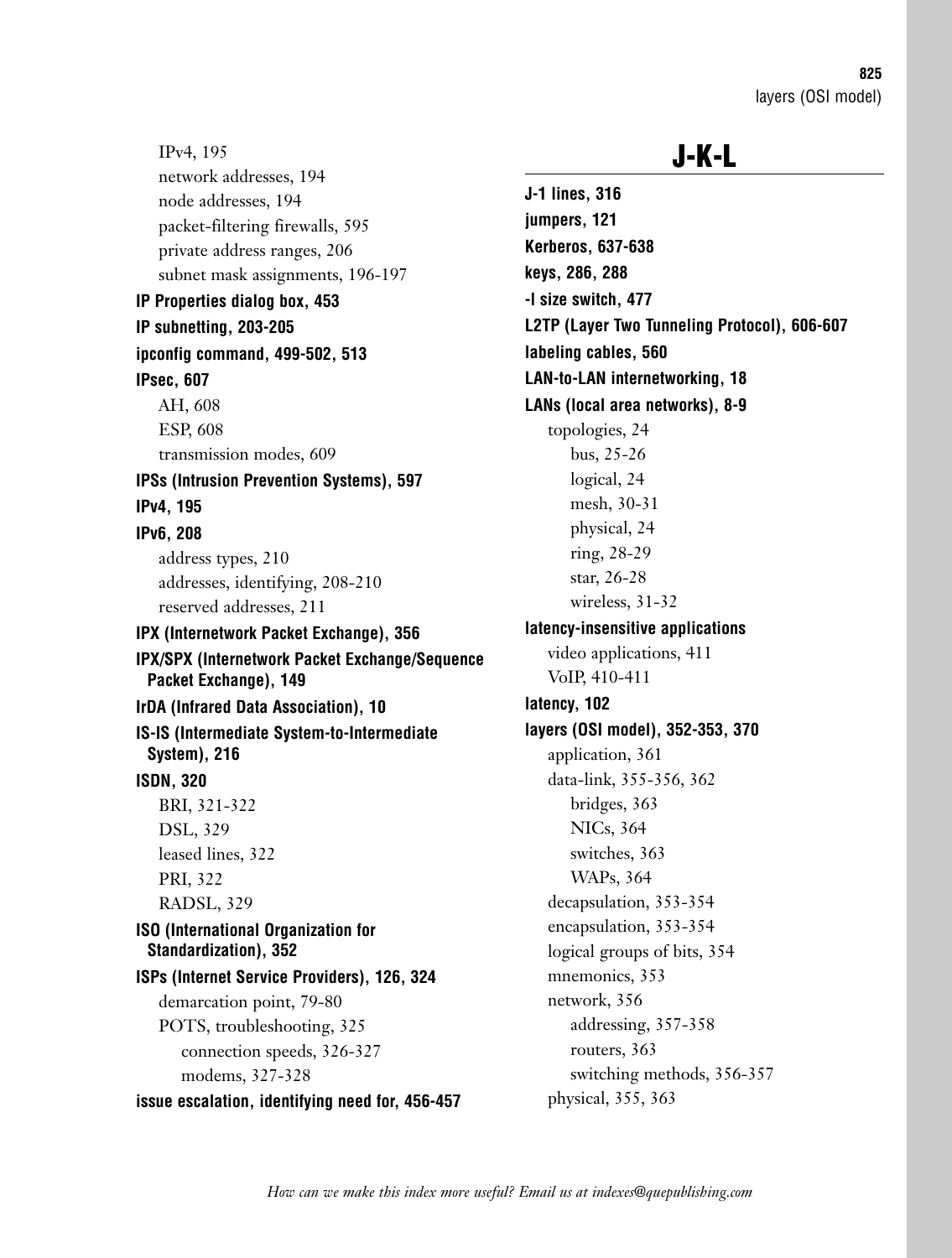presentation, 360-361 session, 360-362 transport, 362 flow control, 359-360 protocols, 358-359 **lcd command, 154 LDAP (Lightweight Directory Access Protocol), 161 learning state, 110 leased lines, ISDN, 322 LEDs (light-emitting diodes), 75 length of secure passwords, 627 link-local addresses, 211 link-state routing protocols, 216 link aggregation, 103 Linux, Telnet, 159 listening state, 110 live updates, 656 load balancing, 127, 133, 413-414 load testing, 550 local addresses, netstat –a command, 495 local security passwords, strength of, 666 lock and key access, 586 log files, 434 logbooks, 445 logging, 551** application logs, 552 history logs, 553-554 security logs, 551-552 system logs, 552 **logical groups of bits (OSI model), 354 logical LAN topologies, 24 logical network diagrams, 535-536 logical security, 582-585, 589-591 logical standards, 52 logical topology, 534 logically assigned addresses, 357 longitudinal separator, 59 loopback adapters, 478 loopback cable, 72**

**ls command, 154 LSAs (link-state advertisements), 216**

### **M**

**MAC (Mandatory Access Control), 643 MAC (Media Access Control) addresses, 99** packet-filtering firewalls, 595 VLANs, 22 **MAC filtering, 598 macro viruses, 648, 651 malware** comparing types of, 652 distribution methods, 648-649 payloads, 649-650 Trojan horses, 651 viruses, 650 worms, 651 **man-in-the-middle attacks, 628, 655 managed devices, 106 management systems, SNMP, 168 managing** collisions, 449-450 documentation, 528-529 baselines, 537-538 configuration documentation, 540 logical network diagrams, 535-536 network procedure documentation, 539-540 physical network diagrams, 534-535 policies, 538-539 regulations, 541 wiring schematics, 530-534 **MANs (metropolitan area networks), 8-10 maximum password age, 627 MDF (Main Distribution Frame), 78 MDI (medium dependent interface) ports, 104 MDI-X ports, 104, 333 media** attenuation, 54-55 baseband signaling, 239-240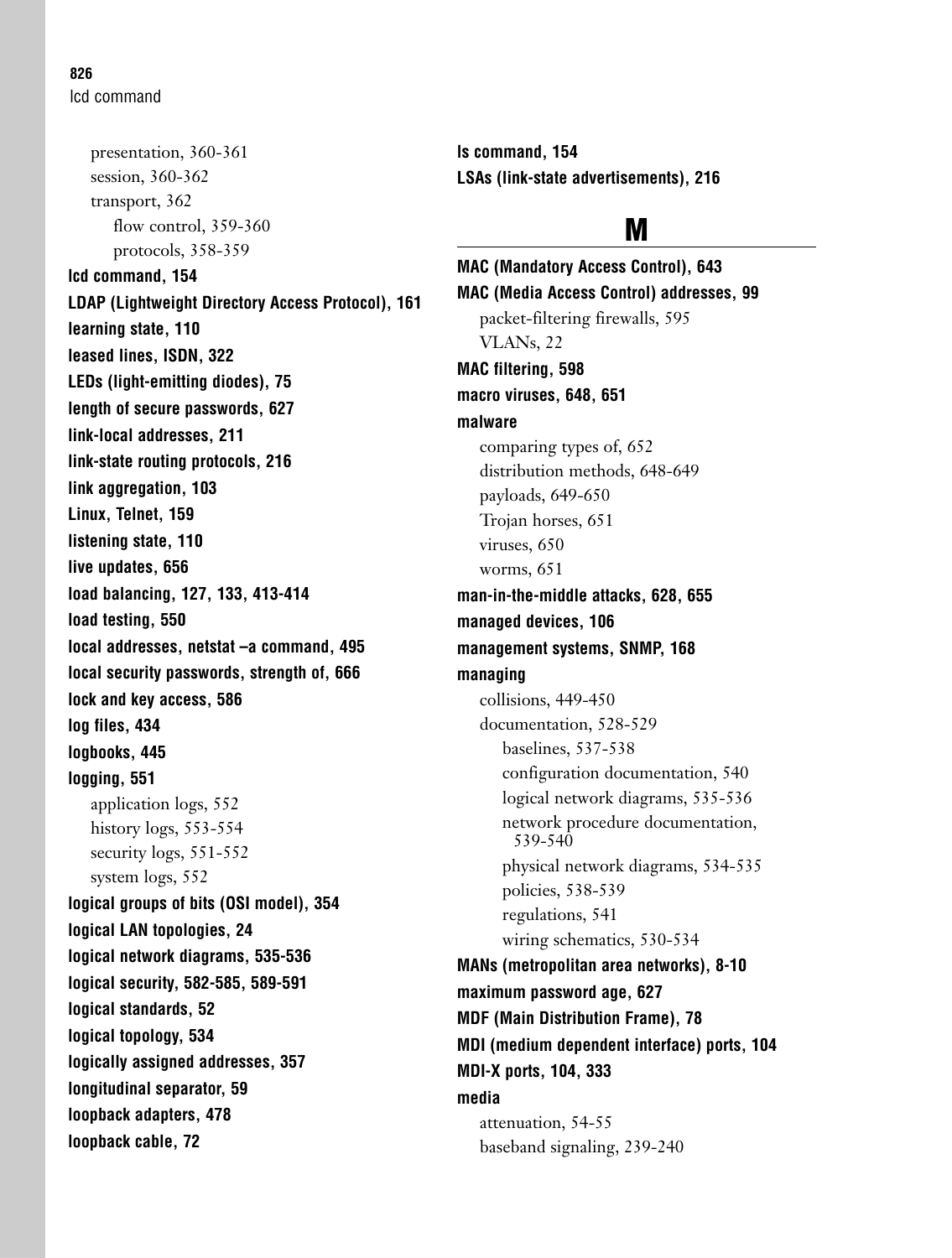bound, 57 broadband signaling, 239-240 cables, 57 basic characteristics, 69 coaxial, 61-62 costs, 84 crossover, 242 fiber-optic, 62-63 plenum, 55 twisted-pair, 57-58, 243 connectors, 64 F-Type, 65-66 fiber, 67 IEEE1394, 68 RJ, 64, 243 USB, 68 contention, 237 duplexing, 56-57 IEEE standards, 239 installing, 55 interference (EMI), 53 length, 54 physical, 52 repairing, 55 security, 55 transmission speed, 54 unbound, 57 **media converters, 122, 133 media length, 54 media testers, 561-562** multimeters, 563 optical cable tester, 563 OTDRs, 562 TDRs, 562-563 **membership, VLANs, 21 memory, fault-tolerance, 399 mesh topologies, 34-36** fault tolerance, 30 LANs, 30-31 **message switching, 311, 357 mget command, 154**

**MHz (megaHertz), 58 MIBs (Management Information Bases, 169-170 microsegmentation, 101 minimum password lengths, 627 MMF (multimode fiber), 64 mnemonics, OSI model layers, 353 modems, 115, 133** AT command set, 327 cable modems, 332 connection speeds, 116-117 troubleshooting over POTS, 327-328 **MPLS (Multiprotocol Label Switching), 313 mput command, 154 MS-CHAP, 645 MS-CHAPv2, 646 mtr command, 487 multicast addresses, 210 multicasting, 162, 198 multifactor authentication, 629-631 multifunction network devices, 133** bandwidth shapers, 129 CSU/DSU, 131 DNS servers, 127-128 proxy servers, 129-131 **multilayer switches, 125-126, 133 multimeters, 563 multiplexing, 240, 316 multiprotocol routing, 213 muxing, 316 MX (Mail Exchange) resource record, 506**

### **N**

**-n count switch, 477 -n if addr switch, 489 -n switch, 492, 497 namespaces, DNS, 164-165 NAT (Network Address Translation), 217-219 nbtstat utility, switches, 497-498**

*How can we make this index more useful? Email us at indexes@quepublishing.com*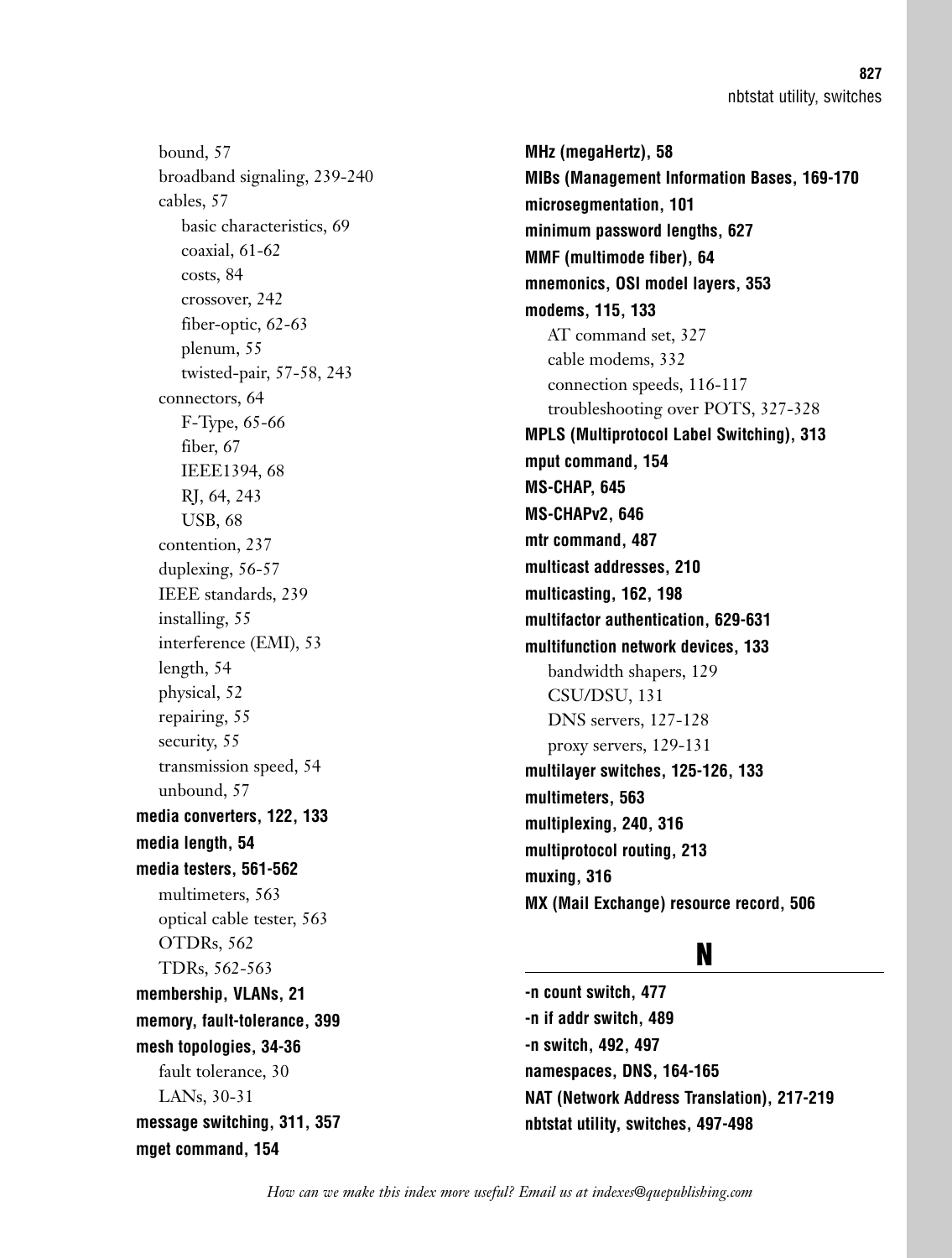**netstat command, 491-497 network access control** DAC, 644 MAC, 643 RBAC, 644-645 **network access security, ACLs, 598-599 network addresses, 194 network administrators, security responsibilities, 584 network cross connects, 73 network devices** bridges, 107, 111 80/20 rule, 108 STP, 109-110 content switches, 125-126 DHCP server, 124 firewalls, 123 gateways, 114-115 hubs, 96, 99 indicator lights, 105 ports, 104-105 IDSs, 126 IPSs, 126 load balancers, 127 managed devices, 106 media converters, 122 modems, 115-117 multilayer switches, 125-126 NICs, 117 built-in, 122 installing, 121-122 LEDs, 120 repeaters, 107 routers, 111-113 summary table, 132-133 switches, 99, 101 indicator lights, 105 PoE, 102 port authentication, 103 port mirroring, 103 ports, 104-105 trunking, 103

**network layer (OSI model), 356** addressing, 357-358 routers, 363 switching methods, 356-357 **network procedure documentation, 539-540 network protocols, 148 network qualification testers, 564 network services, TCP/IP** BOOTP, 199 DDNS, 164 DHCP, 170, 172 DNS, 162-167 NAT, 217-218 SNMP, 167-170 Zeroconf, 200 **network settings, 439 network usage policies, 538 networks, 6-8. See also network devices** application sharing, 7 backups, 8 centralized computing, 16 client/server, 11-13 advantages, 15 clients, 15 disadvantages, 15-16 servers, 14-15 combination, 16 communication, 7 data sharing, 7 decentralized networking, 11 definition, 6-7 distributed computing, 16 hardware sharing, 7 infrastructures, troubleshooting, 450 Internet as, 7 knowledge of, troubleshooting, 433 operating systems, log files, 434 peer-to-peer advantages, 12-13 disadvantages, 13 home networks, 11 size, 12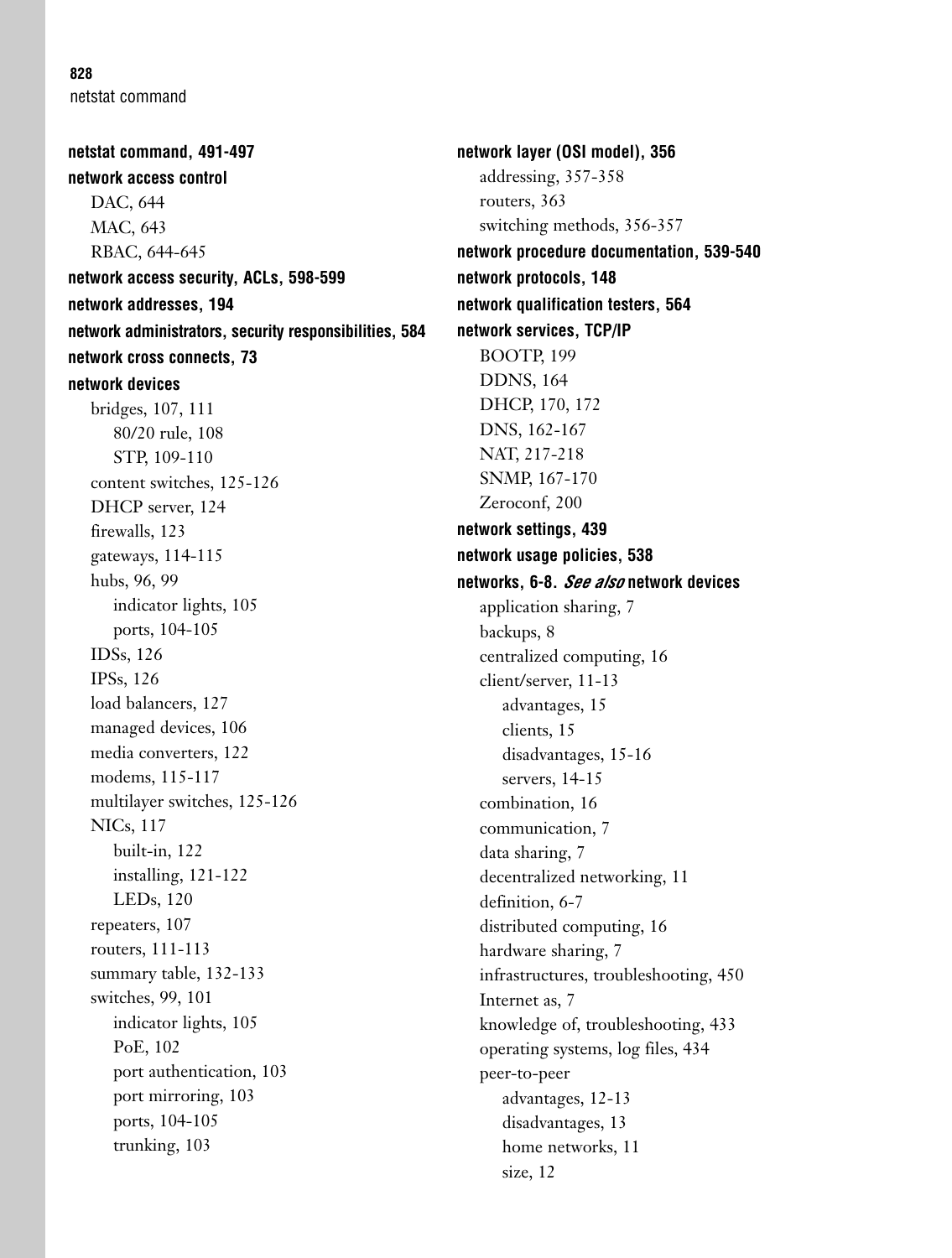private, 205 address ranges, 206 WANs, 307-308 public, 205-206, 305-307 security authentication, 627-628 firewalls, 595-596 server-based networking, 13 size of, troubleshooting, 432 Token Ring, token passing, 238 topologies. *See* topologies troubleshooting, 434 action plan, creating, 442 changes, 438-440 documentation, 444-445 effects of solutions, identifying, 443-444 implementation of solution, 442 infrastructures, 450 probable cause, 440 symptoms, 434-436 testing results, 442-443 wireless, 262 antennas, 265-267 data rate versus throughput, 268-270, 274 default settings, 277 DSSS, 275 establishing communications between devices, 276-277 FHSS, 274-275 IEEE standard 802.11, 268-270, 274 security, 289 signals, 281-282 spread spectrum technology, 274 TKIP, 288 troubleshooting, 271-272, 279-280 war driving, 274 WEP, 287-288 WPA, 288 **NEXT (near-end cross talk), 448 NICs (network interface cards) , 117, 133, 555** built-in, 122 data-link layer (OSI model), 364

fault tolerance, 394-395 installing, 121-122 LEDs, 120 **NMSs (network management systems), 167 node addresses, 194 nodes, equal access, 237 non-overwriting viruses, 651 non-unicast packets, netstat –e command, 494 NS (Name Server) resource record, 506 nslookup utility, 504-506 NTP (Network Time Protocol), 160-161**

## **O**

**observations, troubleshooting, 436 OCx levels (SONET), 318 omnidirectional antenna signal, 266 one-way satellite systems, 336 open authentication, 277 operating systems** log files, 434 server patches, 661 service packs, 658-660 **optic core, 63 optical cable, 57 optical cable testers, 563 option switch, 505 OSI (Open Systems Interconnection) model, 352** FTP site, 154 layers, 352-353, 362, 370 application, 361 data-link, 355-356, 362-364 decapsulation, 353-354 encapsulation, 353-354 logical groups of bits, 354 mnemonics, 353 network, 356-358, 362-363 physical, 355, 362-363 presentation, 360-361 session, 360-362 transport, 358-362

*How can we make this index more useful? Email us at indexes@quepublishing.com*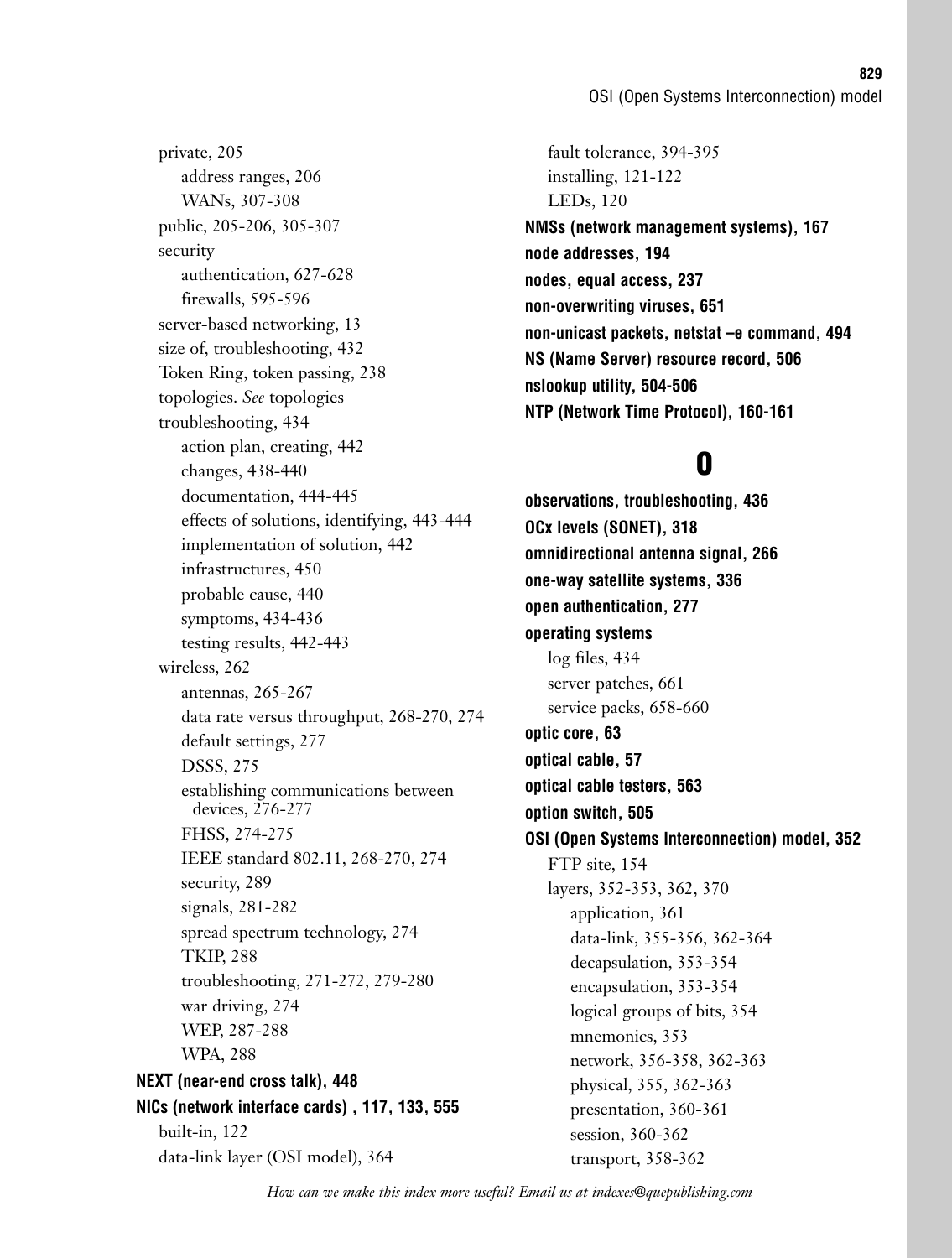numbering, 355 TCP, 152 UDP, 153 **OSPF (Open Shortest Path First), 216 OTDRs (optical time-domain reflectometers), 562 overwriting viruses, 651 ownership policies, 539**

### **P**

**-p proto switch, 492 -p switch, 510 packet sniffers, 544 packet switching, 308, 357** ATM, 319-320 datagram packet switching, 310 Frame Relay, 314-316 virtual-circuit packet switching, 309 X.25, 313-314 **packet-filtering firewalls, 595 packets, 149,172, 354 PANs (Personal Area Network), 10 PAP (Password Authentication Protocol), 646 passive hubs, 97 password attacks, 654 passwords, 627** backups, 405 complexity, 627 enforcing password history, 627 policies, 627 reusing, 627 strength of, 628, 666 **patch panels, 75 patches, 439 PCMCIA cards, 119 PCMCIA modems, 115 peer-to-peer networks** advantages, 12-13 disadvantages, 13 home networks, 11 size, 12

**performance monitoring, 542-543** baselines, 537-538 load testing, 550 logging, 551 application logs, 552 history logs, 553-554 security logs, 551-552 system logs, 552 packet sniffers, 544 performance testing, 549 port scanners, 546-549 stress testing, 550 throughput testing, 544-546 **performance testing, 549 permissions, 439 personal software policies, 539 phishing, 655 physical LAN topologies, 24 physical layer (OSI model), 355, 362-363 physical media, 52 physical network diagrams, 534-535 physical security, 584-585** biometrics, 587-588 hardware room best practices, 588-589 lock and key, 586 PIN access, 586-587 swipe card access, 586-587 **PIN access, 586-587 Ping of Death attacks, 654 ping utility, 475-478, 513-514** Destination Host Unreachable message, 479 DNS, 479 Expired TTL message, 482 Request Timed Out message, 480-481 switches, 476-477 Unknown Host message, 481 **PKI (Public Key Infrastructure), 638-639** certificates, 640 CAs, 642 certificate stores, 641 trusts, 641-642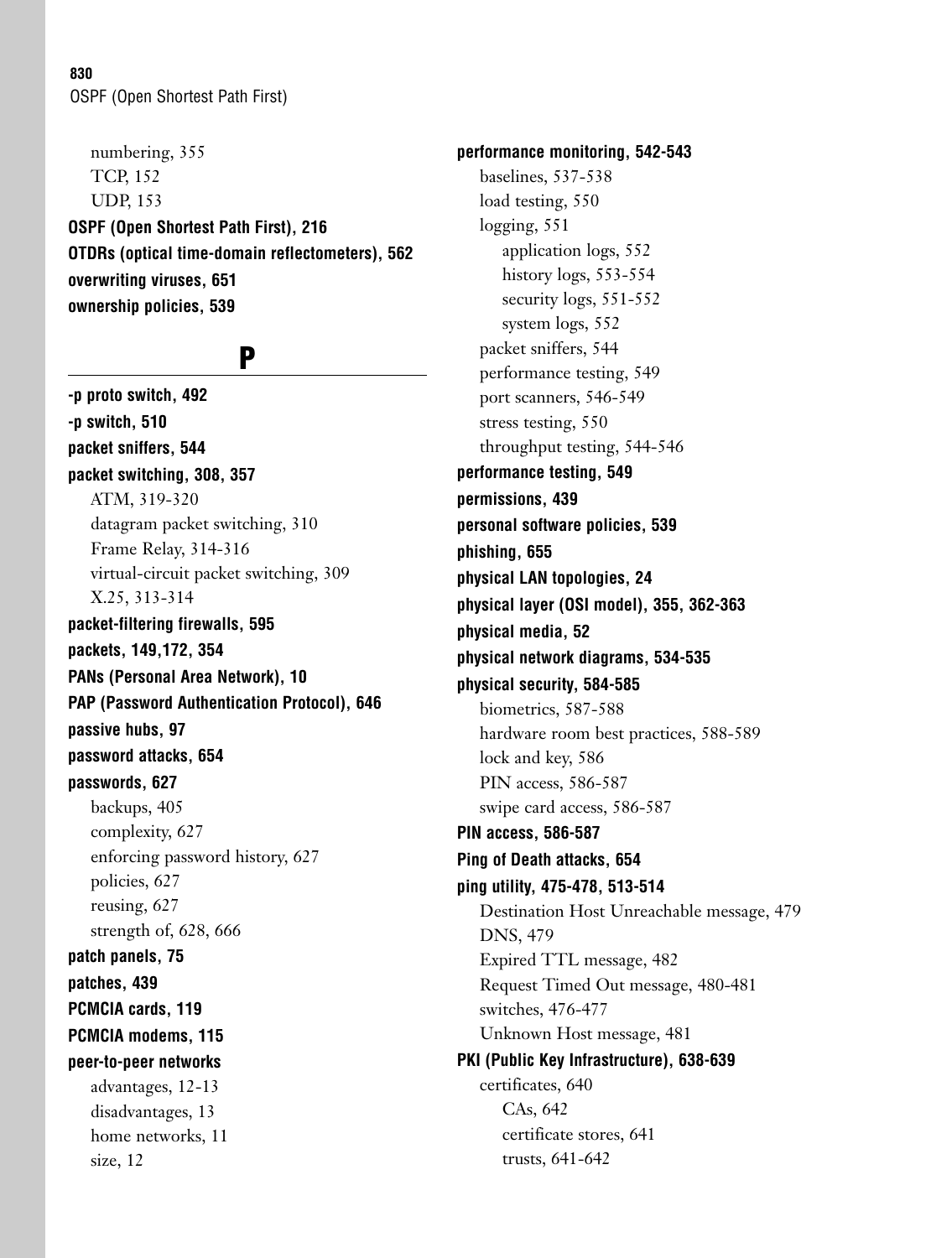**plain-text messages, 636 platforms, DHCP, 172 plenum cables, 55 PoE (Power over Ethernet), 102 point-to-point wireless topologies, 33 poison reverse, 215 polarization, antennas, 267 policies, 538-539, 435 polymorphic viruses, 651 POP/IMAP, (Post Office Protocol/Internet Message Access Protocol), 158 port numbers, blocking, 599-601 port scanners, 546-549 port-based network access control, 802.1X, 289 port-based VLANs, 21-22 port authentication, 103 port mirroring, 103 ports, 104-105** MDI-X, 333 TCP, 177-180 troubleshooting, 454 UDP, 177-180 **POTS (plain old telephone system), 324-325** call waiting, troubleshooting, 326 connection speed, troubleshooting, 326-327 modems, troubleshooting, 327-328 **power supplies, fault tolerance, 396-397 PPP (Point-to-Point Protocol), 602 PPPoE (Point-to-Point Protocol over Ethernet), 603 PPTP (Point-to-Point Tunneling Protocol), 606-607 practice exam, 743-767** answers, 760-768 **presentation layer (OSI model), 360-361 pressures, troubleshooting, 431 preventing routing loops, 215-216 PRI (Primary Rate Interface), 322 print sharing, enabling on Windows ME, 291 print switch, 510 printer settings, 439**

**priority queuing, 409, 412 private CAs, 642 private keys, 635 private networks, 205** address ranges, 206 WANs, 307-308 **probe requests, 278 problem determination, troubleshooting, 431 processors, failures, 399 protecting against malware, 656-657 protocol analyzers, 561 protocols-based VLANs, 21 Proxy ARP, 456 proxy servers, 129-133, 218 PSTN (public switched telephone network), 305 PtMP (point-to-multipoint) wireless topologies, 34 public CAs, 642 public keys, 635 public networks, 205-206** advantages/disadvantages, 307 Internet, 305-306 PSTN, 305 **punchdown tool, 76, 557 put command, 154 PVCs (permanent virtual circuits) , 310** in ATM networks, 320 in Frame Relay networks, 314

## **Q**

**QoS (quality of service), 409** caching, 414-415 latency-insensitive applications video applications, 411 VoIP, 410-411 load balancing, 413-414 priority queuing, 409 traffic shaping, 412 **qualification testing, 564 querytype=X switch, 505**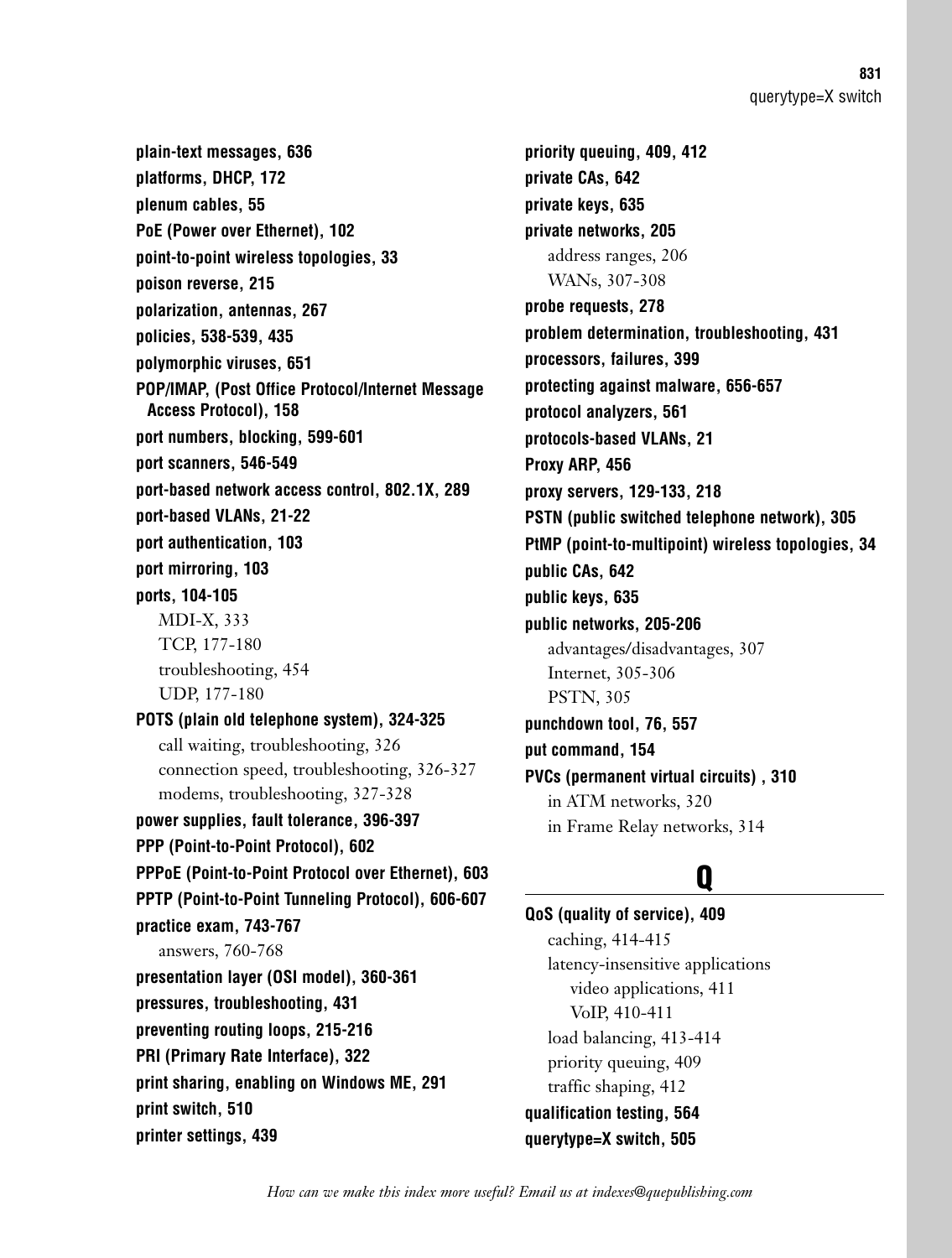### **R**

**-r count switch, 477 -r switch, 492, 497 RADIUS (Remote Authentication Dial-In User Service) protocol, 289, 633-634 RADSL (Rate-Adaptive DSL), 329 RAID (Redundant Array of Inexpensive Disks), 383-384** choosing levels, 392-393 hardware, 393-394 software, 393-394 **RAID 0, 384** advantages, 385 disadvantages, 385 disk striping, 385 recovering from failed arrays, 386 **RAID 1, 386** advantages, 387 disadvantages, 388 recovering from failed arrays, 388 **RAID 5, 388-389** advantages, 389 disadvantages, 389-390 recovering from array failures, 390-391 **RAID 10, 391-392 RAS (Remote Access Service), 601** PPP, 602 PPPoE, 603 SLIP, 602 **rate adaptive DSL, 330 RBAC (Role-Based Access Control), 644-645 RDP (Remote Desktop Protocol), 609 receiving devices, protocol functions, 150 registered addresses, 206 regulations, 541 remote access** PPTP, 606-607 RADIUS, 633-634 RDP, 609 TACACS+, 635

VPNs, 17, 603 clients, 18, 604 connections, 19, 604 protocols, 18, 604 servers, 18, 604 **remote authentication, 645 remote management, 543 repairing media, 55 repeaters, 107, 132, 244 Request Timed Out message, 480-481 reservations, 171 reserved IPv6 addresses, 211 resident viruses, 650 resolvers, 163 resource records, 506 resources, accessing in peer-to-peer networks, 13 retry=X switch, 505 reusing passwords, 627 reverse lookups, DNS, 165 RG 6 cable, 61 RG 58 /U cable, 61 RG 58 A/U cable, 61 RG 58 C/U cable, 61 RG 59 /U cable, 61 ring topologies, LANs, 28-29 RIP (Routing Information Protocol), 215 risers, 447 RJ connectors, 64, 243 RJ-11 connectors, 64 RJ-45 connectors, 64 roaming, wireless networks, 276 rogue APs, 655 rollback plans, 442 rollover cable, 72 root=NAME switch, 505 routable protocols, 212 route commands, interpreting, 486 route utility, 510 routers, 111-113, 133**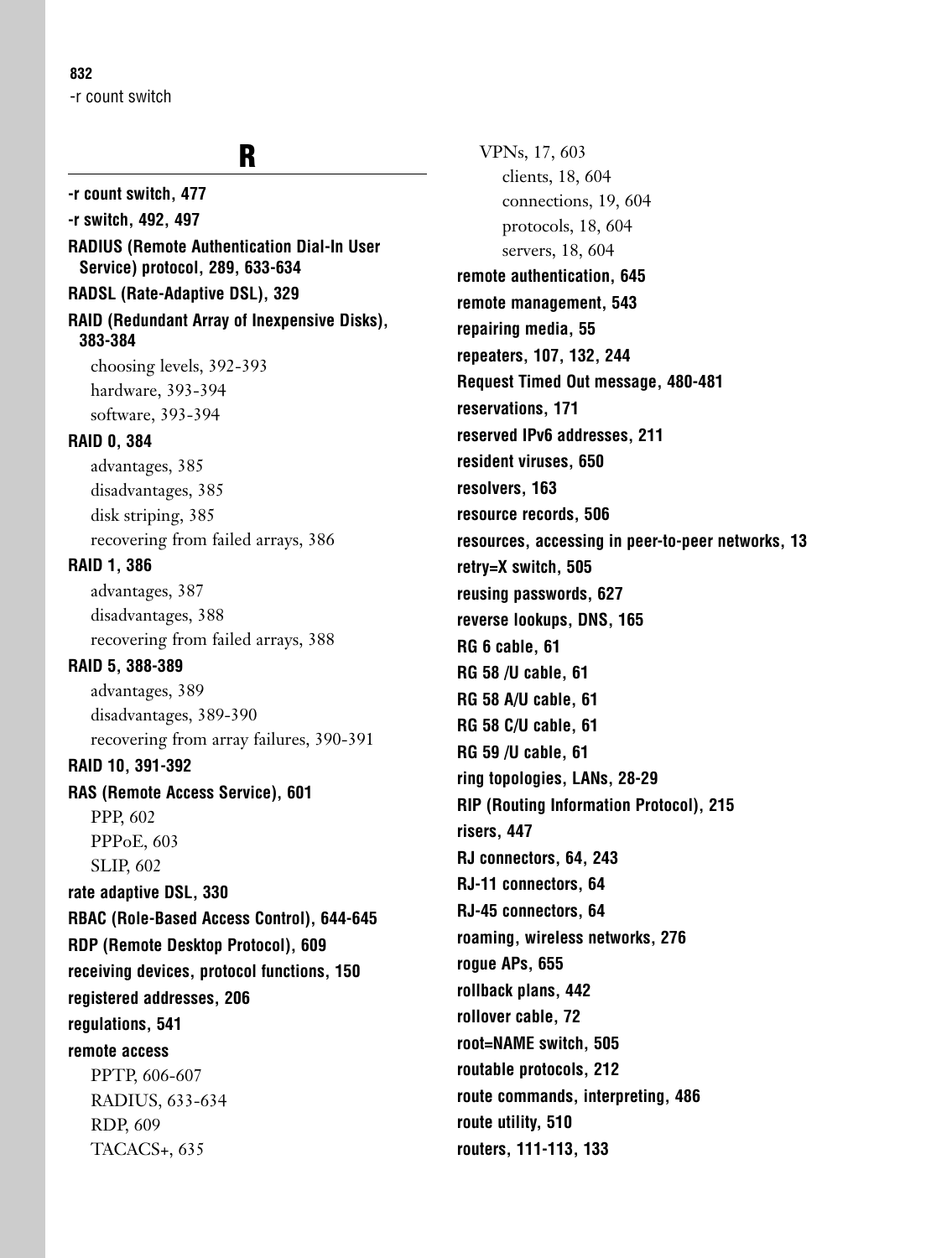network layer (OSI model), 363 troubleshooting, 451

**routing loops, 214-216, 456**

**routing protocols**

distance-vector, 213-216 link-state, 216

**RS-232 standard, 66 RSH (Remote Shell), 647 RTCP (Real-Time Transport Control Protocol), 175 RTP (Real-Time Transport Protocol), 174**

## **S**

**-s switch, 492, 497 sags, 396 satellite Internet access, 335-337 scalability, client/server networks, 15 scheduling virus scanning, 656 SCP (Secure Copy Protocol), 647 SDH (Synchronous Digital Hierarchy), 319 SDSL (symmetric DSL), 329 Secure Shell (SSH), 155 security, 582** access control, RADIUS, 289 accountability, 632 auditing, 632 authentication biometrics, 630 Kerberos, 637-638 multifactor authentication, 629-631 on WLANs, 286 passwords, 627-628 tokens, 629 two-factor authentication, 629-631 authorization, 286, 631-632 blocking port numbers, 599-601 broadband Internet access concerns, 335 client/server networks, 15 encryption, 286, 361

firewalls, 591 application gateway, 595 application-level firewalls, 596 circuit-level firewalls, 595 DMZs (demilitarized zones), 596-597 functions, 593-594 packet-filtering firewalls, 595 stateful, 594 stateless, 594 IPsec, 607 AH, 608 ESP, 608 transmission modes, 609 logical, 582-585, 589-591, 666 media, 55 network access security, 598-599 network administrator responsibilities, 584 passwords, backups, 405 peer-to-peer networks, 13 physical, 584-585 biometrics, 587-588 hardware room best practices, 588-589 lock and key, 586 PIN access, 586-587 swipe card access, 586-587 PKI, 638-642 protecting computers from viruses, 656-657 SSH, 155 threats, 583 TLS, 173 VPNs concentrators, 605 SSL VPNS, 604-605 wireless networks 802.1x, 289 TKIP, 288 WEP, 287-288 WPA, 288 **security logs, 551-552 security protocols, 286, 606-607**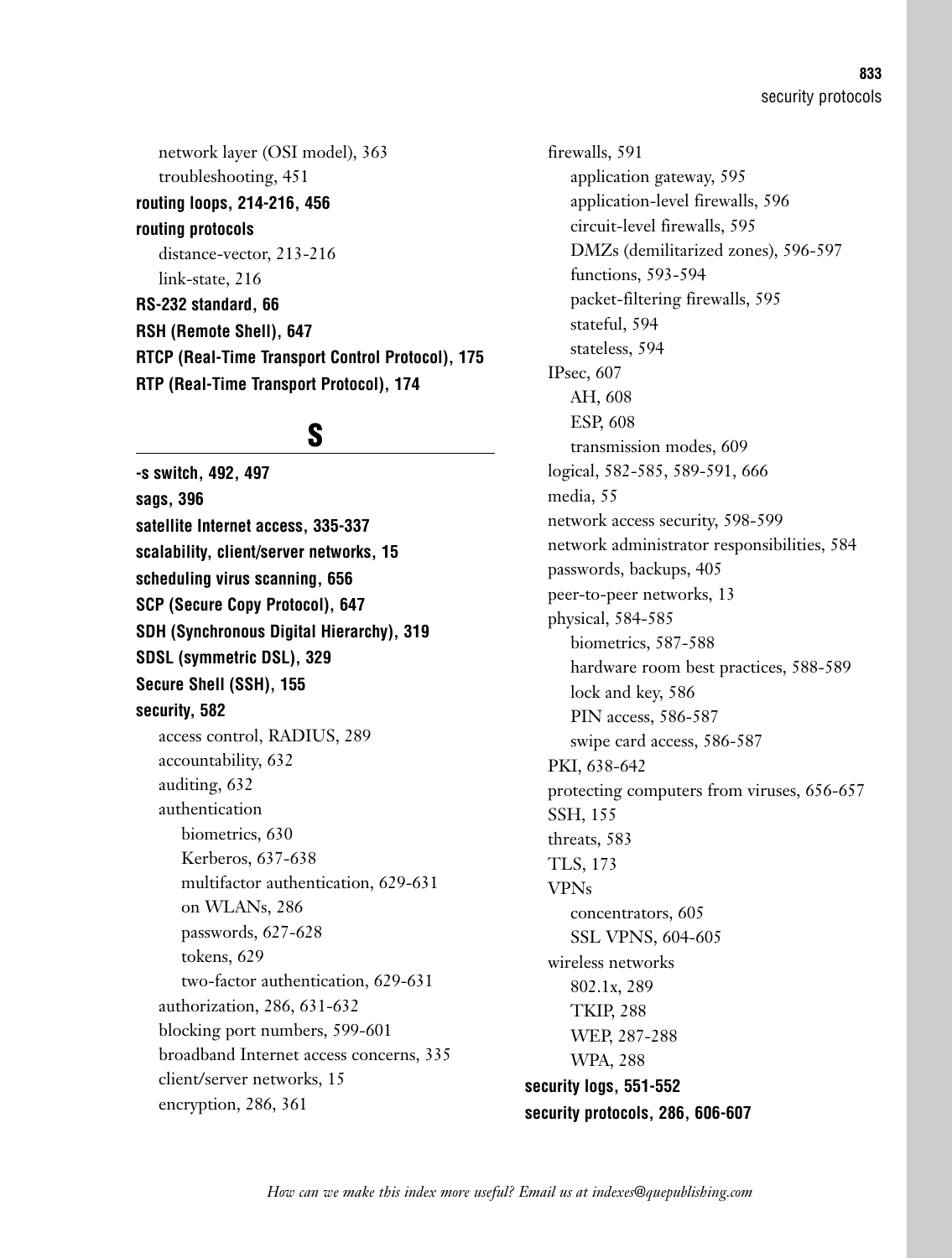**834** segments

**segments, 57 selecting cable types, 60 sending devices, protocol functions, 149 server NAME switch, 505 server patches, 661 server-based networking, 13 servers** client/server networks, 14-15 DHCP, 172-173 fault tolerance, 397-398 proxy, NAT, 218 troubleshooting, 431-432, 438-439 VPNs, 18, 604 **service packs, 658-660 services, TCP/IP. See TCP/IP session layer (OSI model), 360-362 settings (wireless networks), troubleshooting, 279-280 SFTP (Secure File Transfer Protocol), 155, 647 shared bandwidth, 335 shared key authentication, 277 shared secrets, 629 signal regeneration, 54 signals, wireless networks** antenna coverage, 266-267 antenna ratings, 266 antennas, 265 interference types, 281-282 **simplex transmission, 56 SIP (Session Initiation Protocol), 174 site-local addresses, 211 size of peer-to-peer networks, 12 slash value, 201 SLIP (Serial Line Internet Protocol), 602 SMF (single-mode fiber), 64 SMTP (Simple Mail Transfer Protocol), 156 Smurf attacks, 654 snips, 556 SNA (Systems Network Architecture) gateways, 114**

**SNMP (Simple Network Management Protocol), 167, 647** agents, 169 communities, 170 components, 167 management systems, 168 MIBs, 169-170 **SOA (Start of Authority) resource record, 506 social engineering, 655 software RAID, 393-394 solutions, implementing, 442 SONET, 318 sound file, 360 source-route bridges, 110 spikes, 396 split horizon, 215 spoofing, 655 spread spectrum technology, wireless networks, 274 SPX (Sequence Packet Exchange), 358 spyware, 648 SRTP (Secure RTP), 411 SSH (Secure Shell), 155, 647 SSID (Service Set Identifier), 277 SSL VPNs, 604-605 STA (spanning-tree algorithm), 108 standards (IEEE)** 802.11, 275 802.3, 240 10BaseFL, 243 10BaseT, 27, 243 10 Gigabit Ethernet, 247, 251 100BaseFX, 244 100BaseT4, 244 100BaseTX, 243 100BaseX, 243-245 1000BaseX, 245-246 access methods, 236 CSMA/CA, 237-238 CSMA/CD, 236-237 token passing, 238 topologies, 239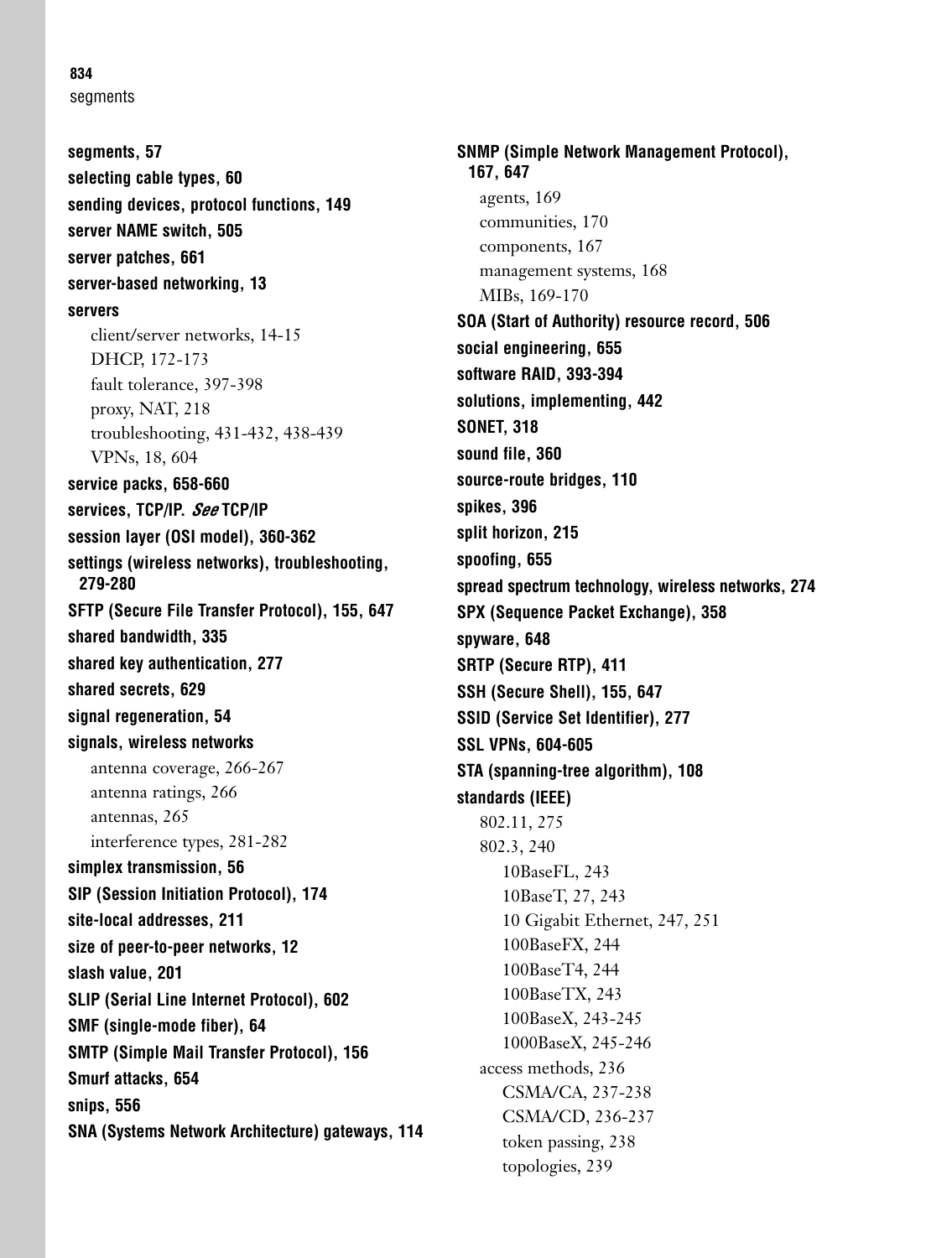cables, 62 Ethernet, 25 media, 239 speed, 235-236 **standby servers, 397-398 star topologies** hierarchical, 27 LANs, 26-28 **star-bus topologies, 36 star-wired topologies, 36 stateful firewalls, 594 stateless firewalls, 594 static IP addresses, 198 static routing, 213 stealth viruses, 651 storage, offsite, 403-404 store and forward, 357 store-and-forward switching, 101, 312 STP (shielded twisted-pair) cable, 57-58 STP (Spanning Tree Protocol), 108-110 straight-through cable, 70 stress testing, 550 strippers, 556 strong passwords, 628 subnet masks, assigning, 196-197 subnets, 357 subnetting, 203-205 surges, 396 SVCs (switched virtual circuits), 310, 320 swipe card access, 586-587 switches, 99, 101, 132** ARP, 489 hybrid, 105 indicator lights, 105 ipconfig utility, 500-501 nbtstat utility, 497-498 netstat utility, 492-493 nslookup utility, 505-506 ping utility, 476-477 PoE, 102

port authentication, 103 port mirroring, 103 ports, 104-105 route utility, 510 troubleshooting, 450 trunking, 103 **switching loops, 456 switching methods, 356-357** circuit switching, 311, 316-317, 357 comparing, 312 message switching, 311, 357 packet switching, 308, 357 ATM, 319-320 datagram packet switching, 310 Frame Relay, 314-316 virtual-circuit packet switching, 309 X.25, 313-314 **symmetric DSL, 329 symmetric key encryption, 636 SYN flooding, 152, 654 system logs, 552**

### **T**

**-t switch, 477 T-carrier lines** T1, 316-317 T3, 317 **TACACS+, 635 tapes** cleaning tips, 400 write protection, 405 **TCP (Transmission Control Protocol), 153, 358, 410** OCI model, 152 ports, 177-180 **TCP/IP, 150, 175-176, 192** ARP, 159-160 DHCP, 171 platforms, 172 process, 173 servers, 172-173

*How can we make this index more useful? Email us at indexes@quepublishing.com*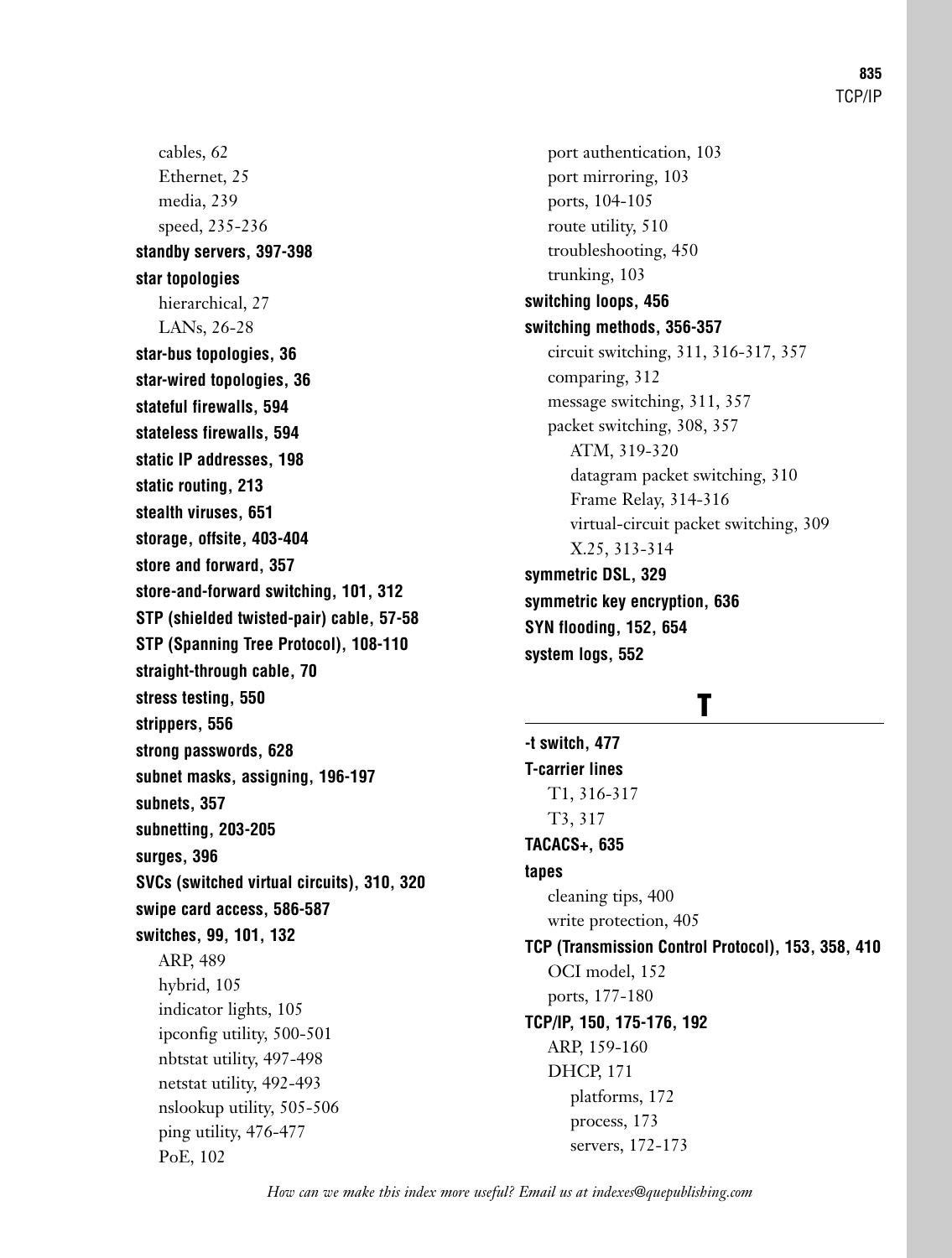#### **836** TCP/IP

FTP, 153 commands, 154-155 OSI model, 154 history, 150-151 HTTP, 157 HTTPS, 157 ICMP, 159 IGMP, 162 installation, testing, 479 IP, 151 IP addressing broadcast addresses, 201 CIDR, 201 classes, 196 IPv4, 195 network addresses, 194 node addresses, 194 private address ranges, 206 subnet mask assignments, 196-197 LDAP, 161 network services BOOTP, 199 DDNS, 164 DHCP, 170-172 DNS, 162-167 NAT, 217-218 SNMP, 167-170 Zeroconf, 200 NNTP, 161 NTP, 160-161 POP/IMAP, 158 SCP, 161 SFTP, 155 SMTP, 156 suite of protocols, 151 TCP, 152-153, 177-180 Telnet, 158-159 TFTP, 156 troubleshooting, 452 UDP, 153, 157, 177-180

**TCP/IP filtering, 599 TDM (Time-Division Multiplexing), 240 TDRs (time-domain reflectometers), 562-563 technical escalation, identifying need for, 456-457 technical escalation procedures, 440-441 Telnet, 158-159, 647 temperature monitors, 558-560 termination, 80-81 testing** backups, 404 results of troubleshooting, 442-443 TCP/IP installations, 479 **text files, 360 TFTP (Trivial File Transfer Protocol), 156 thick coax, 61 thin client computing, 609 thin coax, 61 throughput** testing, 544-546 versus bandwidth, 546 versus data rate, 268-270, 274 **TIA/EIA 568A standard, 70 TIA/EIA 568B standard, 70 TIA/EIA RS-232 standard, 66 ticks, 214 time issues, troubleshooting, 431-432 timeout=X switch, 505 TKIP (temporal key integrity protocol), 288 TLS (Transport Layer Protocol), 173 TLS Handshake Protocol, 174 TLS Record Protocol, 174 Token Ring networks, token passing, 238 tokens, 629 tone generators, 560 toner probes, 560 tools, 474** ARP, 488 cache, 488-489 switches, 489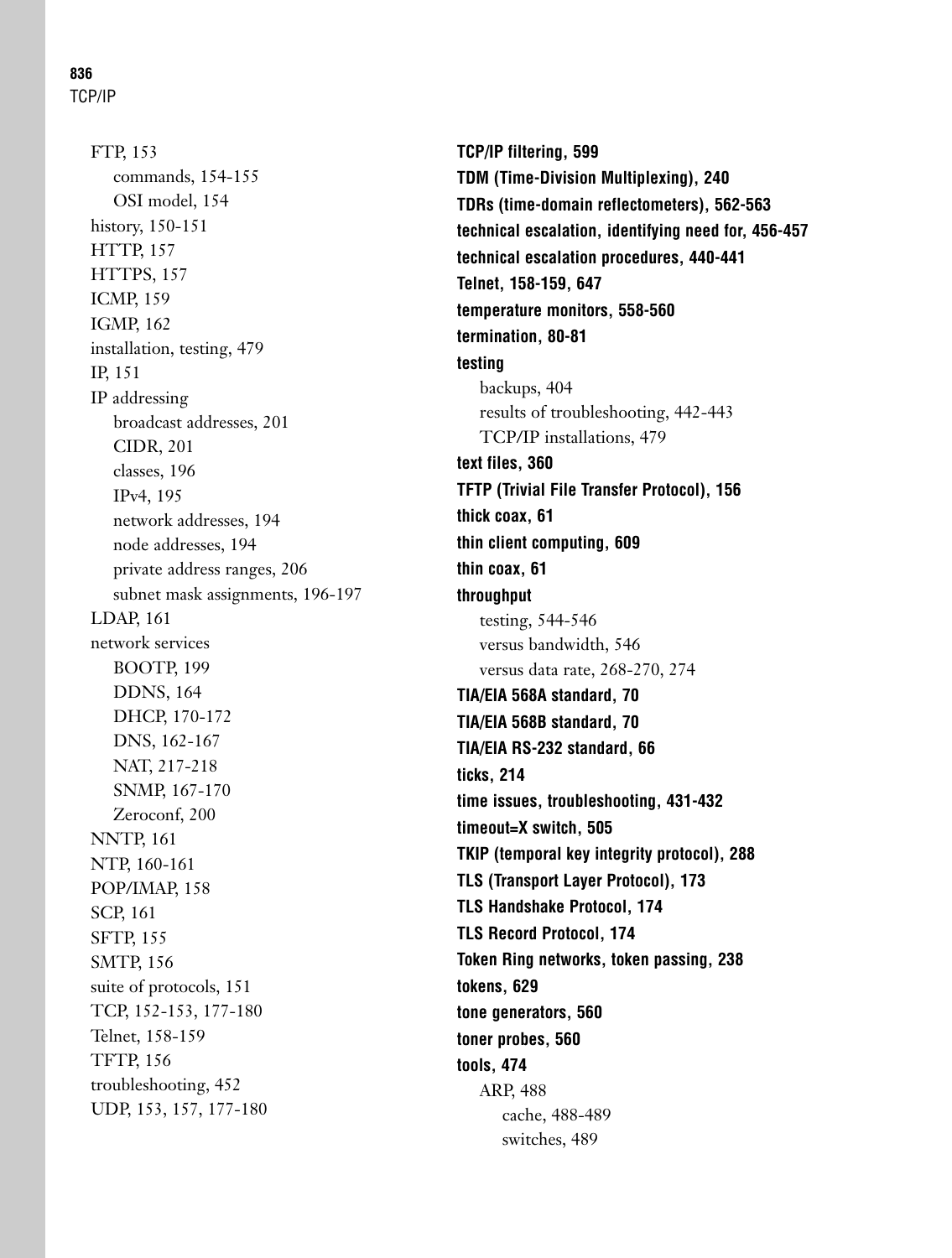butt sets, 564 cable certifiers, 557-558 dig command, 507-508 host command, 509 ipconfig utility, 499-502, 513 media testers, 561 OTDRs, 562 TDRs, 562-563 netstat utility, 491-493, 497-498 network qualification testers, 564 nslookup utility, 504-506 ping, 475, 478-479, 513-514 Destination Host Unreachable messages, 479 DNS, 479 Expired TTL messages, 482 Request Timed Out messages, 480-481 switches, 476-477 Unknown Host messages, 481 protocol analyzers, 561 punchdown tools, 557 route utility, 510 temperature monitors, 558-560 toner probes, 560 tracert, 482-484 voltage event recorders, 558 wireless detectors, 564 wiring strippers, 556 tone generators, 560 wire crimpers, 555-556 **topologies** IEEE standards, 239 LAN, 24 bus, 25-26 logical, 24 mesh, 30-31 physical, 24 ring, 28-29 star, 26-28 wireless, 31-32, 271-272, 279-280

**tracert commands, 482-487 traffic shaping, 412 translational bridges, 110 transmission modes (IPsec), 609 transmission rates, 54 transmission speed (media), 54 transparent bridges, 110 transport layer (OSI model), 362** flow control, 359-360 protocols, 358-359 **transport mode (IPsec), 609 transport protocols, 148 trap managers, 168 triggered updates, 214 Trojan horses, 648, 651 troubleshooting, 430-431, 474** ARP, 488-489 cable Internet access, 333-334 connection speeds, 101 considerations knowledge of network, 433 network size, 432 support, 433 technology, 433 time, 432 diagnostic utilities, 511 arp ping command, 490-491 ipconfig command, 501-502 mtr command, 487 netstat command, 495-497 ping command, 482 traceroute command, 487 tracert command, 484-486 dig command, 507-508 DSL, 331 escalation, identifying need for, 456-457 host command, 509 ifconfig utility, 499, 502 infrastructure, baselines, 450-451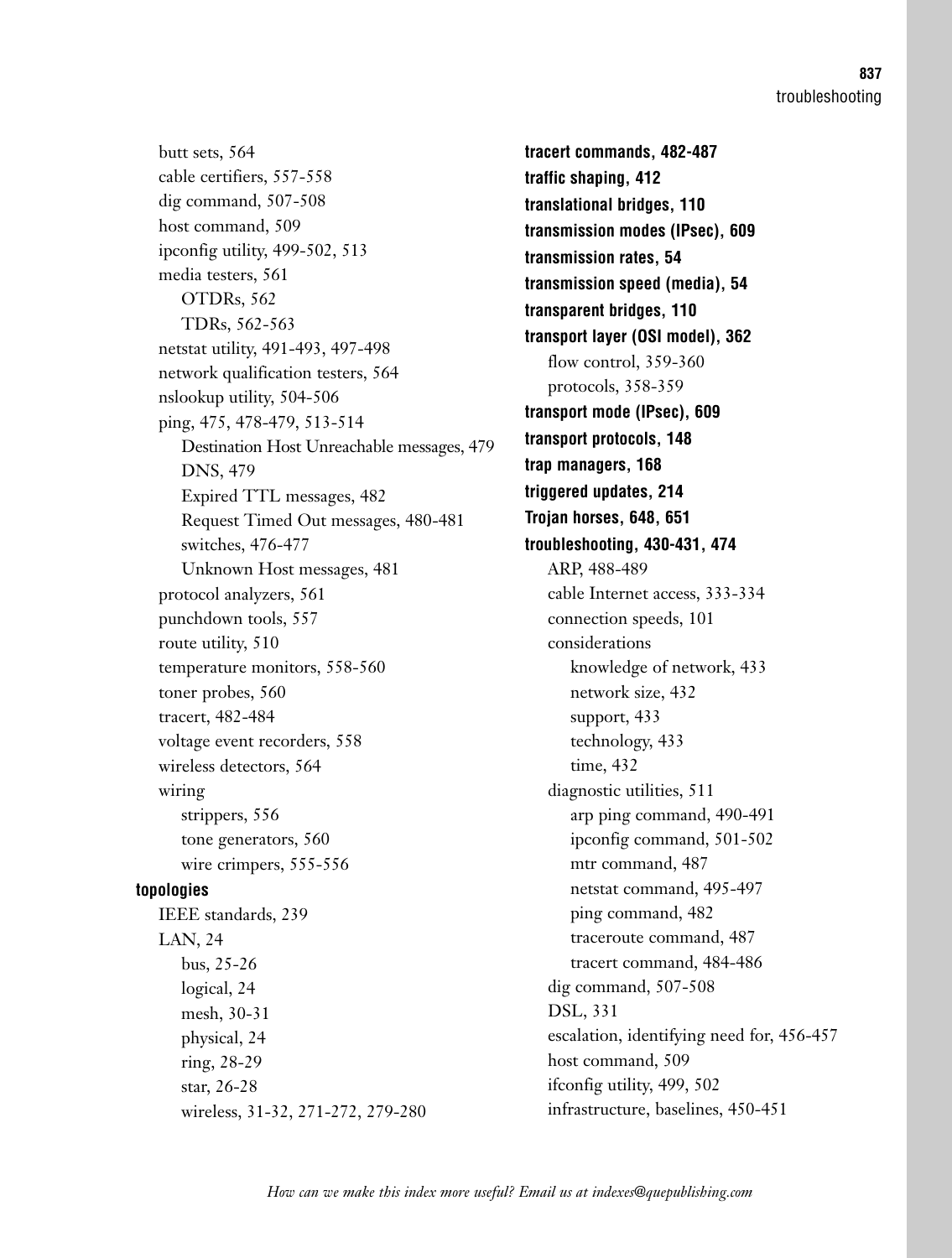#### **838** trunks

ipconfig utility, 499-501, 513 media, 55 nbtstat utility, 497-498 netstat utility, 491-493 networks, 433-434 action plan, creating, 442 changes, 438-440 documentation, 444-445 effects of solutions, identifying, 443-444 escalation, 440-441 identifying affected area, 437 implementation of solution, 442 probable cause, 440 symptoms, 434-436 testing results, 442-443 nslookup utility, 504-506 ping utility, 475-479, 513-514 DNS, 479 switches, 476-477 port speeds, 454 POTS Internet access, 325 connection speeds, 326-327 modems, 327-328 route utility, 510 satellite Internet access, 337 servers, 431-432 TCP/IP, 452 tracert utility, 482-484 viruses, 443 VLANs, 455 wireless networks, 279-280 AP coverage issues, 282-284 interference, 281-282 settings, 459 signals, 457-459 wiring, 446-447, 560 workstations, 431-432 **trunks, 25, 103 trusts, 641-642 TTL (Time to Live), 482 tunnel mode (IPsec), 609**

**tunneling, 17, 603 twisted-pair cable** categories of, 58-59 STP, 57-58 UTP, 57-58, 243 **two-factor authentication, 629-631 two-way satellite systems, 336 type 66 punchdown blocks, 76 type 110 punchdown blocks, 76 Type A connectors, 68 Type B connectors, 68**

### **U**

**UART chips, 116 UDP (User Datagram Protocol) , 153, 358, 410** HTTP, 157 OSI model, 153 ports, 177-180 **unbound media, 57 uncontrolled ports (802.1X), 289 unicast addresses, 197 unicast IPv6 addresses, 210 unicast packets, 494 unique local addresses, 211 Unix, Telnet, 159 Unknown Host message, 481 unknown protocols, 494 updates, 439 updating operating systems** server patches, 661 service packs, 658-660 **uplink port, 104 UPSs (uninterruptible power supplies), 102, 395-396 USB (Universal Serial Bus) connectors, 68 user account policies, 539 user accounts** changes to, 439 troubleshooting, 435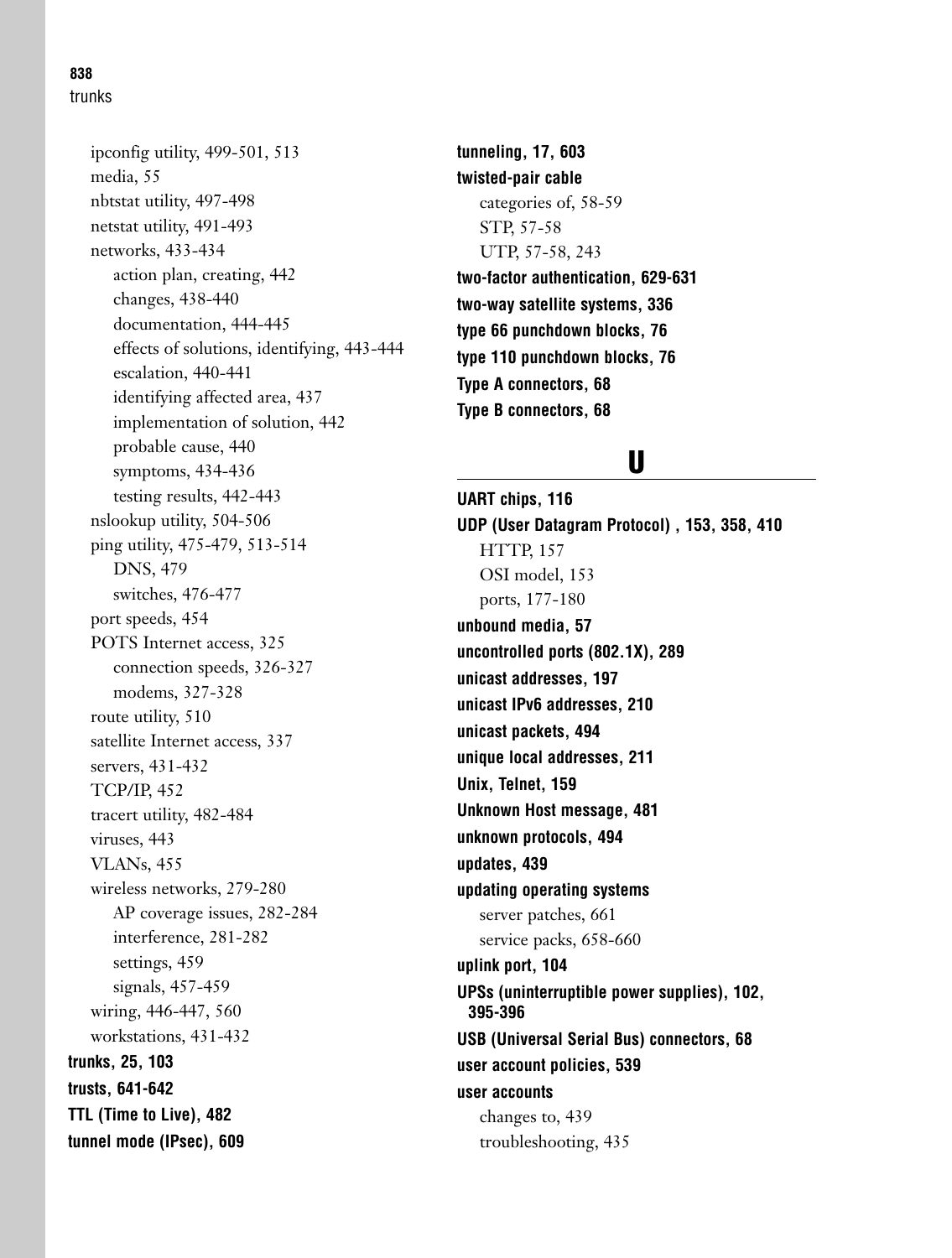#### **utilities, diagnostic, 511**

arp ping, 490-491 ipconfig command, 501-502 mtr, 487 netstat command, 495-497 ping command, 482 tracert command, 484-487 **UTP (unshielded twisted-pair), 57-58, 243, 555**

### **V**

**-v TOS switch, 477 V modem standards, 117 variant viruses, 650 verifying** TCP/IP configuration, 452 wiring installation, 80-81 **vertical cabling, 74 vetting email, 656 VHDSL (Very High bit-rate DSL), 329 video applications, 411 video files, 360 virtual circuit packet switching, 309 virtual circuits, 315 viruses, 648, 650** protecting computers from, 656-657 scanning, 656 troubleshooting, 443 **visitors, security, 585 VLANs** advantages, 20-21 MAC addresses, 22 membership, 21 port-based, 21-22 protocol-based, 21 troubleshooting, 455 **VoIP (Voice over IP), 174, 410-411 voltage event recorders, 558 volumes, 394**

#### **VPNs (virtual private networks), 17, 305, 603**

advantages of, 19 clients, 18, 604 concentrators, 605 connections, 19, 604 disadvantages of, 19 protocols, 18, 604 servers, 18, 604 SSL VPNs, 604-605

### **W**

**-w timeout switch, 477 WANs (wide area networks), 8-9, 304, 323, 342** circuit-switched, 311, 320-321 internetworks, 8 ISDN1 BRI, 321-322 leased lines, 322 PRI, 316-317, 322 message-switched, 311 MPLS, 313 packet-switched, 308 ATM, 319-320 datagram packet switching, 310 Frame Relay, 314-316 virtual-circuit packet switching, 309 X.25, 313-314 private networks, 307-308 public networks advantages/disadvantages, 307 Internet, 305-306 PSTN, 305 SONET, 318 switching methods, comparing, 312 T-carrier lines, 316-317 **WAPs (Wireless Access Points), 364 war driving, 274 warm sites, 407-408 warm swaps, 395, 407**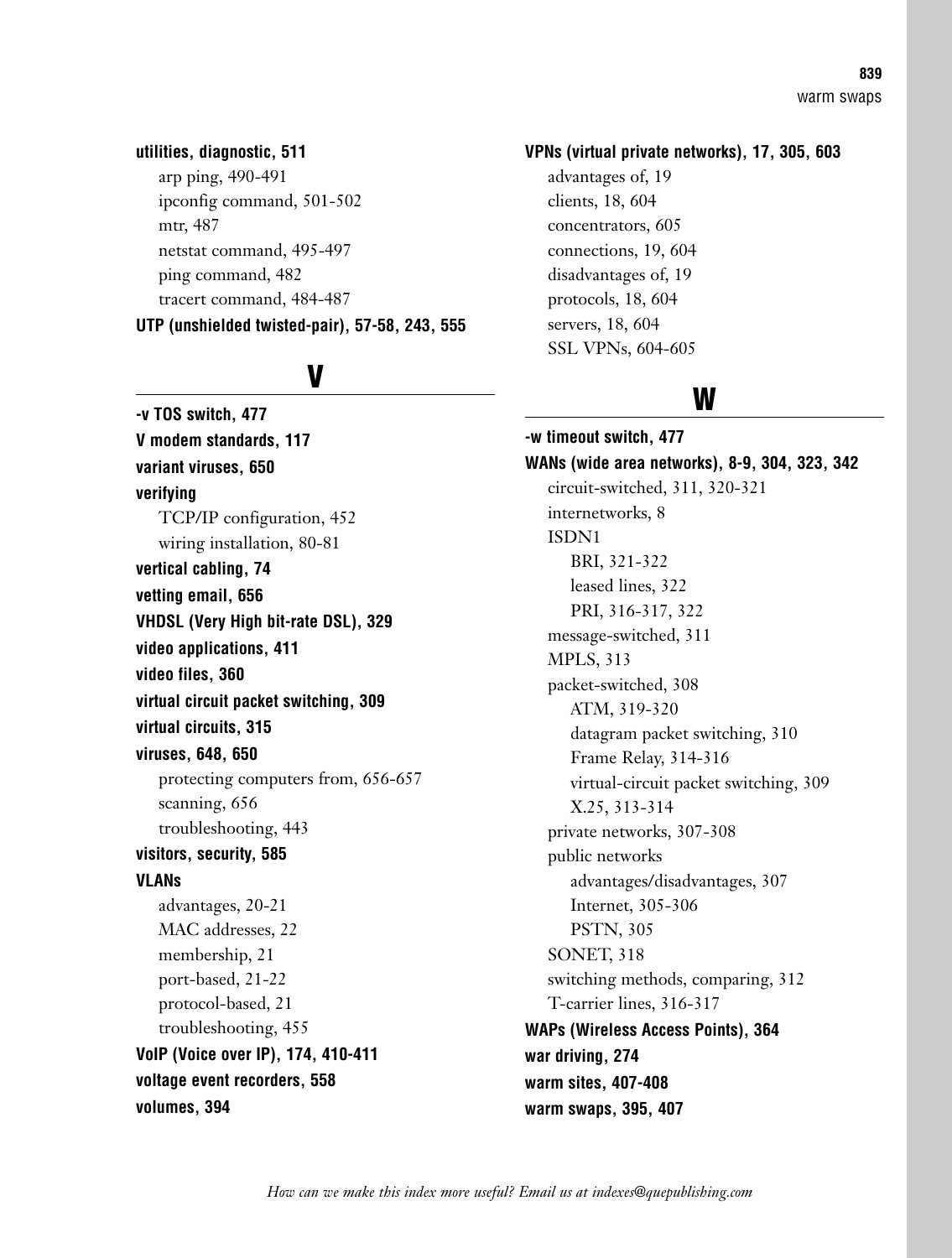**840** weak passwords

**weak passwords, 628 Web-based mail, 158 WEP (wired equivalent privacy), 287-288 windowing (flow control), 360 Windows ME, 291 WINS (Windows Internet Name Service), 500 wire crimpers, 555-556 wireless channels, 277 wireless detectors, 564 wireless Internet access, 337-339 wireless networks, 262** 802.1x access control, 289 802.11, 268, 270, 274 APs beacon frames, 278 configuration screen, 279-280 coverage issues, troubleshooting, 282-284 authentication, 286 authorization, 286 data rate versus throughput, 268, 270, 274 default settings, 277 Direct-Sequence Spread Spectrum (DSSS), 275 errors, troubleshooting, 271-272, 279-280 establishing communications between devices, 276-277 FHSS, 274-275 roaming, 276 security 802.1x, 289 TKIP, 288 WEP, 287-288 WPA, 288 settings, troubleshooting, 459 signals antennas, 265-267 interference types, 281-282

troubleshooting, 457-459 spread spectrum technology, 274 topologies ad-hoc, 32 infrastructure wireless, 31 mesh, 34-36 point-to-point wireless, 33 PtMP, 34 war driving, 274 **wiring. See also wiring closets; wiring tools** installation, verifying, 80-81 schematics, 530-534 troubleshooting, 446-447 **wiring closets** horizontal cross connect, 73 IDF, 78 MDF, 78 patch panel, 75 network cross connects, 73 vertical cable, 74 **wiring tools** strippers, 556 tone generator, 560 wire crimper, 555-556 **WISPs (wireless Internet service providers), 337 WLANs (Wireless LANs)** 802.1X access control, 289 authentication, 286 authorization, 286 TKIP, 288 WEP, 287-288 WPA, 288 **workgroup hubs, 96 workstations** network settings, 439 new software, 440